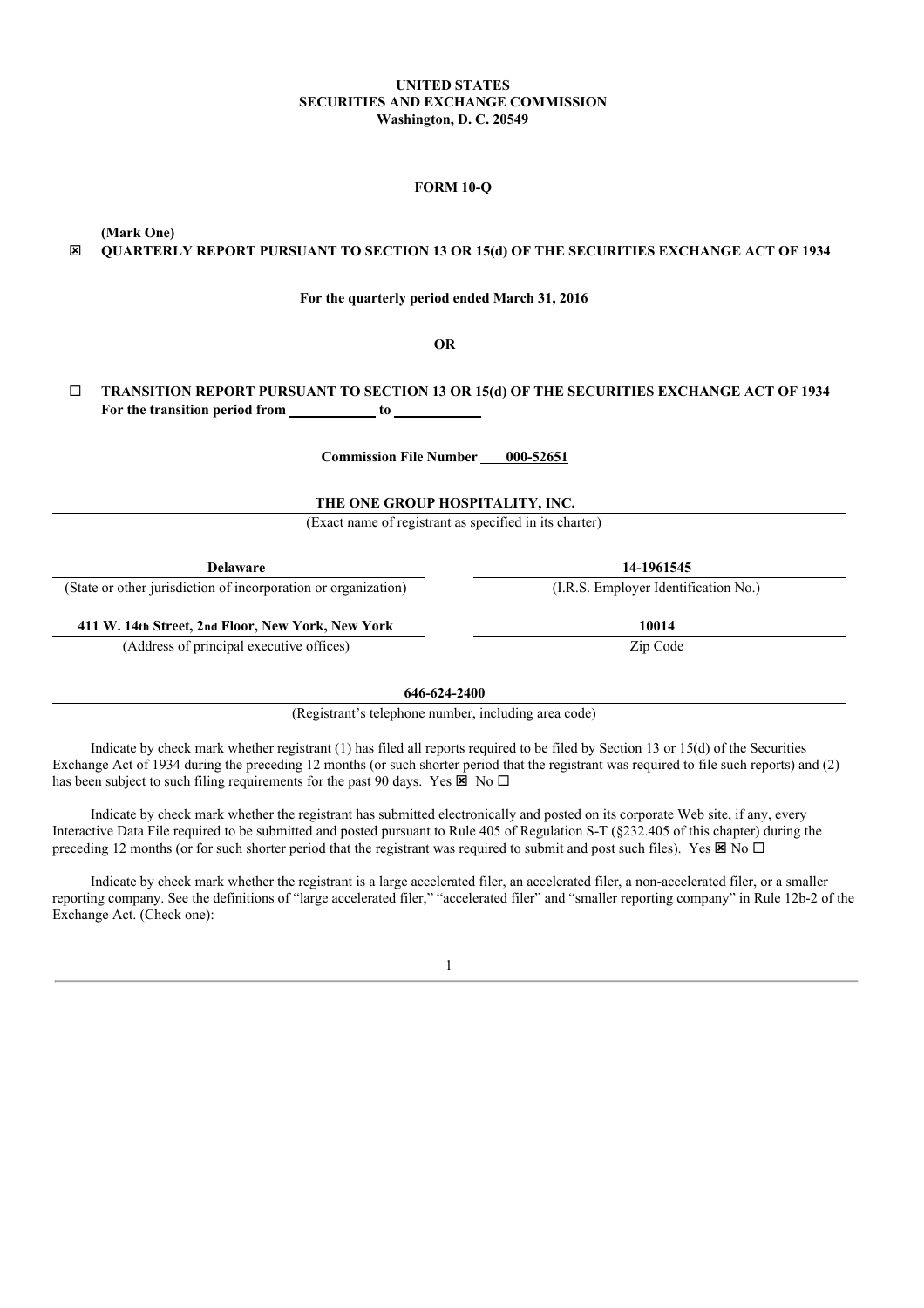# Accelerated filer  $\square$

Large accelerated filer  $\Box$ 

(do not check if a smaller reporting company)

Non-accelerated filer  $\square$  Smaller reporting company  $\boxtimes$ 

Indicate by check mark whether the registrant is a shell company (as defined in Rule 12b-2 of the Exchange Act). Yes  $\Box$  No  $\boxtimes$ 

Number of shares of common stock outstanding as of May 16, 2016: 24,989,560.

# **TABLE OF CONTENTS**

|                                                                                                                                         | Page |
|-----------------------------------------------------------------------------------------------------------------------------------------|------|
| <b>PART I</b> – Financial Information                                                                                                   |      |
| Item 1. Financial Statements                                                                                                            | 3    |
| Consolidated Balance Sheets as of March 31, 2016 (unaudited) and December 31, 2015                                                      | 3    |
| Consolidated Statements of Operations and Comprehensive Income (Loss) for the Three Months Ended March 31,<br>2016 and 2015 (unaudited) | 4    |
| Consolidated Statement of Changes in Stockholders' Equity for the Three Months Ended March 31, 2016 (unaudited)                         | 6    |
| Consolidated Statements of Cash Flows for the Three Months Ended March 31, 2016 and 2015 (unaudited)                                    |      |
| Notes to Consolidated Financial Statements                                                                                              | 8    |
| Item 2. Management's Discussion and Analysis of Financial Condition and Results of Operations                                           | 21   |
| Item 3. Quantitative and Qualitative Disclosures About Market Risk                                                                      | 39   |
| Item 4. Controls and Procedures                                                                                                         | 39   |
|                                                                                                                                         |      |
| <b>PART II – Other Information</b>                                                                                                      |      |
| Item 1. Legal Proceedings                                                                                                               | 38   |
| Item 1A. Risk Factors                                                                                                                   | 38   |
| Item 2. Unregistered Sales of Equity Securities and Use of Proceeds                                                                     | 38   |
| Item 3. Defaults Upon Senior Securities                                                                                                 | 38   |
| Item 4. Mine Safety Disclosures                                                                                                         | 40   |
| Item 5. Other Information                                                                                                               | 38   |
| Item 6. Exhibits                                                                                                                        | 38   |
|                                                                                                                                         |      |
| Signatures                                                                                                                              | 39   |
|                                                                                                                                         |      |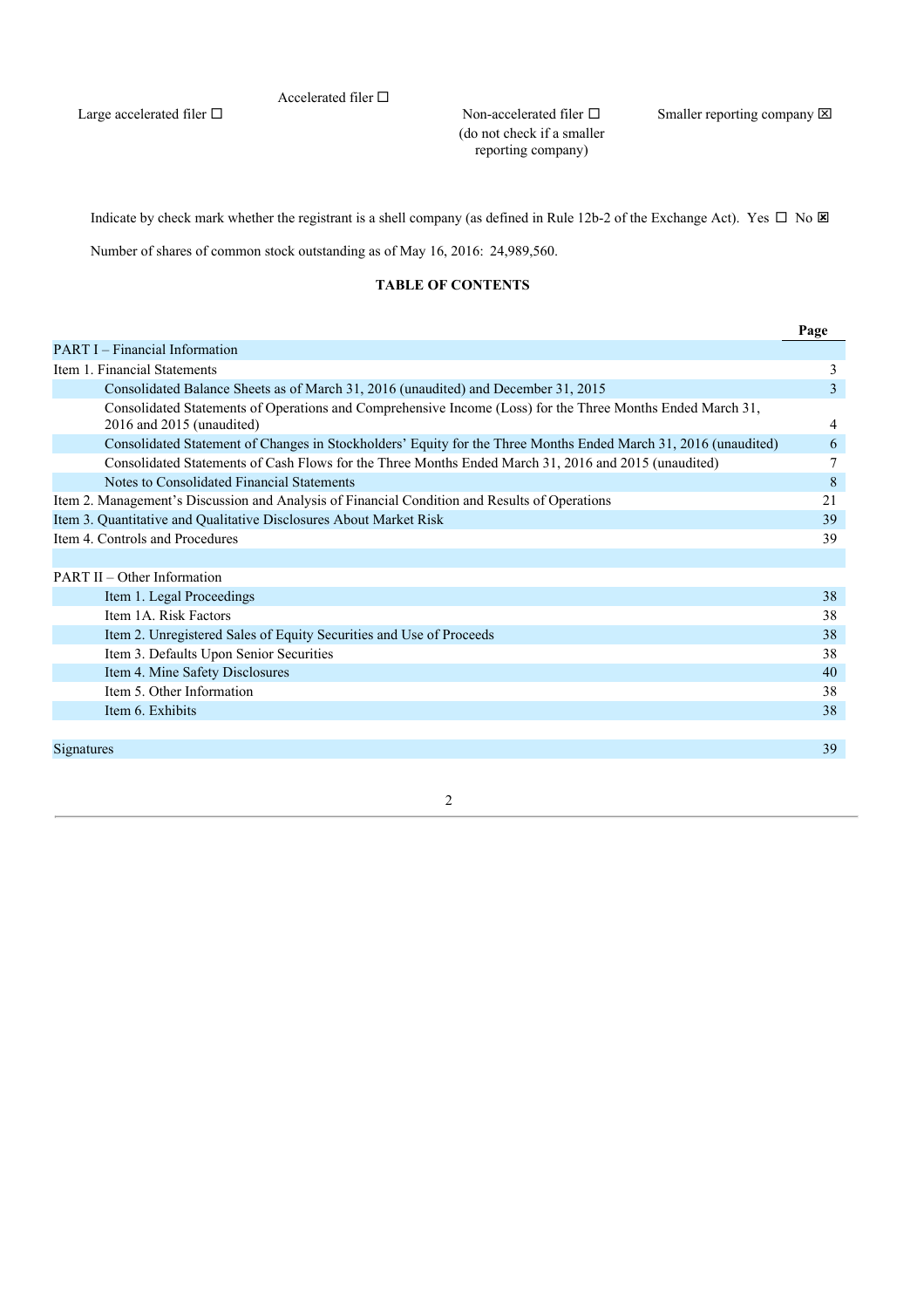# **PART I FINANCIAL INFORMATION**

# **Item 1. Financial Statements**

# **THE ONE GROUP HOSPITALITY, INC. CONSOLIDATED BALANCE SHEETS**

|                                                                                                                                                                         | March 31,<br>2016 |             | December 31,<br>2015 |
|-------------------------------------------------------------------------------------------------------------------------------------------------------------------------|-------------------|-------------|----------------------|
|                                                                                                                                                                         | (unaudited)       |             |                      |
| <b>Assets</b>                                                                                                                                                           |                   |             |                      |
| Current assets:                                                                                                                                                         |                   |             |                      |
| Cash and cash equivalents                                                                                                                                               | \$<br>1,213,665   | $\sqrt{\ }$ | 1,841,872            |
| Accounts receivable, net                                                                                                                                                | 4,074,448         |             | 4,063,516            |
| Inventory                                                                                                                                                               | 1,110,210         |             | 1,152,119            |
| Other current assets                                                                                                                                                    | 3,582,094         |             | 3,559,053            |
| Due from related parties                                                                                                                                                | 1,442,632         |             | 1,337,356            |
| Total current assets                                                                                                                                                    | 11,423,049        |             | 11,953,916           |
| Property and equipment, net                                                                                                                                             | 31,411,972        |             | 27,952,327           |
| Investments                                                                                                                                                             | 2,887,547         |             | 2,910,362            |
| Deferred tax assets                                                                                                                                                     | 9,752,169         |             | 10,093,672           |
| Other assets                                                                                                                                                            | 951,005           |             | 691,551              |
| Security deposits                                                                                                                                                       | 2,447,707         |             | 2,444,482            |
| Total assets                                                                                                                                                            | \$<br>58,873,449  | $\sqrt{\ }$ | 56,046,310           |
|                                                                                                                                                                         |                   |             |                      |
| <b>Liabilities and Stockholders' Equity</b>                                                                                                                             |                   |             |                      |
| Current liabilities:                                                                                                                                                    |                   |             |                      |
| Cash overdraft                                                                                                                                                          | \$<br>965,806     | $\sqrt{S}$  | 973,754              |
| Long term debt, current portion                                                                                                                                         | 3,021,908         |             | 2,680,116            |
| Accounts payable                                                                                                                                                        | 2,655,659         |             | 2,501,622            |
| Accrued expenses                                                                                                                                                        | 3,860,353         |             | 4,635,584            |
| Derivative liability                                                                                                                                                    |                   |             | 100,000              |
| Deferred revenue                                                                                                                                                        | 333,052           |             | 204,033              |
| Total current liabilities                                                                                                                                               | 10,836,778        |             | 11,095,109           |
|                                                                                                                                                                         |                   |             |                      |
| Deferred license revenue, long-term                                                                                                                                     | 1,099,570         |             | 1,099,570            |
| Long term debt, net of current portion                                                                                                                                  | 9,470,719         |             | 9,956,647            |
| Deferred rent payable                                                                                                                                                   | 14,496,721        |             | 14,290,010           |
| <b>Total liabilities</b>                                                                                                                                                | 35,903,788        |             | 36,441,336           |
|                                                                                                                                                                         |                   |             |                      |
| Stockholders' equity:                                                                                                                                                   |                   |             |                      |
| Common stock, \$0.0001 par value, 75,000,000 shares authorized; 24,989,560 and 24,972,515                                                                               |                   |             |                      |
| shares issued and outstanding at March 31, 2016 (unaudited) and December 31, 2015, respectively                                                                         | 2,499             |             | 2,497                |
| Preferred stock, \$0.0001 par value, 10,000,000 shares authorized; 0 shares issued and outstanding<br>at March 31, 2016 (unaudited) and December 31, 2015, respectively |                   |             |                      |
| Additional paid-in capital                                                                                                                                              | 35,785,221        |             | 31,778,266           |
| Accumulated deficit                                                                                                                                                     | (11, 531, 611)    |             | (11,074,708)         |
| Accumulated other comprehensive loss                                                                                                                                    | (441,788)         |             | (420, 383)           |
| Total stockholders' equity                                                                                                                                              | 23,814,321        |             | 20,285,672           |
| Noncontrolling interest                                                                                                                                                 | (844, 660)        |             | (680, 698)           |
| Total stockholders' equity including noncontrolling interest                                                                                                            | 22,969,661        |             | 19,604,974           |
|                                                                                                                                                                         |                   |             |                      |
| Total Liabilities and Stockholders' Equity                                                                                                                              | \$<br>58,873,449  | \$          | 56,046,310           |

See notes to the consolidated financial statements.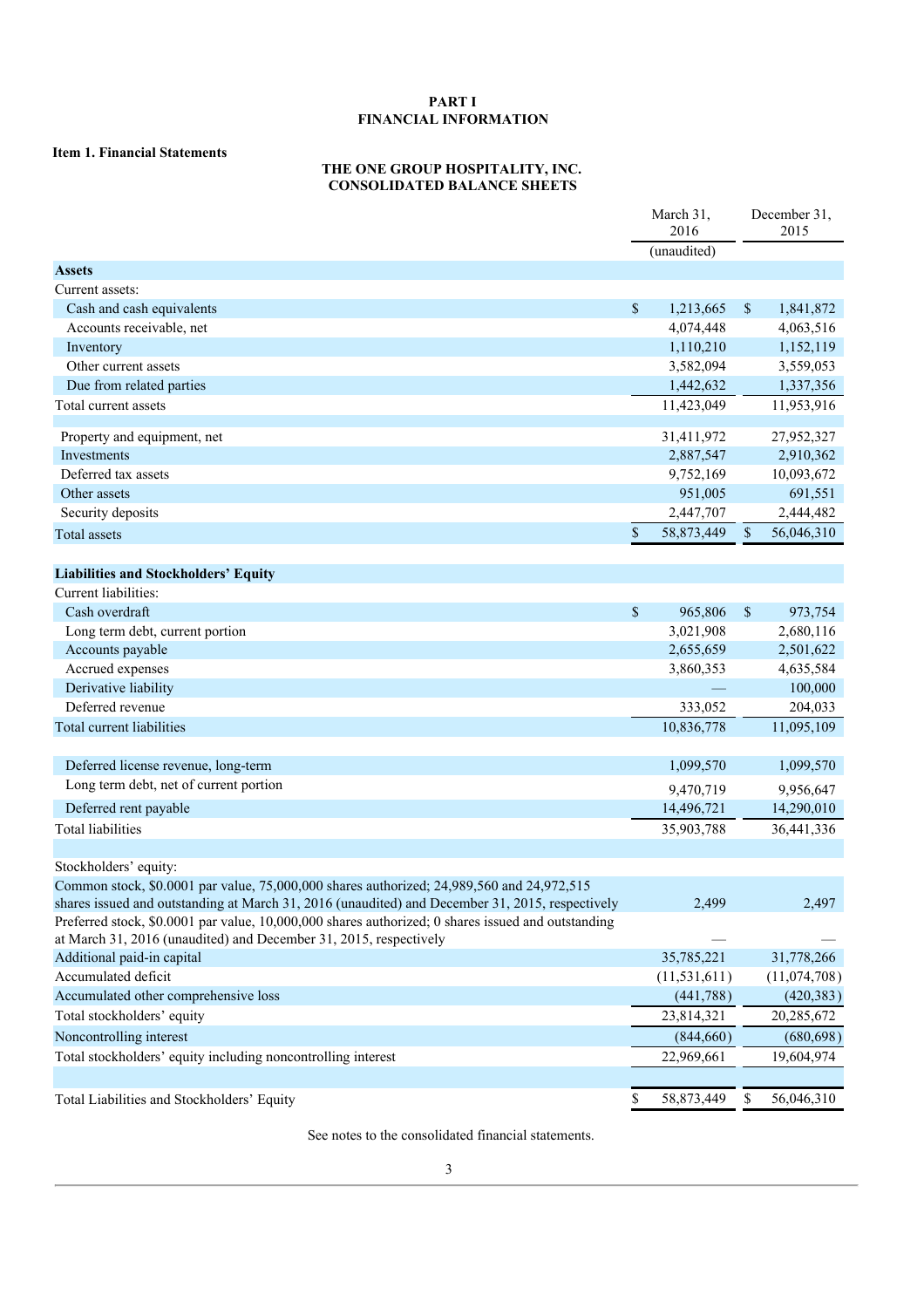# **CONSOLIDATED STATEMENTS OF OPERATIONS AND COMPREHENSIVE INCOME (LOSS) (unaudited)**

|                                                                   |                        | Three months ended March 31, |             |  |
|-------------------------------------------------------------------|------------------------|------------------------------|-------------|--|
|                                                                   | 2016                   |                              | 2015        |  |
| Revenues:                                                         |                        |                              |             |  |
| Owned unit net revenues                                           | 14,379,930<br>S.       | \$                           | 9,725,301   |  |
| Management and incentive fee revenue                              | 2,014,051              |                              | 2,051,276   |  |
| Total revenue                                                     | 16,393,981             |                              | 11,776,577  |  |
|                                                                   |                        |                              |             |  |
| Cost and expenses:                                                |                        |                              |             |  |
| Owned operating expenses:                                         |                        |                              |             |  |
| Food and beverage costs                                           | 3,528,753              |                              | 2,497,215   |  |
| Unit operating expenses                                           | 9,247,655              |                              | 7,009,164   |  |
| General and administrative                                        | 2,683,696              |                              | 2,444,526   |  |
| Depreciation and amortization                                     | 522,639                |                              | 420,123     |  |
| Management and royalty fees                                       |                        |                              | 24,754      |  |
| Pre-opening expenses                                              | 900,186                |                              | 1,074,713   |  |
| Equity in (income) of investee companies                          | (82, 585)              |                              | (168,970)   |  |
| Derivative (income) expense                                       | (100,000)              |                              | 614,000     |  |
| Interest expense, net of interest (income)                        | 98,169                 |                              | (5,229)     |  |
| Other expense (income)                                            | 225,034                |                              | (329,003)   |  |
| Total costs and expenses                                          | 17,023,547             |                              | 13,581,293  |  |
|                                                                   |                        |                              |             |  |
| Loss from continuing operations before provision for income taxes | (629, 566)             |                              | (1,804,716) |  |
| Benefit for income taxes                                          | (65, 951)              |                              | (610, 495)  |  |
|                                                                   |                        |                              |             |  |
| Loss from continuing operations                                   | (563, 615)             |                              | (1,194,221) |  |
|                                                                   |                        |                              |             |  |
| Loss (income) from discontinued operations, net of taxes          | (1, 835)               |                              | 3,138       |  |
| Net loss                                                          | (561,780)              |                              | (1,197,359) |  |
| Less: net loss attributable to noncontrolling interest            | (104, 877)             |                              | (106, 739)  |  |
| Net loss attributable to The ONE Group Hospitality, Inc.          | \$<br>(456,903)        | \$                           | (1,090,620) |  |
| Amounts attributable to The ONE Group Hospitality, Inc.:          |                        |                              |             |  |
| Loss from continuing operations                                   | \$<br>$(458, 738)$ \$  |                              | (1,087,482) |  |
| Loss (income) from discontinued operations, net of taxes          | (1, 835)               |                              | 3,138       |  |
| Net loss attributable to The ONE Group Hospitality, Inc.          | \$<br>$(456,903)$ \$   |                              | (1,090,620) |  |
|                                                                   |                        |                              |             |  |
| Net loss attributable to The ONE Group Hospitality, Inc.          | \$<br>$(456,903)$ \$   |                              | (1,090,620) |  |
| Other comprehensive loss                                          |                        |                              |             |  |
| Currency translation adjustment                                   | (21, 405)              |                              | (128, 820)  |  |
| Comprehensive loss                                                | $\$$<br>$(478,308)$ \$ |                              | (1,219,440) |  |

Basic and diluted loss per share: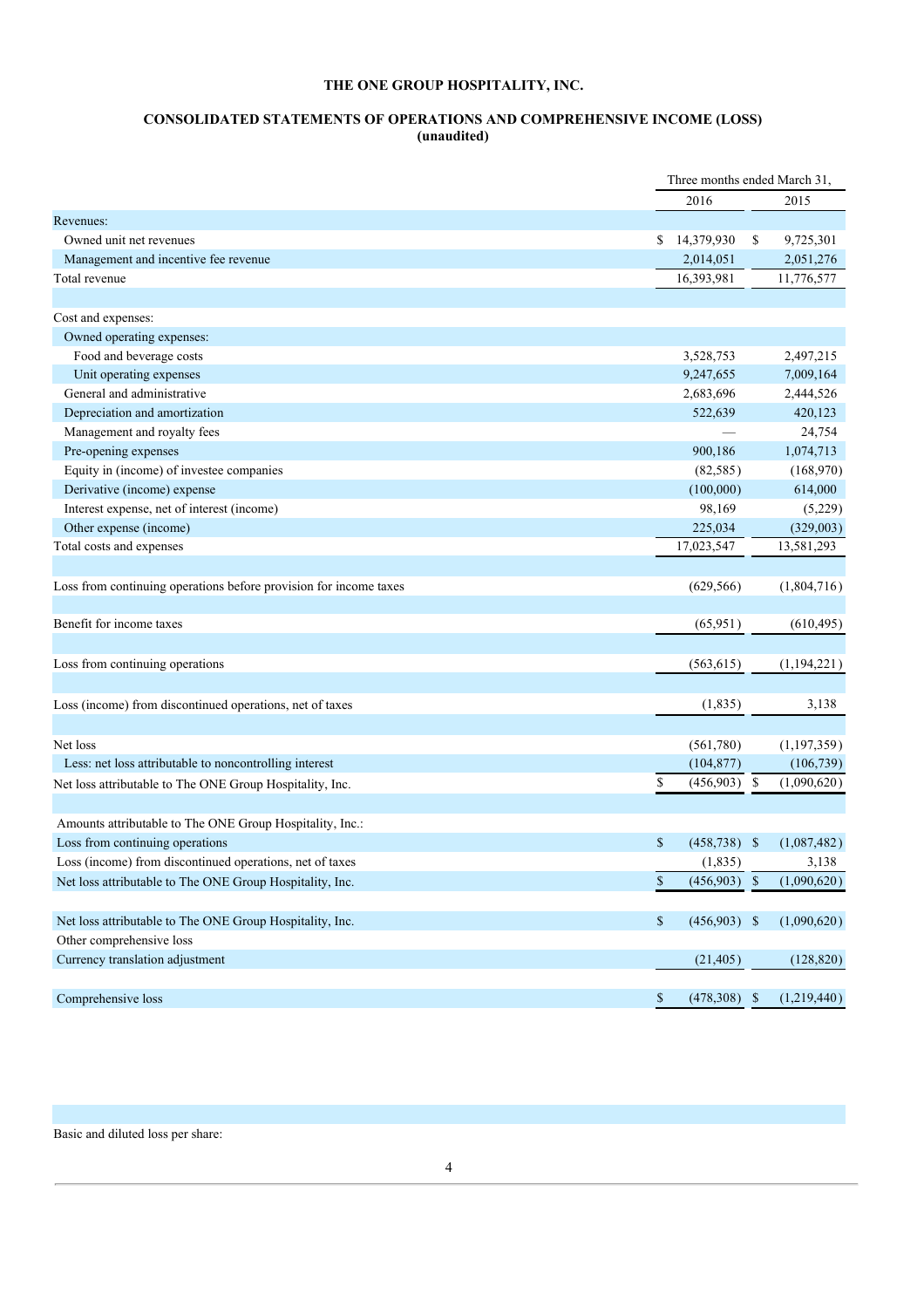| Continuing operations                                              | (0.02)     | (0.04)     |
|--------------------------------------------------------------------|------------|------------|
| Discontinued operations                                            |            |            |
| Net loss per share attributable to The ONE Group Hospitality, Inc. | (0.02)     | (0.04)     |
|                                                                    |            |            |
| Shares used in computing basic and diluted loss per share          | 25.250.424 | 24,940,195 |
|                                                                    |            |            |

See notes to the consolidated financial statements.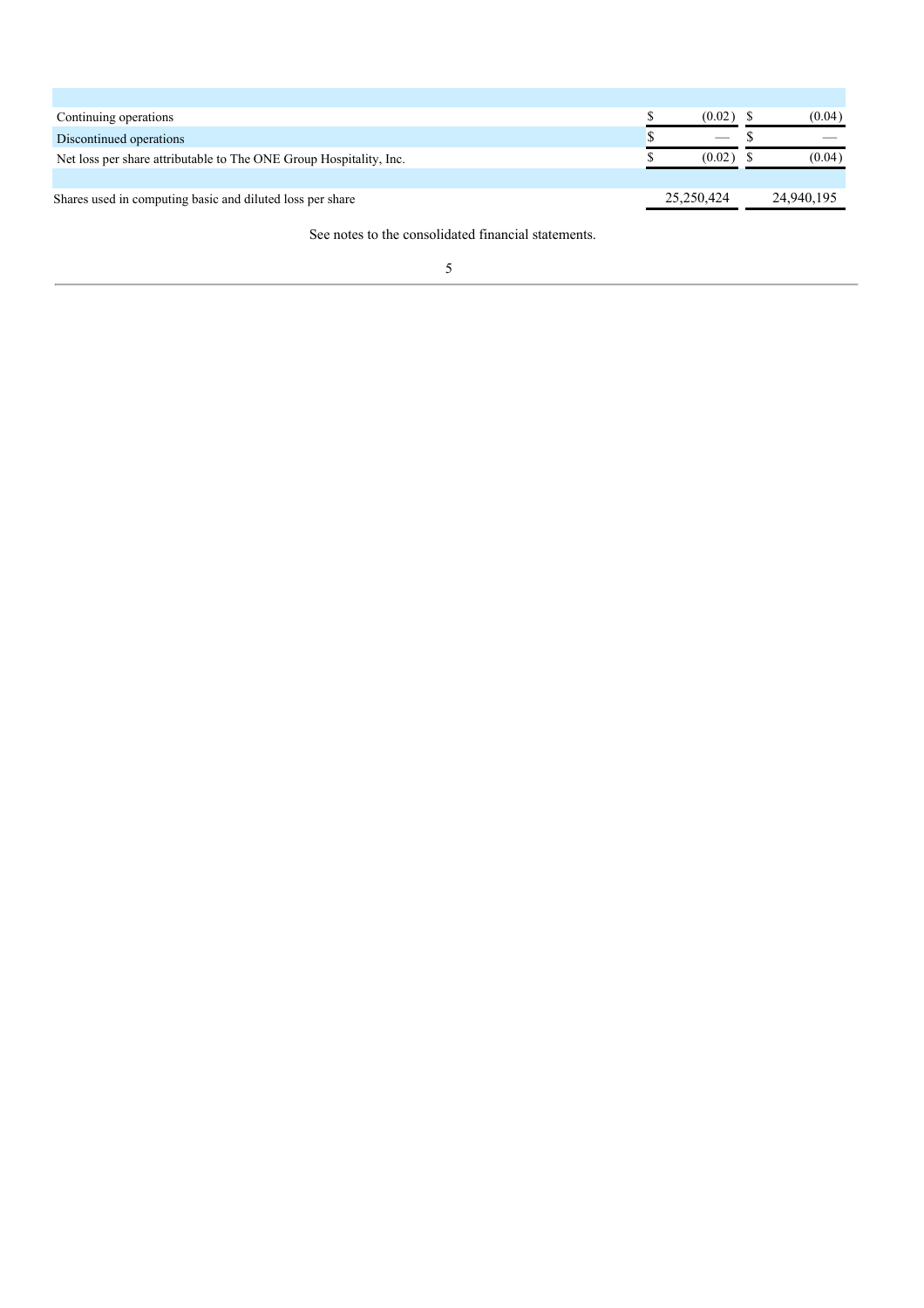# **CONSOLIDATED STATEMENTS OF CHANGES IN STOCKHOLDERS' EQUITY (unaudited)**

|                                                       | Common stock  |    |           |                                  |                        |               |                                                        |                                                   |                            | Total<br>stockholders'                            |
|-------------------------------------------------------|---------------|----|-----------|----------------------------------|------------------------|---------------|--------------------------------------------------------|---------------------------------------------------|----------------------------|---------------------------------------------------|
|                                                       | <b>Shares</b> |    | Par value | Additional<br>paid-in<br>capital | Accumulated<br>deficit |               | Accumulated<br>other<br>comprehensive<br>(loss) income | Total<br>stockholders'<br>(loss) income<br>equity | Noncontrolling<br>interest | equity<br>including<br>noncontrolling<br>interest |
|                                                       |               |    |           |                                  |                        |               |                                                        |                                                   |                            |                                                   |
| Balance at December 31, 2015                          | 24,972,515    | \$ | 2,497     | \$31,778,266                     | \$(11,074,708)         | -\$           | (420, 383)                                             | \$20,285,672                                      | \$<br>(680, 698)           | \$19,604,974                                      |
|                                                       |               |    |           |                                  |                        |               |                                                        |                                                   |                            |                                                   |
| Stock based compensation expense                      |               |    |           | 143,967                          |                        |               |                                                        | 143,967                                           |                            | 143,967                                           |
|                                                       |               |    |           |                                  |                        |               |                                                        |                                                   |                            |                                                   |
| Cancellation of shares upon expiration<br>of warrants | (1,437,500)   |    | (143)     | 143                              |                        |               |                                                        |                                                   |                            |                                                   |
|                                                       |               |    |           |                                  |                        |               |                                                        |                                                   |                            |                                                   |
| <b>Rights Offering</b>                                | 1,454,545     |    | 145       | 3,862,845                        |                        |               |                                                        | 3,862,990                                         |                            | 3,862,990                                         |
|                                                       |               |    |           |                                  |                        |               |                                                        |                                                   |                            |                                                   |
| Member distributions                                  |               |    |           |                                  |                        |               |                                                        |                                                   | (59,085)                   | (59,085)                                          |
|                                                       |               |    |           |                                  |                        |               |                                                        |                                                   |                            |                                                   |
| Loss on foreign currency translation,<br>net          |               |    |           |                                  |                        |               | (21, 405)                                              | (21, 405)                                         |                            | (21, 405)                                         |
|                                                       |               |    |           |                                  |                        |               |                                                        |                                                   |                            |                                                   |
| Net loss                                              |               |    |           |                                  | (456,903)              |               |                                                        | (456,903)                                         | (104, 877)                 | (561,780)                                         |
|                                                       |               |    |           |                                  |                        |               |                                                        |                                                   |                            |                                                   |
| Balance at March 31, 2016                             | 24,989,560    | S  | 2,499     | \$35,785,221                     | \$(11,531,611)         | <sup>\$</sup> | (441,788)                                              | \$23,814,321                                      | \$<br>(844,660)            | \$22,969,661                                      |

See notes to the consolidated financial statements.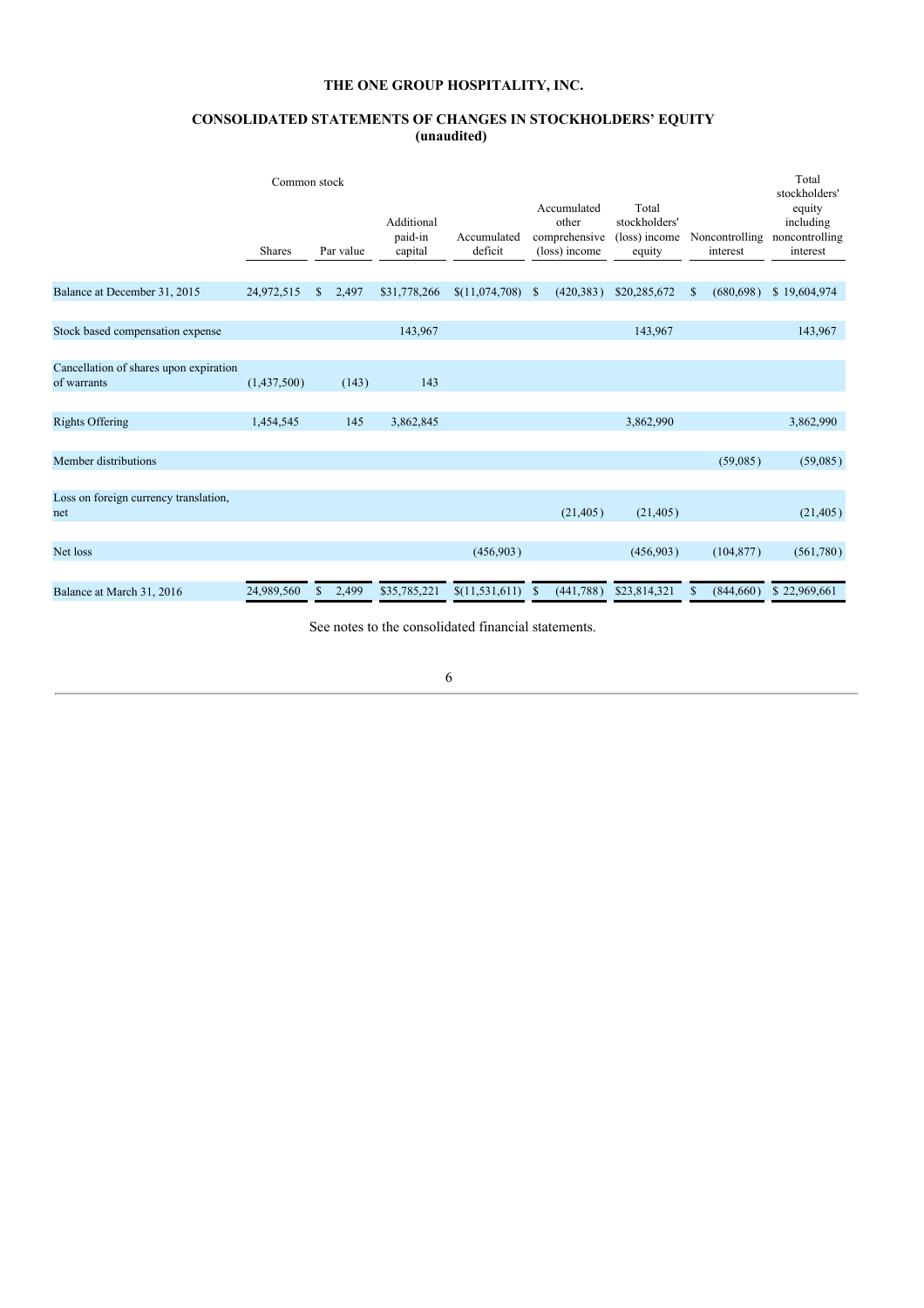# **CONSOLIDATED STATEMENTS OF CASH FLOWS (unaudited)**

|                                                                             | Three months ended March 31, |             |               |
|-----------------------------------------------------------------------------|------------------------------|-------------|---------------|
|                                                                             | 2016                         |             | 2015          |
| Operating activities:                                                       |                              |             |               |
| Net loss                                                                    | \$<br>$(561,780)$ \$         |             | (1, 197, 359) |
| Adjustments to reconcile net loss to net cash used in operating activities: |                              |             |               |
| Depreciation and amortization                                               | 522,639                      |             | 420,123       |
| Deferred rent payable                                                       | 206,711                      |             | 1,170,450     |
| Deferred taxes                                                              | 341,503                      |             | (1,604)       |
| Equity in income of investee companies                                      | (82, 585)                    |             | (168,970)     |
| Derivative (income) expense                                                 | (100,000)                    |             | 614,000       |
| Stock-based compensation                                                    | 143,967                      |             | 178,000       |
| Changes in operating assets and liabilities:                                |                              |             |               |
| Accounts receivable                                                         | (10, 932)                    |             | 263,324       |
| Inventory                                                                   | 41,909                       |             | 195,902       |
| Prepaid expenses and other current assets                                   | (23,041)                     |             | (1,477,974)   |
| Due from related parties                                                    | (105, 276)                   |             | (209, 745)    |
| Security deposits                                                           | (3,225)                      |             | 13,588        |
| Other assets                                                                | (259, 455)                   |             | 40,372        |
| Accounts payable                                                            | 154,037                      |             | (1,620,085)   |
| Accrued expenses                                                            | (773, 854)                   |             | 864,853       |
| Deferred revenue                                                            | 129,019                      |             | (25, 104)     |
| Net cash used in operating activities                                       | (380, 363)                   |             | (940, 229)    |
| Investing activities:                                                       |                              |             |               |
| Purchase of property and equipment                                          | (3,703,329)                  |             | (2,402,045)   |
| Distributions from equity investees                                         | 105,401                      |             | 174,328       |
|                                                                             |                              |             |               |
| Net cash used in investing activities                                       | (3,597,928)                  |             | (2,227,717)   |
| Financing activities:                                                       |                              |             |               |
| Cash overdraft                                                              | (7,948)                      |             | 362,000       |
| Repayment of term loan                                                      | (373,750)                    |             | (373,750)     |
| Repayment of equipment financing agreement                                  | (49, 341)                    |             |               |
| Proceeds from rights offering                                               | 3,862,990                    |             |               |
| Distributions to members                                                    | (59,085)                     |             | (67, 865)     |
| Net cash provided by (used in) financing activities                         | 3,372,866                    |             | (79,615)      |
| Effect of exchange rate changes on cash                                     | (22, 782)                    |             | (136, 649)    |
| Net decrease in cash                                                        | (628, 207)                   |             | (3,384,210)   |
| Cash and cash equivalents, beginning of period                              | 1,841,872                    |             | 7,905,004     |
| Cash and cash equivalents, end of period                                    | \$<br>1,213,665              | $\mathbb S$ | 4,520,794     |
|                                                                             |                              |             |               |
| Supplemental disclosure of cash flow data:                                  |                              |             |               |
| Interest paid                                                               | \$<br>175,014                | \$          | 68,088        |
| Income taxes paid                                                           | \$<br>108,624                | \$          | 447,904       |
| Noncash investing and financing activities:                                 |                              |             |               |
| Noncash property, fixtures and equipment additions                          | \$<br>278,955                | \$          |               |

See notes to the consolidated financial statements.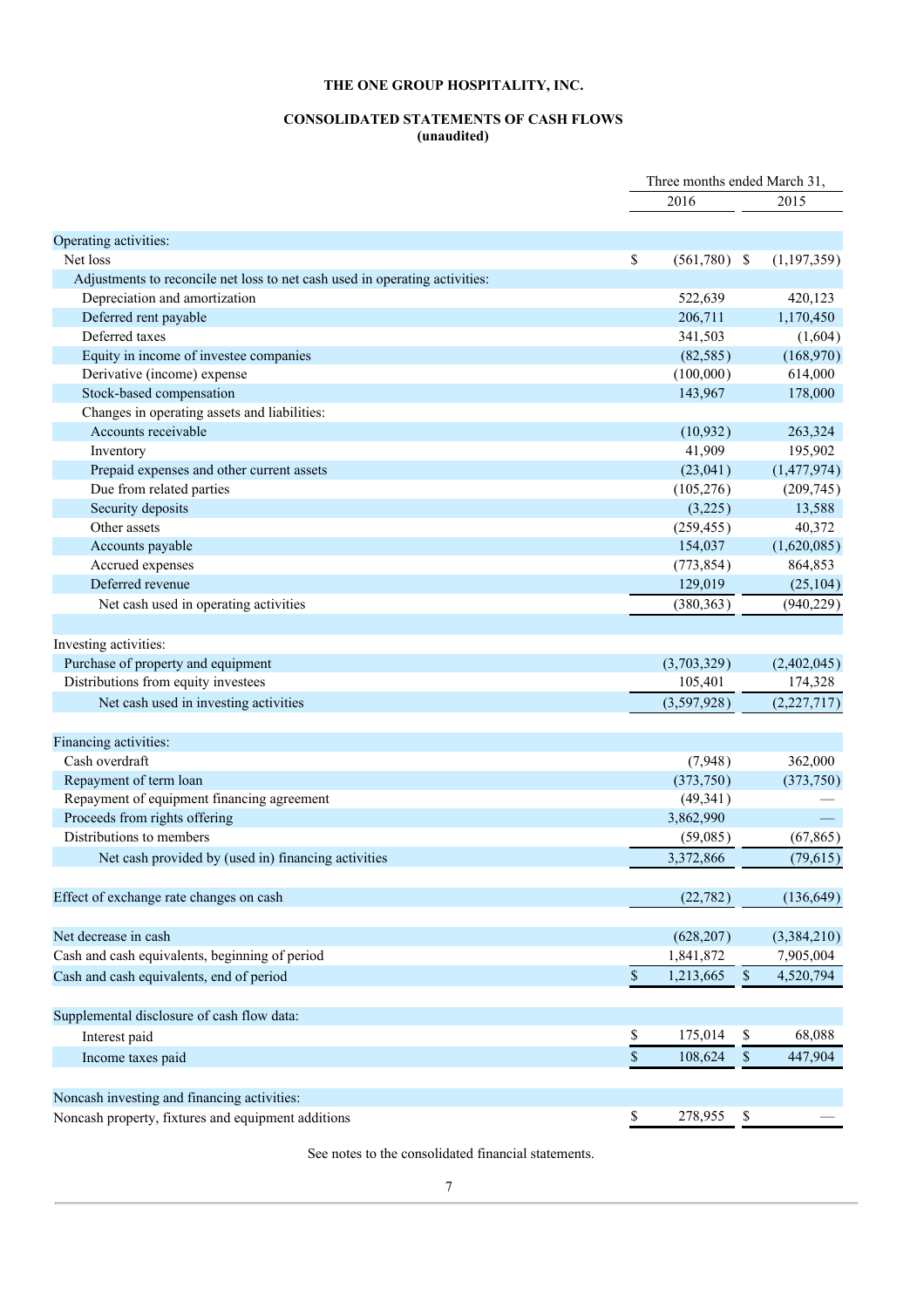## **Notes to Consolidated Financial Statements (unaudited)**

#### **Note 1 - Business and basis of presentation:**

# **Principles of consolidation:**

The accompanying consolidated financial statements of The ONE Group Hospitality, Inc. and subsidiaries include the accounts of ONE Group and its subsidiaries, Little West 12th LLC ("Little West 12th"), One-LA, L.P. ("One LA"), Bridge Hospitality, LLC ("Bridge"), STK-LA, LLC ("STK-LA"), WSATOG (Miami), LLC ("WSATOG"), STK Miami Service, LLC ("Miami Services"), STK Miami, LLC ("STK Miami Beach"), Basement Manager, LLC ("Basement Manager"), JEC II, LLC ("JEC II"), One Marks, LLC ("One Marks"), MPD Space Events LLC ("MPD"), One 29 Park Management, LLC ("One 29 Park Management"), STK Midtown Holdings, LLC ("Midtown Holdings"), STK Midtown, LLC ("STK Midtown"), STKOUT Midtown, LLC ("STKOUT Midtown"), STK Atlanta, LLC ("STK Atlanta"), STK-Las Vegas, LLC ("STK Vegas"), Asellina Marks LLC ("Asellina Marks"), Heraea Vegas, LLC ("Heraea"), Xi Shi Las Vegas, LLC ("Xi Shi Las Vegas"), T.O.G. (UK) Limited ("TOG UK"), Hip Hospitality Limited ("Hip Hospitality UK"), T.O.G. (Aldwych) Limited ("TOG Aldwych"), CA Aldwych Limited ("CA Aldwych"), T.O.G. (Milan) S.r.l. ("TOG Milan"), BBCLV, LLC ("BBCLV"), STK DC, LLC ("STK DC"), STK Orlando, LLC ("STK Orlando"), STK Chicago, LLC ("STK Chicago"), TOG Biscayne, LLC ("TOG Biscayne"), STK Westwood, LLC ("STK Westwood"), STK Denver, LLC ("STK Denver"), STK Texas Holdings, LLC ("Texas Holdings"), STK Texas Holdings II, LLC ("Texas Holdings II"), STK Dallas, LLC ("STK Dallas"), STK Austin, LLC ("STK Austin"), STK San Diego, LLC ("STK San Diego"), STK Rooftop San Diego, LLC ("STK Rooftop San Diego"), 9401415 Canada Ltd. ("STK Toronto"), STK (Edinburgh) Limited ("STK Edinburgh"), and STK Ibiza, LLC ("STK Ibiza"). The entities are collectively referred to herein as the "Company" or "Companies," as appropriate, and are consolidated on the basis of common ownership and control. All significant intercompany balances and transactions have been eliminated in consolidation.

#### **Net Income (Loss) Per Common Share**

Basic net income (loss) per common share is based upon the weighted-average common shares outstanding during the period. Diluted net income (loss) per common share reflects the potential dilution that would occur if common stock equivalent securities or other contracts to issue common stock were exercised or converted into common stock.

## **Fair value measurements**

The carrying amount of the Company's accounts receivable, accounts payable and accrued expenses approximate fair value because of the short term nature of the financial instruments.

#### **Reclassifications:**

Certain prior year amounts have been reclassified to conform to current year presentation in the consolidated financial statements.

#### **Nature of business:**

The Company is a hospitality company that develops and operates upscale, high-energy restaurants and lounges and provides turn-key food and beverage ("F&B") services for hospitality venues including hotels, casinos and other high-end locations in the United States and England. We opened our first restaurant in January 2004 in New York City and as of May 16, 2016, we owned and operated (under lease agreements) 12 and managed (under management agreements) 15 restaurants and lounges globally, including ten STKs in major metropolitan cities in the United States and Europe (of which seven are owned and three managed). In addition, we provide F&B services in five hotels and casinos, one of which is under a lease agreement andfour of which are under separate management agreements. We generate management and incentive fee revenue from those restaurants and lounges that we manage on behalf of our F&B hospitality clients.

#### **Unaudited interim financial information:**

The accompanying unaudited consolidated financial statements have been prepared in accordance with U.S. generally accepted accounting principles ("GAAP") for interim financial information. Accordingly, they do not include all the information and disclosures required by GAAP for complete financial statements. Operating results for the three months ended March 31, 2016 are not necessarily indicative of the results that may be expected for the year ending December 31, 2016 or for any other interim period or other future year. In the opinion of management, the unaudited condensed consolidated financial statements include all adjustments, consisting of normal recurring adjustments, considered necessary for a fair presentation. These unaudited condensed consolidated financial statements and related notes should be read in conjunction with the consolidated financial statements and notes for the fiscal year ended December 31, 2015 included in the Company's Annual Report filed on Form 10-K for the year ended December 31, 2015 filed with the Securities and Exchange Commission (the "SEC") on March 30, 2016.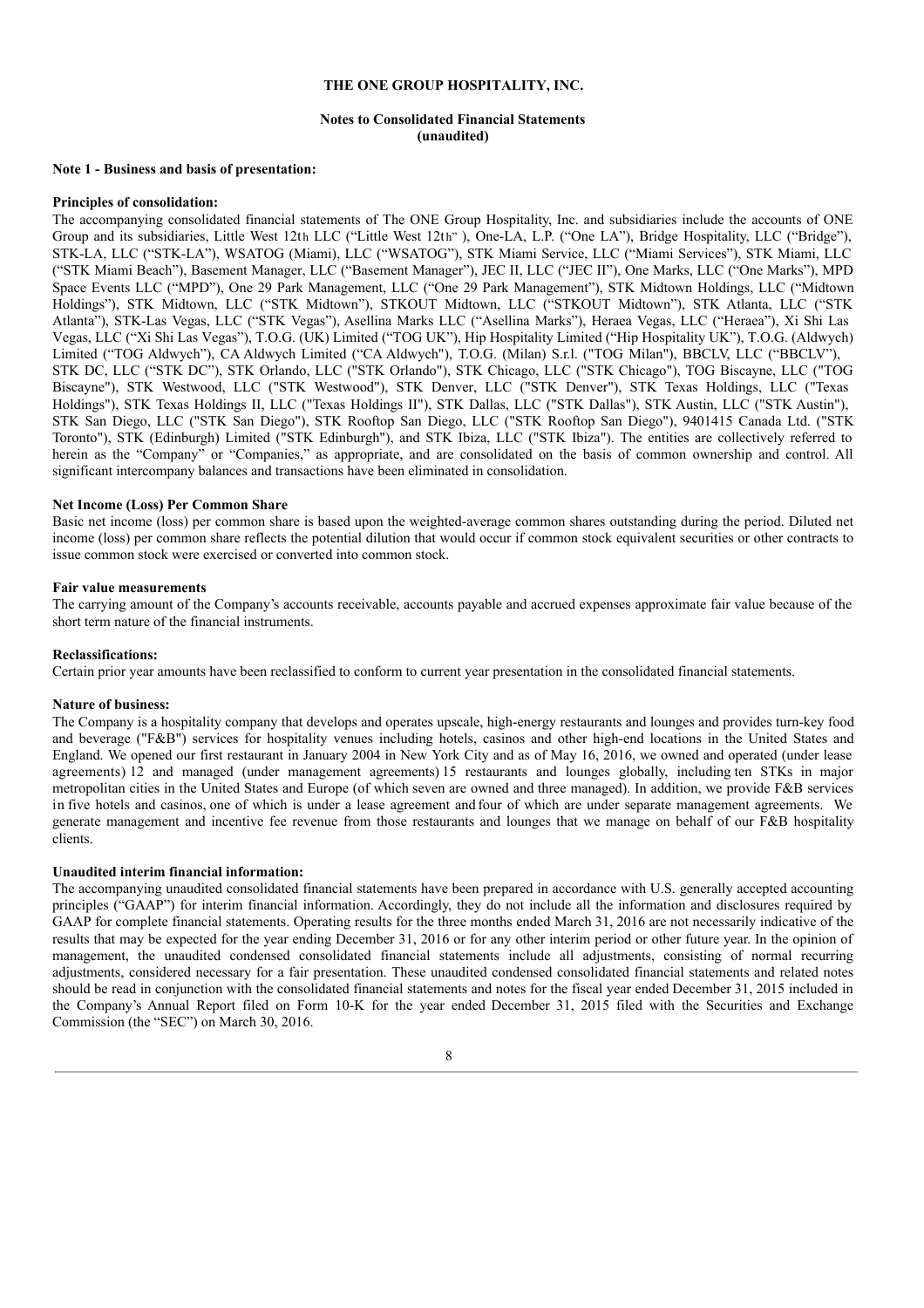#### **Note 2 – Recent accounting pronouncements:**

In May 2014, the FASB issued ASU No. 2014-09, "Revenue from Contracts with Customers" (Topic 606). ASU 2014-09 addresses the reporting of revenue by most entities and will replace most existing revenue recognition guidance in GAAP when it becomes effective. This update is effective in fiscal periods beginning after December 15, 2017. Early application is permitted only as of annual reporting periods beginning after December 15, 2016. The impact on our financial statements of adopting ASU 2014-09 is currently being assessed by management and management will make its determination of the impact in fiscal 2017.

In August 2014, the FASB issued ASU No. 2014-15 "Disclosure of Uncertainties About an Entity's Ability to Continue as a Going Concern," which provides guidance on determining when and how to disclose going concern uncertainties in the financial statements. The new standard requires management to perform interim and annual assessments of an entity's ability to continue as a going concern. The update is effective for annual periods ending after December 15, 2016, and interim periods thereafter. Early adoption is permitted. The impact on our financial statements of adopting ASU 2014-15 is currently being assessed by management.

In February 2015, the FASB issued ASC 2015-02, "Consolidation (Topic 810) - Amendments to the Consolidation Analysis." This standard modifies existing consolidation guidance for reporting organizations that are required to evaluate whether they should consolidate certain legal entities. ASU 2015-02 is effective for fiscal years beginning after December 15, 2015, and requires either a retrospective or a modified retrospective approach to adoption. Early adoption is permitted. The impact on our financial statements of adopting ASU 2015-02 is currently being assessed by management.

In April 2015, the FASB issued ASU 2015-03, "Interest- Imputation of Interest (Subtopic 835-30): Simplifying the Presentation of Debt Issuance Costs." The update simplifies the presentation of debt issuance costs by requiring that debt issuance costs be presented in the balance sheet as a direct deduction from the carrying amount of debt liability, consistent with debt discounts or premiums. The recognition and measurement guidance for debt issuance costs are not affected by the amendments in this update. For public companies, this update is effective for interim and annual periods beginning after December 15, 2015, and is to be applied retrospectively. Early adoption is permitted. This standard is subsequently updated by ASU 2015-15, "Presentation and Subsequent Measurement of Debt Issuance Costs Associated with Line-of-Credit Arrangements," which codifies an SEC staff announcement relative to debt issuance costs for line-of-credit arrangements. The Company does not expect these updates to have a significant impact on its consolidated financial statements.

In July 2015, the FASB issued ASU 2015-11, "Simplifying the Measurement of Inventory." The update states that inventory should be measured at the lower of cost and "net realizable value." Net realizable value is defined as the "estimated selling prices in the ordinary course of business, less reasonably predictable costs of completion, disposal and transportation." ASU 2015-11 eliminates the guidance that entities consider replacement cost or net realizable value less an approximately normal profit margin in the subsequent measurement of inventory when cost is determined on a first-in, first-out or average cost basis.

The amendment is effective for interim and annual periods beginning after December 15, 2016. Early application is permitted and should be applied prospectively. The Company does not expect this standard to have a significant impact on its consolidated financial statements and has not yet concluded whether it will adopt ASU 2015-11 prior to the effective date.

In November 2015, the FASB issued ASU 2015-17, "Income taxes - Balance Sheet Classification of Deferred Taxes (Subtopic 740)." This ASU requires all deferred tax assets and liabilities to be classified as non-current in the statement of financial position. The provisions of ASU 2015-17 are effective for annual periods beginning after December 15, 2016, including interim periods within that reporting period. The Company has elected, as permitted by the standard, to early adopt ASU 2015-17 as of December 31, 2015. The adoption did not have a material effect on the consolidated financial statements.

In January 2016, the FASB issued ASU 2016-01, "Financial Instruments - Overall: Recognition and Measurement of Financial Assets and Financial Liabilities (Subtopic 825-10)." ASU 2016-01 addresses certain aspects of recognition, measurement, presentation, and disclosure of financial instruments and requires equity investments (except those accounted for under the equity method of accounting, or those that result in consolidation of the investee) to be measured at fair value with changes in fair value recognized in net income, requires public business entities to use the exit price notion when measuring the fair value of financial instruments for disclosure purposes, requires separate presentation of financial assets and financial liabilities by measurement category and form of financial asset, and eliminates the requirement for public business entities to disclose the method(s) and significant assumptions used to estimate the fair value that is required to be disclosed for financial instruments measured at amortized cost. The provisions of ASU 2016-01 are effective for annual periods beginning after December 15, 2017, including interim periods within that reporting period. The Company is currently evaluating the impact that the standard will have on the consolidated financial statements.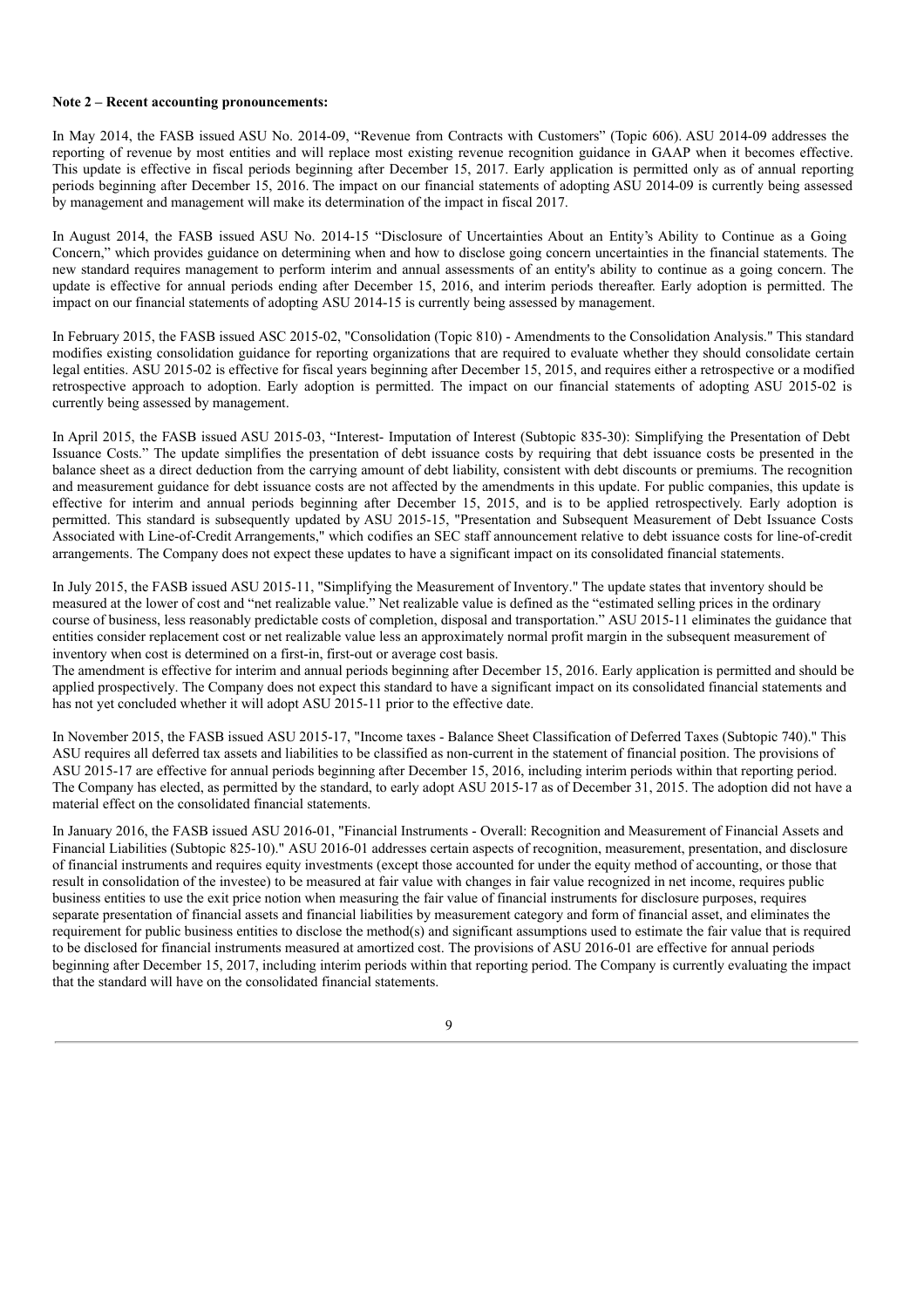In February 2016, the FASB ASU 2016-02 "Leases (Topic 842)." ASU 2016-02 will require an entity to recognize assets and liabilities arising from a lease. Consistent with current GAAP, the recognition, measurement, and presentation of expenses and cash flows arising from a lease will depend primarily on its classification as a finance or operating lease. The guidance also requires additional disclosures to enable users of financial statements to understand the amount, timing, and uncertainty of cash flows arising from leases. The provisions of ASU 2016-02 are effective for annual periods beginning after December 15, 2018, including interim periods within that reporting period, and includes an option for entities to early adopt. The guidance requires a retrospective cumulative adjustment to retained earnings in the period of initial adoption. The Company is currently evaluating the impact that the standard will have on the consolidated financial statements.

In March 2016, the FASB issued ASU 2016-09, "Compensation - Stock Compensation (Topic 718): Improvements to Employee Share-Based Payment Accounting." This standard simplifies several aspects of the accounting for employee share-based payment transactions including the recognition of excess tax benefits and deficiencies, the classification of those excess tax benefits on the statement of cash flows, an accounting policy election for forfeitures, the amount an employer can withhold to cover income taxes and still qualify for equity classification, and the classification of those taxes paid on the statement of cash flows. This ASU is effective for annual and interim periods beginning after December 15, 2016 with early adoption permitted. The transition method is either prospective, retrospective or modified retrospective, depending on the area covered in this update. The Company is still in the process of analyzing the effects of this new standard to determine the impact on the Company's consolidated financial position, results of operations, cash flows, and related disclosures.

## **Note 3 - Inventory:**

Inventory consisted of the following:

|           | At March 31,<br>2016 |           | At December<br>31,<br>2015 |
|-----------|----------------------|-----------|----------------------------|
|           |                      |           |                            |
| Food      | \$                   | 178,288   | \$<br>208,452              |
| Beverages |                      | 931,922   | 943,667                    |
| Totals    |                      | 1,110,210 | \$<br>1,152,119            |

## **Note 4 – Other current assets:**

Other current assets consisted of the following:

|                     | At March 31,<br>2016 |    | At December 31,<br>2015 |
|---------------------|----------------------|----|-------------------------|
|                     |                      |    |                         |
| Prepaid taxes       | \$<br>1,344,228      | -S | 706,650                 |
| Landlord receivable | 1,258,103            |    | 1,476,502               |
| Prepaid expenses    | 816,475              |    | 1,171,488               |
| Other               | 163,288              |    | 204,413                 |
|                     |                      |    |                         |
| Totals              | 3,582,094            | £. | 3,559,053               |
|                     |                      |    |                         |

# **Note 5 - Property and equipment, net:**

Property and equipment, net consisted of the following: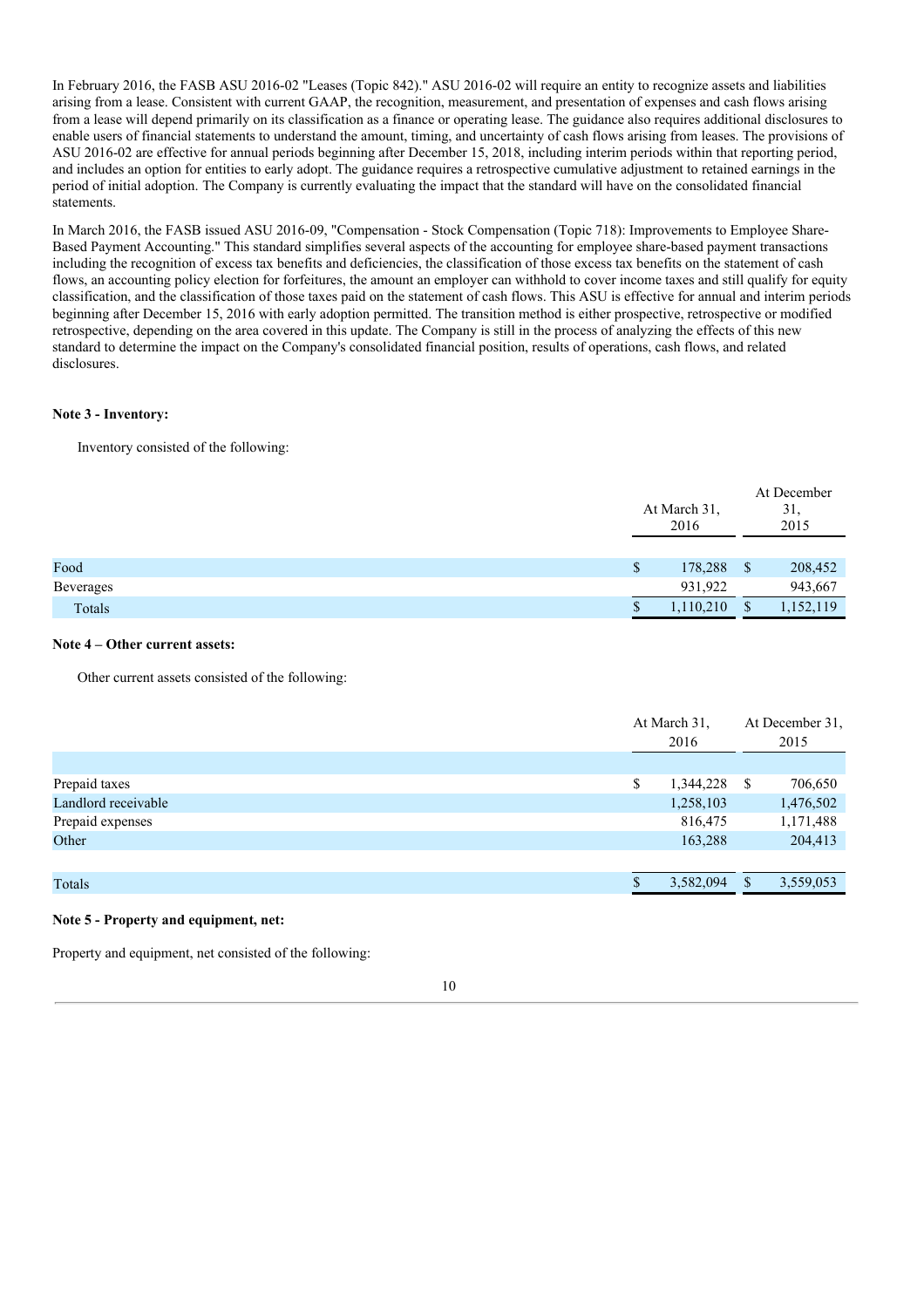|                                                | At March 31,<br>2016 |   | At December<br>31.<br>2015 |
|------------------------------------------------|----------------------|---|----------------------------|
|                                                |                      |   |                            |
| Furniture, fixtures and equipment              | \$<br>7,876,257      | S | 8,053,787                  |
| Leasehold improvements                         | 26,829,206           |   | 26, 175, 472               |
| Less accumulated depreciation and amortization | 13,703,153           |   | 15,476,430                 |
|                                                | 21,002,310           |   | 18,752,829                 |
| Construction in progress                       | 9,174,291            |   | 7,967,181                  |
| Restaurant supplies                            | 1,235,371            |   | 1,232,317                  |
| Total                                          | 31,411,972           |   | 27,952,327                 |

Depreciation and amortization related to property and equipment included in continuing operations amounted to \$522,639 and \$420,123 in the three months ended March 31, 2016 and 2015, respectively.

At March 31, 2016, the Company wrote off fully depreciated furniture, fixtures and equipment and leasehold improvements of approximately \$670,000 and \$1.6 million, respectively, and corresponding accumulated depreciation of approximately \$2.3 million.

#### **Note 6 – Accrued expenses:**

Accrued expenses consisted of the following:

|                     | At March 31,<br>2016 |         | At December<br>31,<br>2015 |           |
|---------------------|----------------------|---------|----------------------------|-----------|
|                     |                      |         |                            |           |
| Sales tax payable   | 1,270,950<br>\$      |         | <sup>S</sup>               | 1,045,195 |
| Payroll and related |                      | 518,240 |                            | 661,761   |
| Due to hotels       | 1,518,986            |         |                            | 1,396,776 |
| Legal               |                      | 92,456  |                            | 947,054   |
| Other               |                      | 459,721 |                            | 584,798   |
| Totals              | 3,860,353            |         | S                          | 4,635,584 |

# **Note 7 - Long term debt:**

Long term debt consisted of the following: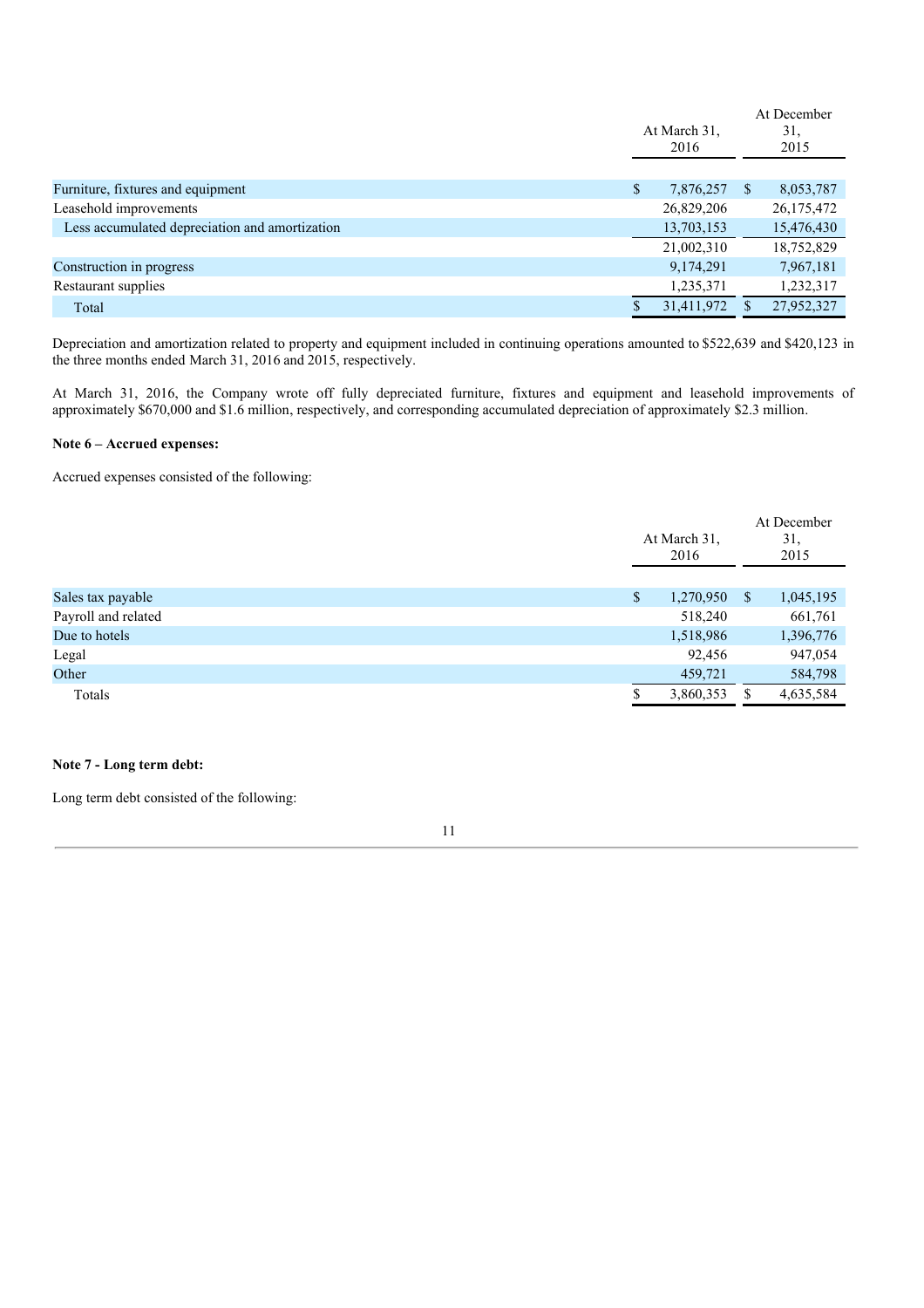|               | March 31, 2016 |              | December 31, 2015 |
|---------------|----------------|--------------|-------------------|
|               |                |              |                   |
| $\mathsf{\$}$ | 11,606,250     | <sup>S</sup> | 11,980,000        |
|               | 886,377        |              | 656,763           |
|               | 12,492,627     |              | 12,636,763        |
|               | 3,021,908      |              | 2,680,116         |
|               |                |              | 9,956,647         |
|               |                |              |                   |
|               |                |              |                   |
| \$            | 2,260,950      |              |                   |
|               | 3,022,920      |              |                   |
|               | 3,032,876      |              |                   |
|               | 3,043,342      |              |                   |
|               | 1,132,539      |              |                   |
| \$.           | 12,492,627     |              |                   |
|               |                |              | 9,470,719 \$      |

On December 17, 2014, the Company entered into a Term Loan Agreement with BankUnited, N.A. in the amount of \$7,475,000 maturing December 1, 2019 (the "Term Loan Agreement"). The Term Loan Agreement replaced the existing credit agreement which was terminated and the aggregate principal amount of the existing loans outstanding of \$6,395,071 was converted into the Term Loan Agreement. Commencing on January 1, 2015, the Company made the first of sixty (60) consecutive monthly installments of \$124,583 plus interest that accrues at an annual rate of 5.0%. Our obligations under the Term Loan Agreement are secured by substantially all of our assets. The outstanding balance under the Term Loan Agreement at March 31, 2016 and December 31, 2015 was \$5,606,250 and \$5,980,000, respectively.

On June 2, 2015, the Company entered into a second term loan agreement (the "Second Term Loan Agreement") with BankUnited, N.A., wherein BankUnited, N.A. agreed to make multiple advances to the Company in the aggregate principal amount of up to \$6,000,000. On April 1, 2016 the Company commenced payment of fifty-four (54) consecutive equal monthly installments, with each such installment to be in the principal amount of \$111,111 or such lesser amount as shall be equal to the quotient of (x) the outstanding principal amount of all advances on March 31, 2016, divided by (y) fifty-four (54); provided, however, that the final principal installment shall be in an amount equal to the aggregate principal amount of all advances outstanding on September 1, 2020, or such earlier date on which all outstanding advances shall become due and payable, whether by acceleration or otherwise. This second term loan bears interest at a rate per annum equal to 5.0%. Our obligations under the Second Term Loan Agreement are secured by substantially all of our assets. The outstanding balance under the Second Term Loan Agreement at March 31, 2016 and December 31, 2015 was \$6,000,000.

The Term Loan Agreement and the Second Term Loan Agreement contain certain affirmative and negative covenants, including negative covenants that limit or restrict, among other things, liens and encumbrances, indebtedness, mergers, asset sales, investments, assumptions and guaranties of indebtedness of other persons, change in nature of operations, changes in fiscal year and other matters customarily restricted in such agreements. The financial covenants contained in these agreements require the borrowers to maintain a certain adjusted tangible net worth and a debt service coverage ratio.

The Company was in compliance with all of its financial covenants under the Term Loan Agreement and Second Term Loan Agreement as of March 31, 2016 and the Company believes based on current projections that the Company will continue to comply with such covenants through the remainder of 2016.

On June 5, 2015, the Company entered into a \$1,000,000 Equipment Finance Agreement (the "Agreement") with Sterling National Bank. The Agreement covers certain equipment in our STKs that are under construction in Orlando and Chicago. At March 31, 2016, a deposit of \$886,377 had been made on the equipment with the remainder to be financed once the equipment has been installed. The Agreement calls for sixty (60) monthly payments of \$19,686 including interest commencing July 1, 2015.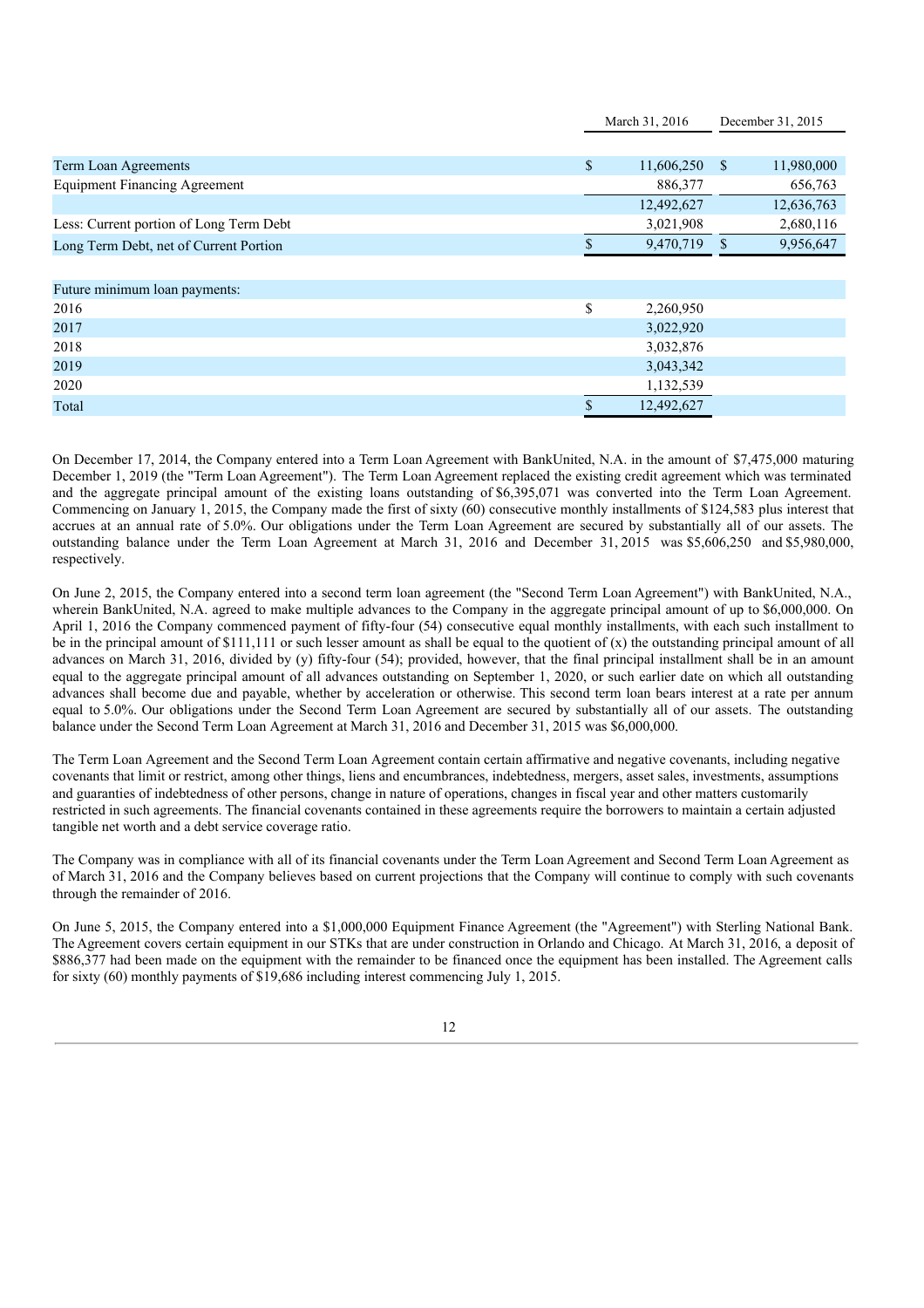Interest paid relating to these agreements amounted to \$175,013 and \$68,088 for the three months ended March 31, 2016 and 2015, respectively. Capitalized interest amounted to \$149,926 and \$68,088 for the three months ended March 31, 2016 and 2015, respectively.

As of March 31, 2016, the issued letters of credit in the total amount of approximately \$1.5 million for our STK locations in Orlando, Florida, Chicago, Illinois and Westwood, California remain outstanding for security deposits.

#### **Note 8 - Nonconsolidated variable interest entities:**

GAAP provides a framework for identifying variable interest entities (VIEs) and determining when a company should include the assets, liabilities, noncontrolling interests, and results of activities of a VIE in its consolidated financial statements. In general, a VIE is a corporation, partnership, limited-liability corporation, trust, or any other legal structure used to conduct activities or hold assets that (1) has an insufficient amount of equity to carry out its principal activities without additional subordinated financial support, (2) has a group of equity owners that are unable to direct the activities of the entity that most significantly impact its economic performance, or (3) has a group of equity owners that do not have the obligation to absorb losses of the entity or the right to receive returns of the entity. A VIE should be consolidated if a party with an ownership, contractual, or other financial interest in the VIE that is considered a variable interest (a variable interest holder) has the power to direct the VIE's most significant activities and the obligation to absorb losses or right to receive benefits of the VIE that could be significant to the VIE. A variable interest holder that consolidates the VIE is called the primary beneficiary. Upon consolidation, the primary beneficiary generally must initially record all of the VIE's assets, liabilities, and noncontrolling interests at fair value and subsequently account for the VIE as if it were consolidated based on majority voting interest. At March 31, 2016 and December 31, 2015, the Company held investments that were evaluated against the criteria for consolidation and determined that it is not the primary beneficiary of the investments because the Company lacks the power to direct the activities of the VIEs that most significantly impacts their economic performance. Therefore, consolidation in the Company's financial statements is not required. At March 31, 2016 and December 31, 2015, the Company held the following equity investments:

|                                                        | At March 31,<br>2016 | At December 31,<br>2015 |
|--------------------------------------------------------|----------------------|-------------------------|
|                                                        |                      |                         |
| Bagatelle NY LA Investors, LLC ("Bagatelle Investors") | $(7,365)$ \$         | 7,364                   |
| Bagatelle Little West 12th, LLC ("Bagatelle NY")       | 2.349.841            | 2,357,927               |
| Bagatelle La Cienega, LLC ("Bagatelle LA")             |                      |                         |
| One 29 Park, LLC ("One 29 Park")                       | 545,071              | 545.071                 |
| Totals                                                 | 2,887,547            | 2,910,362               |

|                                        | Three Months Ended<br>March 31, |      |         |  |  |
|----------------------------------------|---------------------------------|------|---------|--|--|
|                                        |                                 | 2016 | 2015    |  |  |
|                                        |                                 |      |         |  |  |
| Equity in income of investee companies | 82.585                          |      | 168,970 |  |  |

Bagatelle Investors is a holding company that has interests in two operating restaurant companies, Bagatelle NY and Bagatelle LA. All three entities were formed in 2011. The Company holds interests in all three entities. The Company holds a 31.24% ownership over Bagatelle Investors as of March 31, 2016 and December 31, 2015. The Company holds a 5.23% direct ownership over Bagatelle NY and has indirect ownership through Bagatelle Investors as well as one of its subsidiaries of 45.90% for a total effective ownership of 51.13% as of March 31, 2016 and December 31, 2015. The Company holds a 5.23% direct ownership over Bagatelle LA and has indirect ownership through Bagatelle Investors as well as one of its subsidiaries of 38.10% for a total effective ownership of 43.33% as of March 31, 2016 and December 31, 2015. The Company holds a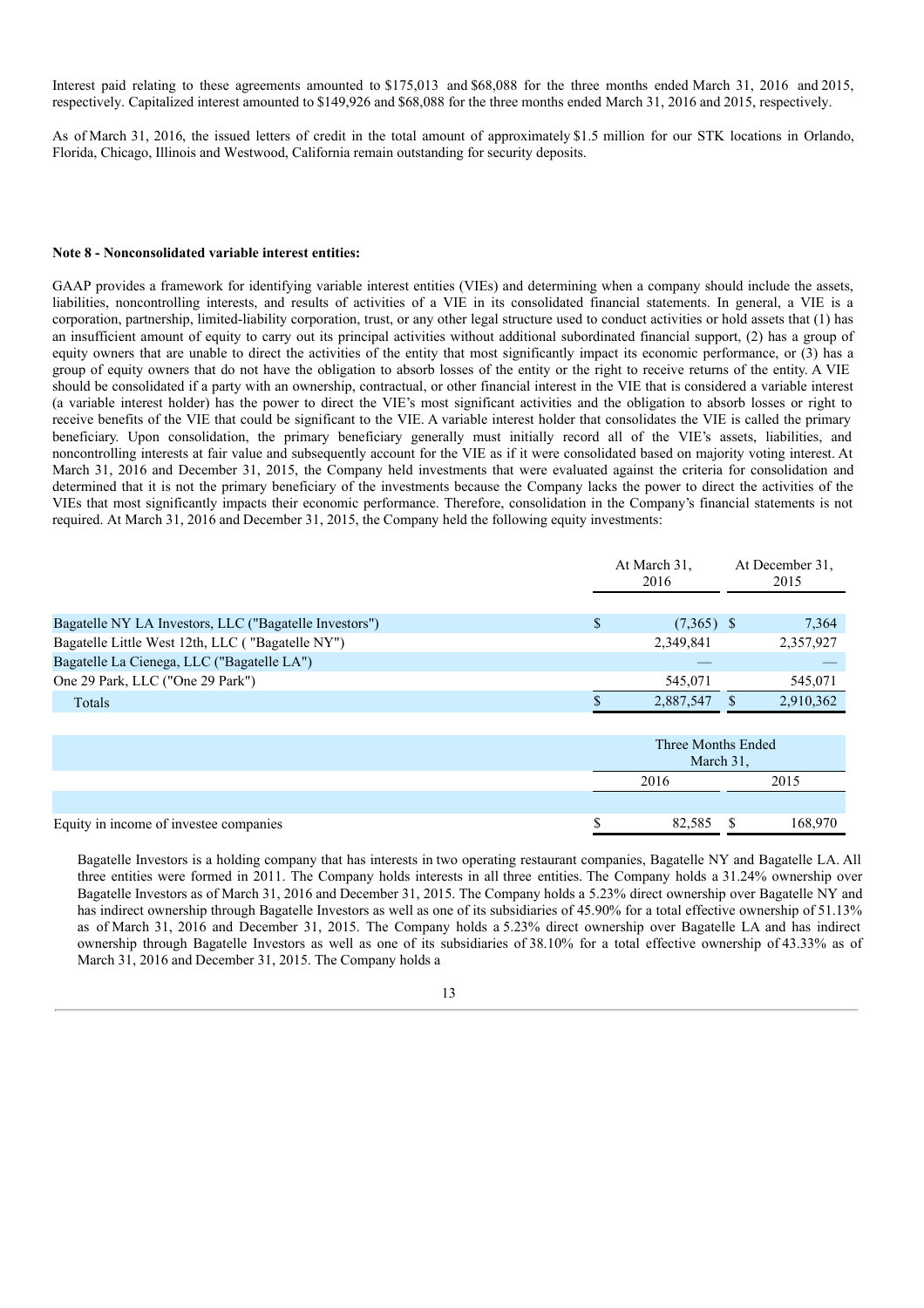10% direct ownership over One 29 Park as of March 31, 2016 and December 31, 2015. The Company accounts for its investment in One 29 Park under the equity method since it has ability to exercise significant influence over the entity.

During the quarter and year ended March 31, 2016 and December 31, 2015, respectively, the Company provided no explicit or implicit financial or other support to these VIEs that were not previously contractually required.

The amounts presented above represent maximum exposure to loss.

#### **Note 9 - Related party transactions:**

Due from related parties consists of amounts related to the Company and its related entities which arose from noninterest bearing cash advances and are expected to be repaid within the next twelve months. As of March 31, 2016 and December 31, 2015, these advances aggregated to a total of \$1,442,632 and \$1,337,356, respectively.

The Company incurred approximately \$0 and \$94,000 for the three months ended March 31, 2016 and 2015, respectively, for design services at various restaurants to an entity owned by one of the Company's shareholders. There are no balances due to this entity at March 31, 2016 and December 31, 2015.

The Company incurred approximately \$84,000 and \$45,000 for the three months ended March 31, 2016 and 2015, respectively, for legal fees to an entity owned by one of the Company's shareholders. Included in accounts payable and accrued expenses at March 31, 2016 and December 31, 2015 is a balance due to this entity of approximately \$25,000 and \$105,000, respectively. The Company also received rental income for an office space sublease to this entity of \$47,000 and \$29,000 for the three months ended March 31, 2016 and 2015, respectively, and there were no receivables outstanding at March 31, 2016 and December 31, 2015, respectively.

The Company incurred approximately \$2.2 million and \$1.5 million for the three months ended March 31, 2016 and 2015, respectively, for construction services to an entity owned by one of the Company's shareholders. There are no balances due to this entity at March 31, 2016 and December 31, 2015.

The Chief Executive Officer of the Company is a limited personal guarantor of the leases for the STK Miami Beach premises with respect to certain covenants under the lease relating to construction of the new premises and helping the landlord obtain a new liquor license for the premises in the event of termination of the lease. The Chief Executive Officer is also a limited personal guarantor of the leases for the Bagatelle New York premises with respect to JEC II, LLC's payment and performance under the lease.

Pursuant to its amended and restated operating agreement executed inJune 2007, Bridge Hospitality, LLC ("Bridge") is obligated to pay management fees equal to 2% of revenues to a member for the life of the agreement. Bridge ceased operations in 2015. Management fees amounted to \$20,629 for the three months ended March 31, 2015. Included in accounts payable at December 31, 2015 are amounts due for management fees of \$6,219.

#### **Note 10 – Derivative liability:**

On October 16, 2013, the Company, formerly known as Committed Capital Acquisition Corporation ("Committed Capital"), closed a merger transaction (the "Merger") with The ONE Group, LLC, a privately held Delaware limited liability company ("ONE Group"), pursuant to an Agreement and Plan of Merger, dated as of October 16, 2013 (the "Merger Agreement"), by and among the Company, CCAC Acquisition Sub, LLC, a Delaware limited liability company and wholly-owned subsidiary of Committed Capital ("Merger Sub"), ONE Group and Samuel Goldfinger as ONE Group Representative. Pursuant to the Merger Agreement, ONE Group became a whollyowned subsidiary of Committed Capital through a merger of Merger Sub with and into ONE Group, and the former members of ONE Group received shares of Committed Capital that constituted a majority of the outstanding shares of Committed Capital.

The Merger provided for up to an additional \$14,100,000 of payments to the former holders of ONE Group membership interests (the "TOG Members") and to a liquidating trust (the "Liquidating Trust") established for the benefit of the TOG Members and the holders of warrants to acquire membership interests of ONE Group based on a formula as described in the Merger Agreement and which is contingent upon the exercise of outstanding Company warrants to purchase 5,750,000 shares of common stock at an exercise price of \$5.00 per share (the "Public Warrants"). The Company was required to make any payments on a monthly basis.

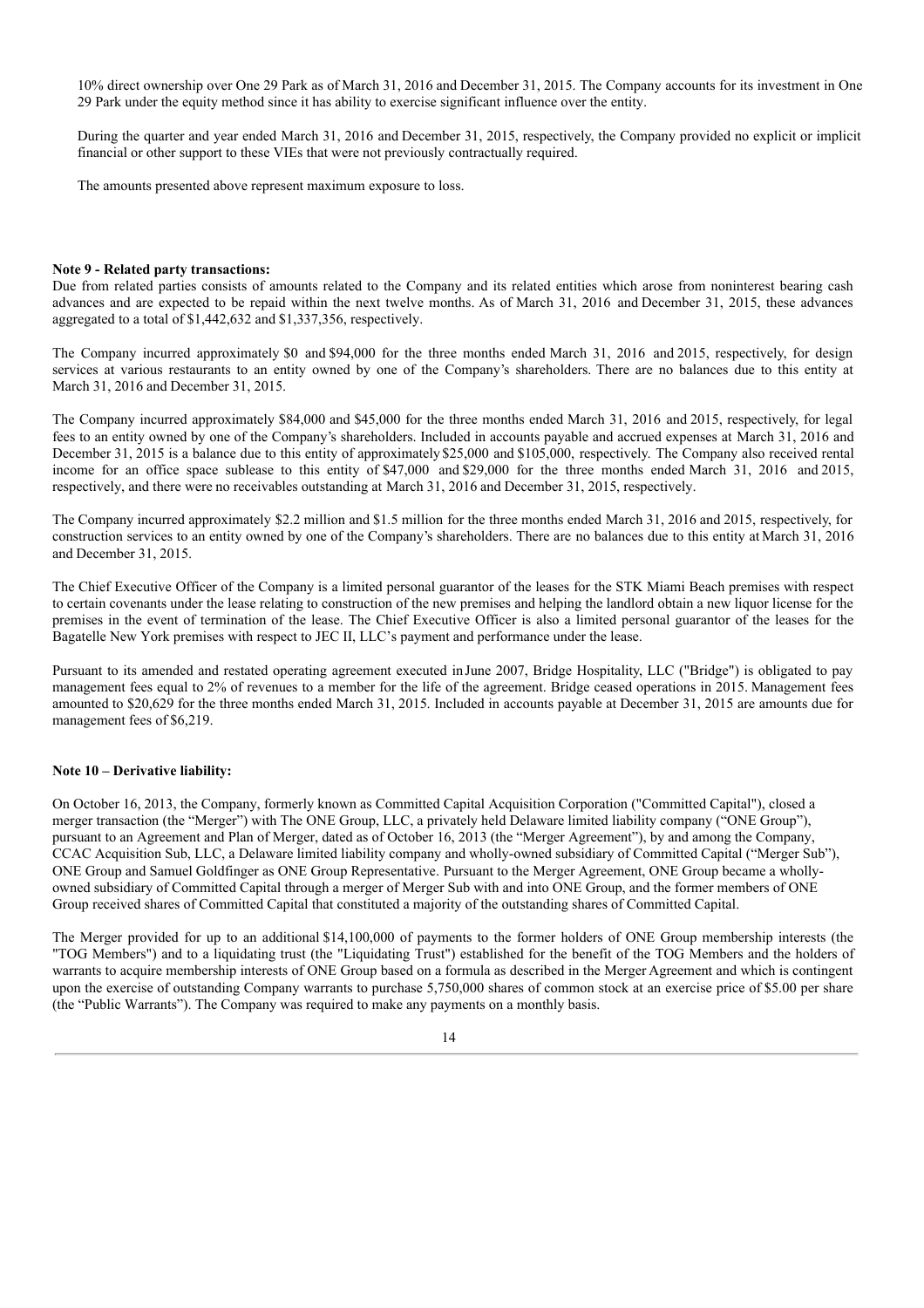Additionally, certain ONE Group employees were entitled to receive a contingent sign-on bonus of an aggregate of approximately \$900,000 upon the exercise of the Public Warrants. Any Public Warrants that were unexercised were set to expire on the date that is the earlier of (i) February 27, 2016 or (ii) the forty-fifth (45th) day following the date that the Company's common stock closes at or above \$6.25 per share for 20 out of 30 trading days commencing on February 27, 2014.

The Company estimated the fair value of the derivative liability based on the period of time between the balance sheet date and the exercise date and the remote possibility of exercise. The Public Warrants expired on February 27, 2016 and the remaining balance was written off during the three months ended March 31, 2016.

#### **Note 11 - Commitments and contingencies:**

## **Operating leases:**

The Company is obligated under several operating leases for the restaurants, equipment and office space, expiring in various years through 2031, which provide for minimum annual rentals, escalations, percentage rent, common area expenses or increases in real estate taxes.

Future minimum rental commitments under the leases and minimum future rental income per the sublease in five years subsequent to March 31, 2016 and thereafter are as follows:

| Year Ending<br>December 31. |   | Expense     |    | Income           | <b>Net</b><br>Amount |
|-----------------------------|---|-------------|----|------------------|----------------------|
| 2016                        | S | 6,349,204   | -S | $(843,207)$ \$   | 5,505,997            |
| 2017                        |   | 7,846,622   |    | (691, 015)       | 7,155,607            |
| 2018                        |   | 7,949,554   |    | (690, 980)       | 7,258,574            |
| 2019                        |   | 8,060,658   |    | (706, 235)       | 7,354,423            |
| 2020                        |   | 8,314,713   |    | (675,768)        | 7,638,945            |
| Thereafter                  |   | 100,509,775 |    | (121, 656)       | 100,388,119          |
| Total                       | S | 139,030,526 | S  | $(3,728,861)$ \$ | 135, 301, 665        |

Rent expense (including percentage rent of \$83,773 and \$71,428 for the three months ended March 31, 2016 and 2015, respectively), included in continued operations, amounted to \$1,456,623 and \$937,700 for the three months ended March 31, 2016 and 2015, respectively. Rent expense included in continuing operations has been reported in the consolidated statements of operations and comprehensive loss net of rental income of \$214,042 and \$179,186 for the three months ended March 31, 2016 and 2015, respectively, related to subleases with related and unrelated parties which expire through 2025.

# **License and management fees:**

Pursuant to its amended and restated operating agreement executed inJune 2007, Bridge Hospitality, LLC ("Bridge") (a consolidated entity) is obligated to pay management fees equal to 2% of revenues to a member for the life of the agreement. Bridge ceased operations in 2015. Management fees amounted to \$20,629 for the three months ended March 31, 2015. Included in accounts payable at December 31, 2015 are amounts due for management fees of \$6,219.

In January 2010, STK Vegas entered into a management agreement with a third party for a term of 10 years, with two five-year option periods. Under this agreement, STK Vegas shall receive a management fee equal to 5% of gross sales, as defined ("gross sales fee") plus 20% of net profits prior to the investment breakeven point date and 43% of net profits thereafter ("incentive fee"). In addition, STK Vegas is entitled to receive a development fee equal to \$200,000. The Company has elected to receive a credit against a portion of its obligation (estimated at approximately \$387,000) to fund the build-out in lieu of receiving the \$200,000. Management fees amounted to \$1,276,984 and \$1,059,993 for the three months ended March 31, 2016 and 2015, respectively.

In July 2009, One 29 Park Management (a related party) entered into an agreement with a third party. Under this agreement, One 29 Park Management shall receive a management fee equal to 5% of gross revenues, as defined, from the restaurant, banquets, room service and rooftop sales and 50% of the base beverage fee, as defined, for the life of the management agreement which expires in 2025. Management fees amounted to \$107,160 and \$112,853 for the three months ended March 31, 2016 and 2015, respectively.

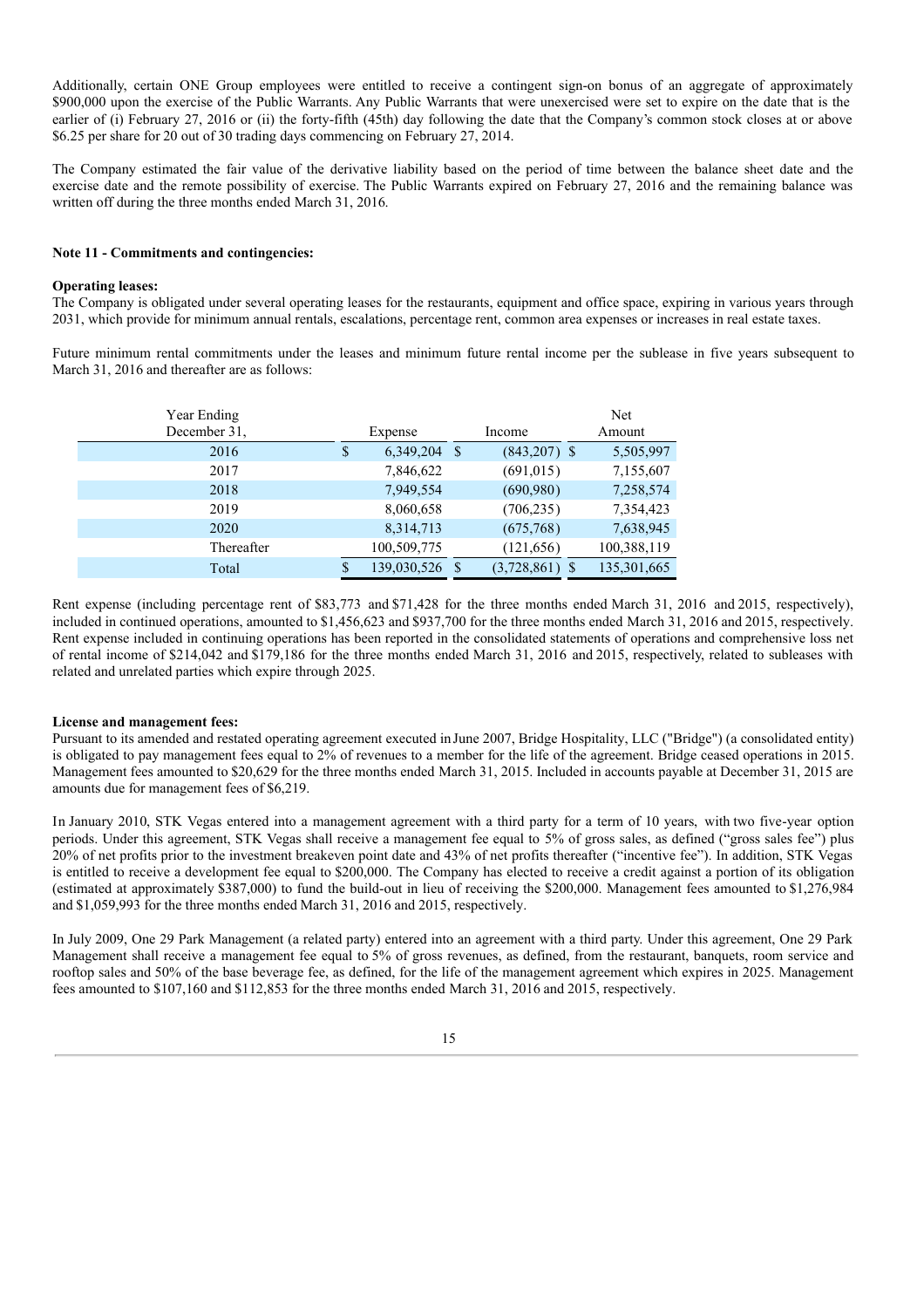In July 2010, Hip Hospitality UK entered into a management agreement with a third party to manage and operate the F&B operations in the Hippodrome Casino in London. Under this agreement, Hip Hospitality UK shall receive a management fee equal to 5.5% of total revenue, as defined, as well as an incentive fee if certain conditions are met, for the life of the management agreement which expires in 2022. Management fees amounted to \$157,152 and \$172,612 for the three months ended March 31, 2016 and 2015, respectively. Included in accounts receivable and other assets at March 31, 2016 and December 31, 2015 are amounts due for management fees and reimbursable expenses of \$189,386 and \$443,989, respectively.

In December 2011, TOG Aldwych entered into a management agreement with a third party to operate a restaurant, bar and lounges in the ME Hotel in London. Under this agreement, TOG Aldwych shall receive a management fee equal to 5% of receipts received from F&B operations. In addition, TOG Aldwych is entitled to receive a monthly marketing fee equal to 1.5% of receipts received from F&B operations and an additional fee equal to 65% of net operating profits, as defined, for the life of the management agreement which expires in 2032. Management fees amounted to \$241,492 and \$267,515 for the three months ended March 31, 2016 and 2015. Included in accounts receivable at March 31, 2016 and December 31, 2015 are amounts due for management fees of \$290,638 and \$449,874, respectively.

In May 2013, CA Aldwych entered into a management agreement with a third party to operate a restaurant in the ME Hotel in London. Under this agreement, CAAldwych shall receive a management fee equal to 5% of receipts received from F&B operations. In addition, CA Aldwych is entitled to receive a monthly marketing fee equal to 1.5% of receipts received F&B operations. Management fees amounted to \$18,530 and \$20,730 for the three months ended March 31, 2016 and 2015. Included in accounts receivable at March 31, 2016 and December 31, 2015 are amounts due for management fees of \$22,331 and \$74,546, respectively.

In June 2014, TOG (Milan) S.R.L. entered into a management agreement with Sol Melia Italia S.R.L. to operate a restaurant, rooftop bar and F&B services at the ME Milan Il Duca hotel in Milan, Italy. TOG (Milan) S.R.L. shall receive a management fee equal to 5% of operating revenue, as defined, and an additional fee equal to 65% of net operating revenue, as defined, for the life of the management agreement which expires in 2025. In addition, TOG (Milan) S.L.R. is entitled to receive a monthly marketing fee equal to 1.5% of operating revenues. Management fees amounted to \$86,106 and \$0 for the three months ended March 31, 2016 and 2015, respectively. Included in accounts receivable and other assets at March 31, 2016 and December 31, 2015 are amounts due for management fees of \$107,848 and \$116,342, respectively.

# **Note 12 - Discontinued operations:**

Management decided to cease operations for the following entities: One Atlantic City (2012), STKOUT Midtown (2013), BBCLV (2013), Heraea (2013), Miami Services (2014) and Tenjune (2014).

The following table shows the components of assets and liabilities that are classified as discontinued operations in the Company's consolidated balance sheets as of March 31, 2016 and December 31, 2015:

|                                                  |    | March 31,<br>2016 |    | December 31.<br>2015 |
|--------------------------------------------------|----|-------------------|----|----------------------|
|                                                  |    |                   |    |                      |
| Other current assets                             | S  | 47,556            | -S | 48,163               |
| Assets of discontinued operations - current      |    | 47,556            |    | 48,163               |
|                                                  |    |                   |    |                      |
| Security deposits                                |    | 75,000            |    | 75,000               |
| Assets of discontinued operations - long term    |    | 75,000            |    | 75,000               |
|                                                  |    |                   |    |                      |
| Accounts payable and accrued liabilities         |    | 405,401           |    | 409,108              |
| Liabilities of discontinued operations - current |    | 405,401           |    | 409,108              |
|                                                  |    |                   |    |                      |
| Net assets                                       | \$ | (282, 845)        | -S | (285, 945)           |

Summarized operating results related to these entities are included in discontinued operations in the accompanying consolidated statements of operations and comprehensive loss for the three months ended March 31, 2016 and 2015: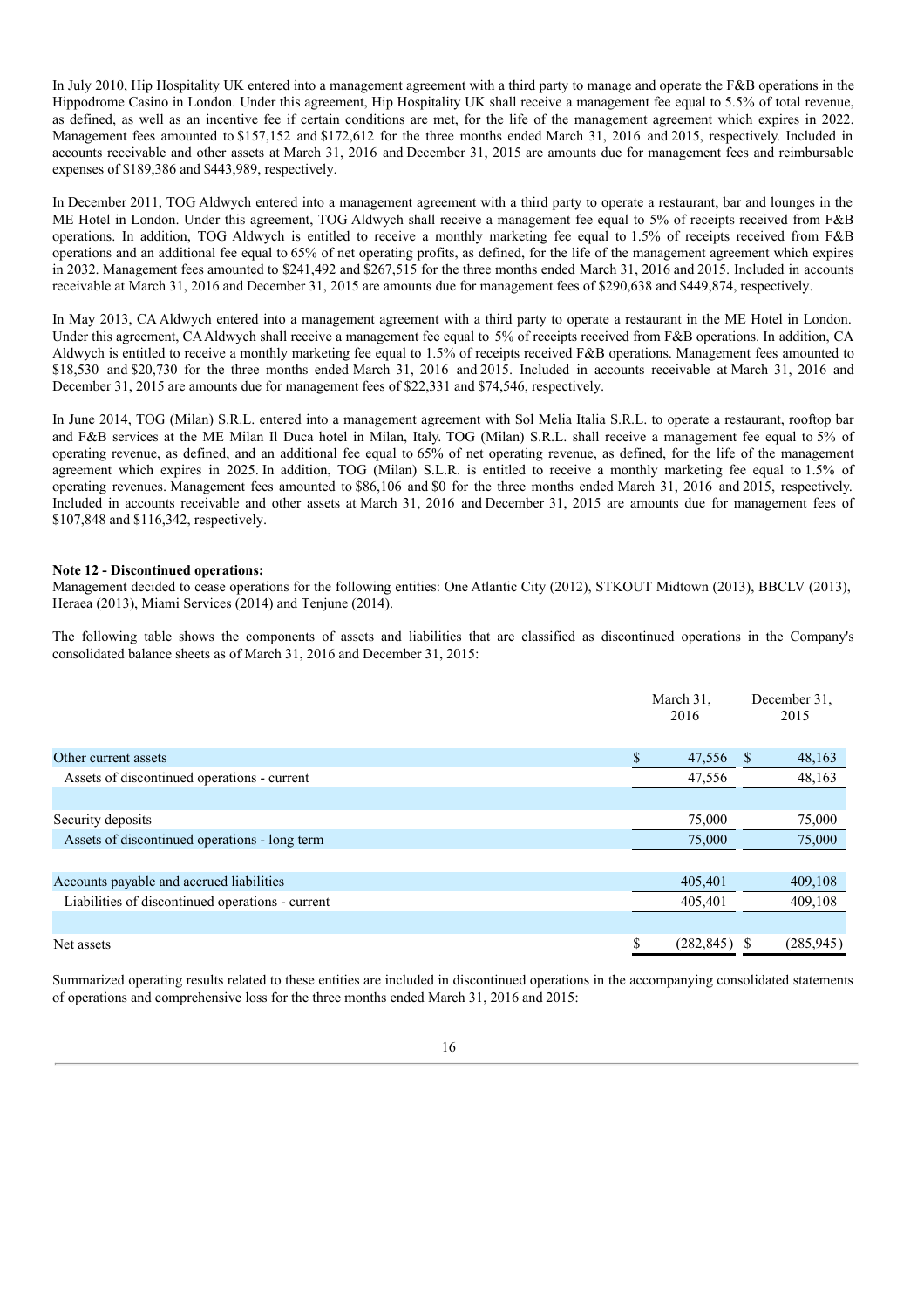|                                                     | Three Months Ended March 31, |         |      |         |  |
|-----------------------------------------------------|------------------------------|---------|------|---------|--|
|                                                     | 2016                         |         | 2015 |         |  |
| Revenue                                             |                              |         |      |         |  |
| Costs and Expenses                                  |                              | (1,835) |      | 3,138   |  |
| Net loss from discontinued operations, net of taxes |                              | 1.835   |      | (3,138) |  |

# **Note 13 - Litigation:**

The Company is party to claims in lawsuits incidental to its business. In the opinion of management, the ultimate outcome of such matters, individually or in the aggregate, will not have a material adverse effect on the Company's consolidated financial position or results of operations.

# **Note 14 - Stockholders' equity:**

The Company is authorized by its amended and restated certificate of incorporation to issue up to 75,000,000 shares of common stock, par value \$0.0001 per share, and10,000,000 shares of preferred stock, par value \$0.0001 per share. As of March 31, 2016 and December 31, 2015, there were 24,989,560 and 24,972,515, outstanding shares of common stock, respectively, and no outstanding shares of preferred stock. As a result of the expiration of the Public Warrants, an aggregate of 1,437,500 shares of common stock were forfeited by the Company's initial shareholders that held shares prior to the Company's initial public offering and such shares were canceled.

On January 19, 2016, the Company commenced a rights offering (the "Rights Offering") of non-transferable subscription rights to holders of record of its common stock as of January 15, 2016 to purchase up to 1,454,545 shares of common stock. The Company granted holders of its common stock non-transferable subscription rights to purchase one share of common stock at a subscription price of \$2.75 per share. Each holder received one subscription right for each 17.16861 shares of common stock owned on January 15, 2016. Each subscription right entitled its holder to purchase one share of common stock at the subscription price. The Rights Offering which closed on February 9, 2016, generated approximately \$4 million in gross proceeds. The Company issued a total of 1,454,545 shares of common stock at \$2.75 per share, including 632,582 shares issued to holders upon exercise of their basic subscription rights. The Company received net proceeds of approximately \$3.8 million following the deduction of expenses. The Company expects to utilize the net proceeds of the Rights Offering to primarily fund the planned development of future STK restaurants.

# **Note 15 - Stock-based compensation:**

In October 2013, the board of directors approved the 2013 Employee, Director and Consultant Equity Incentive Plan (the "2013 Plan") pursuant to which the Company may issue options, warrants, restricted stock or other stock-based awards to directors, officers, key employees and other key individuals performing services for the Company. The 2013 Plan has reserved 4,773,992 shares of common stock for issuance. All awards will be approved by the board of directors or a committee of the board of directors to be established for such purpose.

The Company's outstanding stock options have maximum contractual terms of up to ten years, principally vest on a quarterly basis ratably over five years and were granted at exercise prices equal to the market price of the Company's common stock on the date of grant. The Company's outstanding stock options are exercisable into shares of the Company's common stock. The Company measures the cost of employee services received in exchange for an award of equity instruments, including grants of employee stock options and restricted stock awards, based on the fair value of the award at the date of grant in accordance with the modified prospective method. The Company uses the Black-Scholes model for purposes of determining the fair value of stock options granted and recognizes compensation costs ratably over the requisite service period, net of estimated forfeitures. For restricted stock awards, the grant-date fair value is the quoted market price of the stock.

As of March 31, 2016, all 1,407,512 options outstanding were excluded from the calculation of dilutive earnings per share as their effect would have been anti-dilutive as the exercise price of these grants are above the average market price.

For the three months ended March 31, 2016 and 2015, the Company recognized \$143,967 and \$178,000, respectively, of non-cash stockbased compensation expense related to options, respectively, in general and administrative expense in the consolidated statements of operations.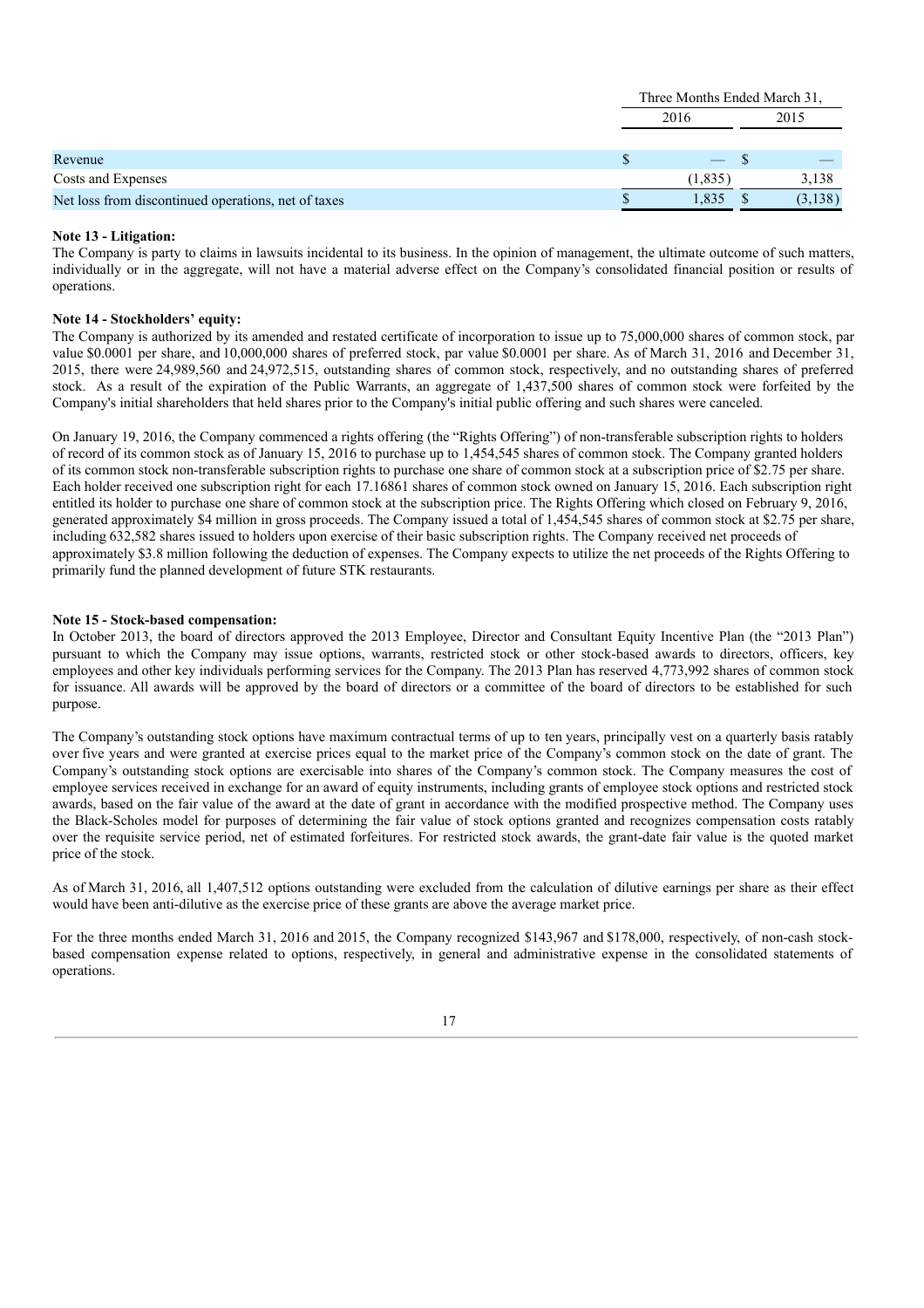As of March 31, 2016, there was approximately \$1.5 million of total unrecognized compensation cost related to unvested share-based compensation grants, which is expected to be amortized over a weighted-average period of 3.0 years.

A summary of the status of stock option awards and changes during the three months ended March 31, 2016 are presented below:

|                                  | <b>Shares</b> | Weighted<br>Average<br>Exercise<br>Price |      | Weighted<br>Average<br>Remaining<br>Contractual<br>Life (Years) | Intrinsic<br>Value |  |
|----------------------------------|---------------|------------------------------------------|------|-----------------------------------------------------------------|--------------------|--|
|                                  |               |                                          |      |                                                                 |                    |  |
| Outstanding at December 31, 2015 | 1,672,578     | <sup>S</sup>                             | 5.01 |                                                                 |                    |  |
|                                  |               |                                          |      |                                                                 |                    |  |
| Cancelled, expired, or forfeited | 265,066       | <sup>S</sup>                             | 4.96 |                                                                 |                    |  |
| Outstanding at March 31, 2016    | 1,407,512     | -S                                       | 4.97 | 7.93 S                                                          |                    |  |
| Exercisable at March 31, 2016    | 633,539       | \$.                                      | 5.01 | $7.93 \text{ } $s$                                              |                    |  |

The weighted-average grant-date fair value of option awards vested and non-vested during the three months ended March 31, 2016 was \$1.86.

## **Note 16 - Segment reporting:**

The Company operates in three segments: owned STK units ("STKs"), F&B hospitality management agreements ("F&B") and Other concepts ("Other"). We believe STKs, F&B and Other to be our reportable segments as they do not have similar economic or other characteristics to be aggregated into a single reportable segment. Our STKs segment consists of leased restaurant locations and competes in the full service dining industry. Our F&B segment consists of management agreements in which the Company operates the food and beverage services in hotels or casinos and could include an STK, which we refer to as managed STK units. We refer to owned STK units and managed STK units together as "STK units." These management agreements generate management and incentive fees on net revenue at each location. Our Other segment includes owned non-STK leased locations.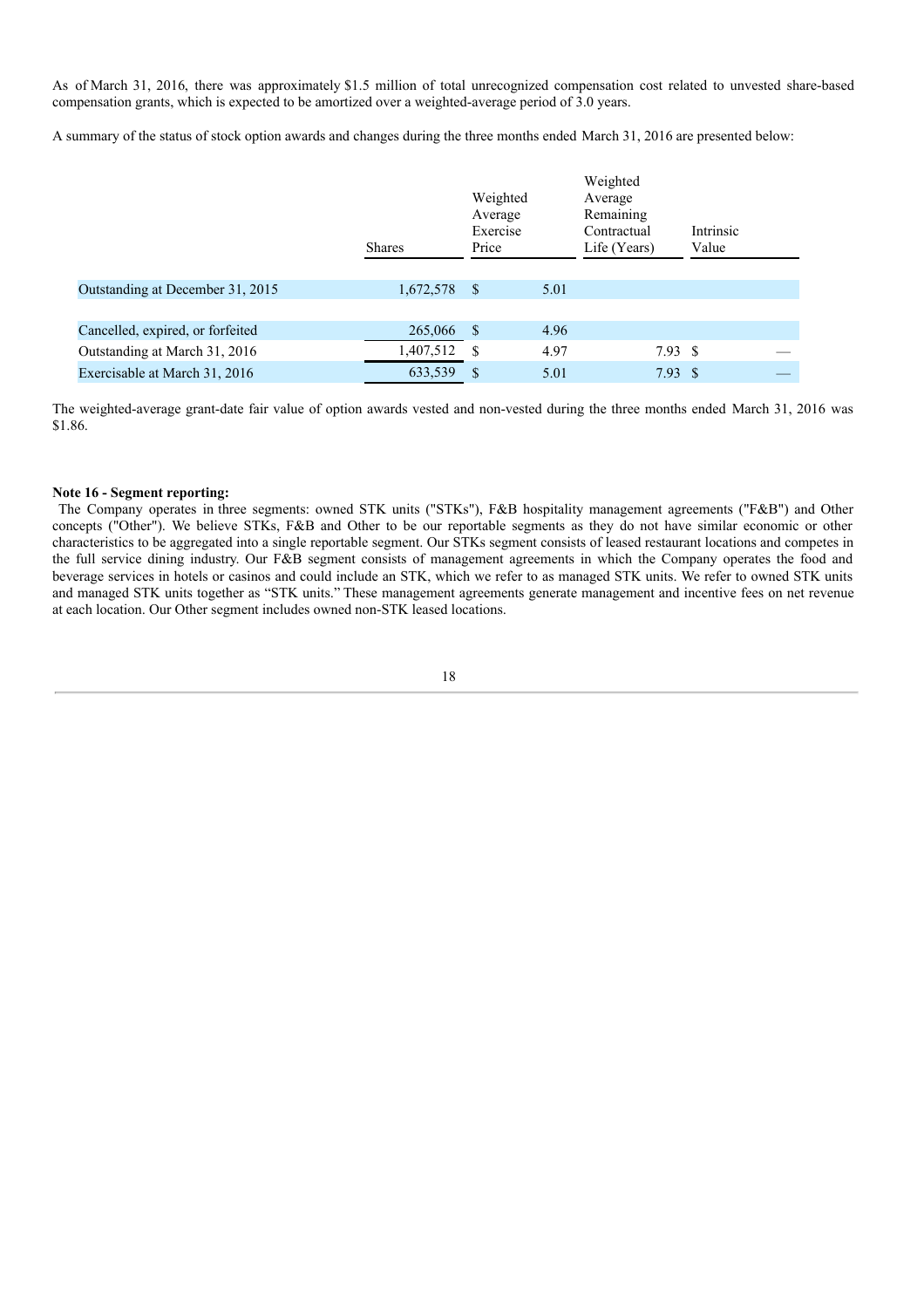|                                                                     |               | Three Months Ended March 31, |               |             |
|---------------------------------------------------------------------|---------------|------------------------------|---------------|-------------|
|                                                                     |               | 2016                         |               | 2015        |
| Revenues:                                                           |               |                              |               |             |
| <b>STKs</b>                                                         | \$            | 13,680,430                   | S.            | 8,535,358   |
| F&B                                                                 |               | 2,014,051                    |               | 2,051,276   |
| Other                                                               |               | 699,500                      |               | 1,189,943   |
|                                                                     |               |                              |               |             |
|                                                                     | S             | 16,393,981                   | S.            | 11,776,577  |
|                                                                     |               |                              |               |             |
| Segment Profits (loss):                                             |               |                              |               |             |
| <b>STKs</b>                                                         | $\mathbf{\$}$ | 1,188,663                    | $\mathcal{S}$ | 325,318     |
| F&B                                                                 |               | 2,014,051                    |               | 2,051,276   |
| Other                                                               |               | 414,859                      |               | (106, 396)  |
|                                                                     |               |                              |               |             |
| Total segment profit                                                |               | 3,617,573                    |               | 2,270,198   |
|                                                                     |               |                              |               |             |
| General and administrative                                          |               | 2,683,696                    |               | 2,444,526   |
| Depreciation and amortization                                       |               | 522,639                      |               | 420,123     |
| Interest expense, net of interest income                            |               | 98,169                       |               | (5,229)     |
| Other                                                               |               | 942,635                      |               | 1,215,494   |
|                                                                     |               |                              |               |             |
| Income from continuing operations before provision for income taxes | \$            | (629, 566)                   | \$            | (1,804,716) |

|                            |   | March 31,<br>2016 |    | December 31.<br>2015 |
|----------------------------|---|-------------------|----|----------------------|
|                            |   |                   |    |                      |
| Property & equipment, net: |   |                   |    |                      |
| <b>STKs</b>                | S | 31,008,733        | -S | 27,678,010           |
| F&B                        |   | 346,864           |    | 217,942              |
| Other                      |   | 56,375            |    | 56,375               |
| Total                      |   | 31,411,972        |    | 27,952,327           |

# **Note 17 - Geographic information:**

The following table contains certain financial information by geographic location for the three months ended March 31, 2016 and 2015:

|                                               |    | Three months ended March 31, |            |    |           |  |
|-----------------------------------------------|----|------------------------------|------------|----|-----------|--|
|                                               |    | 2016                         |            |    | 2015      |  |
| <b>United States:</b>                         |    |                              |            |    |           |  |
| Revenues - owned units                        |    | \$                           | 14,379,930 | -S | 9,725,302 |  |
| Management, incentive and royalty fee revenue |    |                              | 1,455,818  |    | 1,918,964 |  |
|                                               |    |                              |            |    |           |  |
| Foreign:                                      |    |                              |            |    |           |  |
| Revenues - owned units                        |    | S                            |            | -S |           |  |
| Management and development fee revenue        |    |                              | 558,233    |    | 13,312    |  |
|                                               |    |                              |            |    |           |  |
|                                               | 19 |                              |            |    |           |  |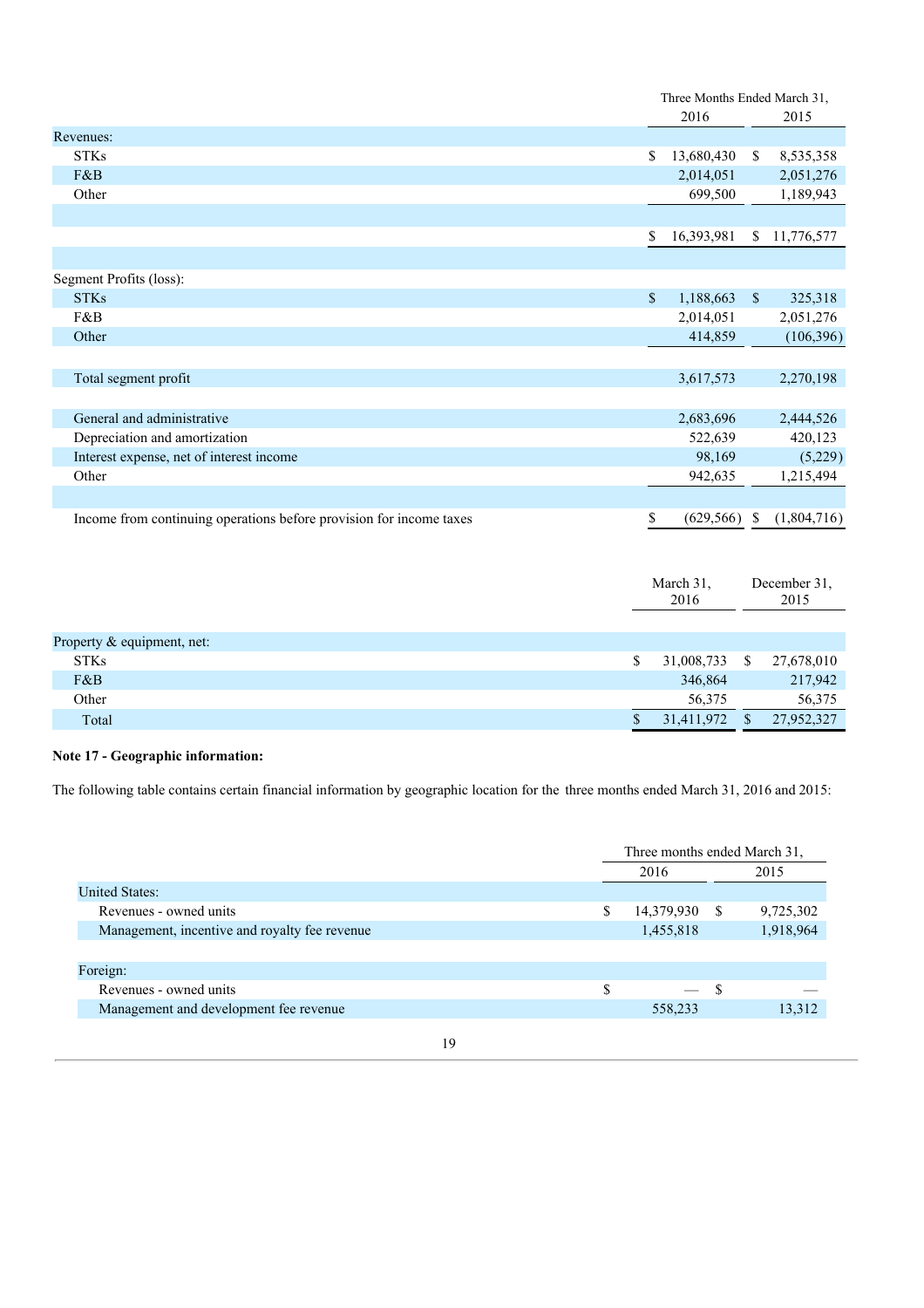The following table contains certain financial information by geographic location at March 31, 2016 and December 31, 2015:

|                       | March 31,<br>2016 | December 31,<br>2015        |  |
|-----------------------|-------------------|-----------------------------|--|
| <b>United States:</b> |                   |                             |  |
| Net assets            |                   | \$ 18,587,157 \$ 15,167,639 |  |
|                       |                   |                             |  |
| Foreign:              |                   |                             |  |
| Net assets            | 4,382,504<br>S    | $\mathbf{s}$<br>4,437,332   |  |

# **Note 18 - Income taxes:**

The Company recognized an income tax benefit of \$65,951 and \$610,495 for the three months ended March 31, 2016 and 2015, respectively. The Company's effective tax rate was 10.48% for the three months ended March 31, 2016 compared to 33.83% for the three months ended March 31, 2015.

The net decrease in the effective tax rate, exclusive of the discrete tax expense, for the three months ended March 31, 2016, compared to the same period in 2015, was primarily due to the change in valuation allowance on deferred tax assets as of March 31, 2015. The valuation allowance was released on June 30, 2015.

## **Note 19 - Subsequent events:**

On April 1, 2016, the Company issued 250,000 share incentive stock option to an employee. The award has an exercise price of \$2.83, a term of 10 years and a vesting period of five years.

April 8, 2016, the Company issued incentive stock options and restricted stock unit awards to certain employees. The total number of stock option awards issued is 1,000,000. These awards have an exercise price of \$2.73, a term of 10 years and a vesting period of five years. Stock option awards issued to certain executives also have additional vesting conditions based on stock price performance targets. The total number of restricted stock unit awards issued is 787,500. These awards have a term of 10 years and a vesting period of five years. Restricted stock unit awards issued to certain executives also have additional vesting conditions based on stock price performance targets.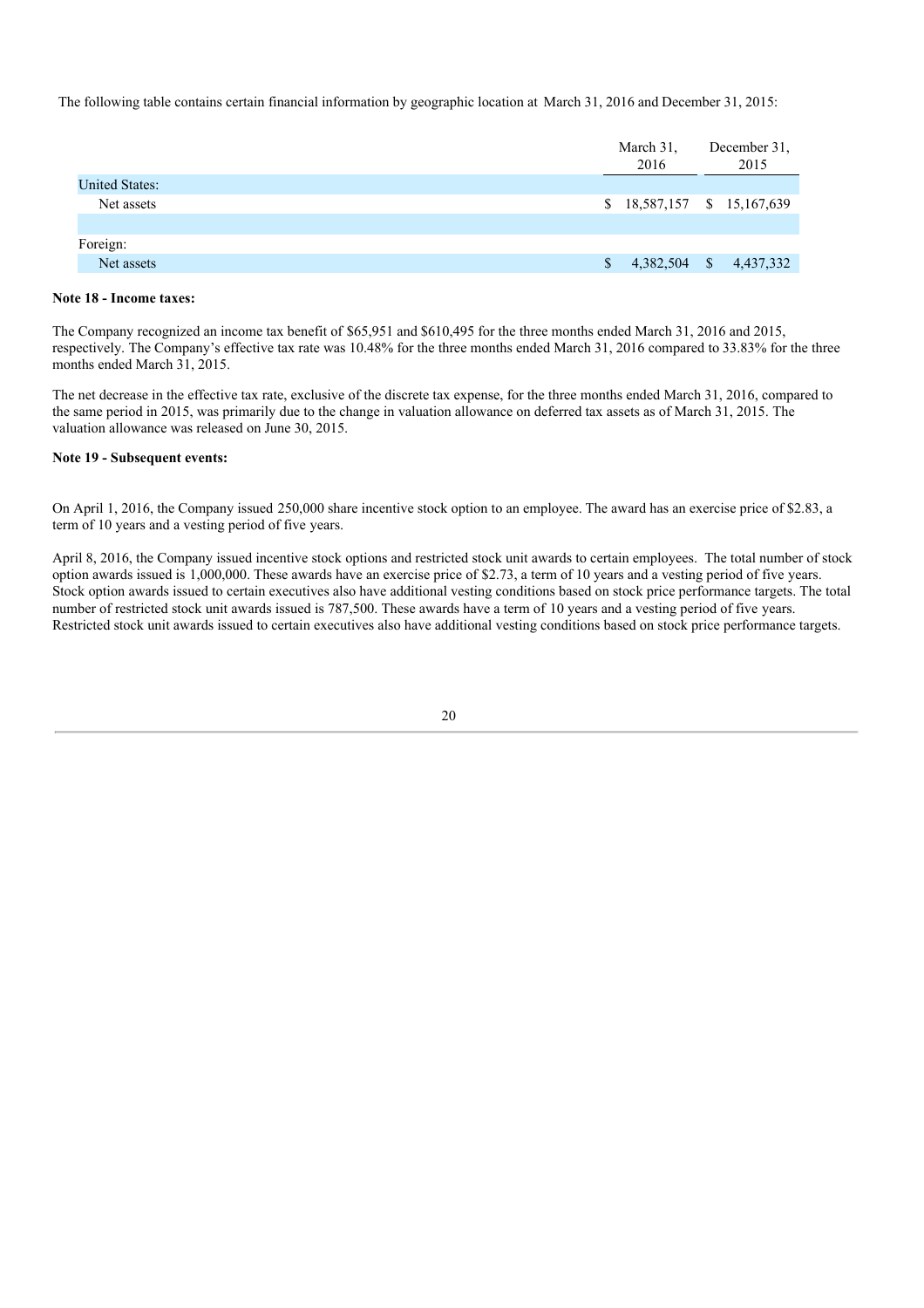## **Item 2. Management's Discussion and Analysis of Financial Condition and Results of Operations**

Certain statements made or incorporated by reference in this report and our other filings with the Securities and Exchange Commission, in our press releases and in statements made by or with the approval of authorized personnel constitute forward looking statements within the meaning of Section 27A of the Securities Act of 1933, as amended, and Section 21E of the Securities Exchange Act of 1934, as amended, or the Exchange Act, and are subject to the safe harbor created thereby. Forward looking statements reflect intent, belief, current expectations, estimates or projections about, among other things, our industry, management's beliefs, and future events and financial trends affecting us. Words such as "anticipates," "expects," "intends," "plans," "believes," "seeks," "estimates," "may," "will" and variations of these words or similar expressions are intended to identify forward looking statements. In addition, any statements that refer to expectations, projections or other characterizations of future events or circumstances, including any underlying assumptions, are forward looking statements. Although we believe the expectations reflected in any forward looking statements are reasonable, such statements are not guarantees of future performance and are subject to certain risks, uncertainties and assumptions that are difficult to predict. Therefore, our actual results could differ materially and adversely from those expressed in any forward looking statements as a result of various factors. These differences can arise as a result of the risks described in the section entitled "Item 1A. Risk Factors" in our Annual Report on Form 10-K for the vear ended December 31, 2015, filed on March 30, 2016, as well as other factors that may affect our business, results of operations, or financial condition. Forward looking statements in this report speak only as of the date hereof, and forward looking statements in documents incorporated by reference speak only as of the date of those documents. Unless otherwise required by law, we undertake no obligation to publicly update or revise these forward looking statements, whether as a result of new information, future events or otherwise. In light of these risks and uncertainties, we cannot assure you that the forward looking statements *contained in this report will, in fact, transpire.*

# **Overview**

We are a global hospitality company that develops, owns and operates upscale, high-energy restaurants and lounges and provides turn-key food and beverage or "F&B" services for hospitality venues including hotels, casinos and other high-end locations globally. We opened our first restaurant in January 2004 in New York City and as of May 16, 2016, we owned and operated (under lease agreements) 12 and managed (under management agreements) 15 restaurants and lounges globally, including ten STKs in major metropolitan cities in the United States and Europe (of which seven are owned and three managed). In addition, we provided F&B services in five hotels and casinos, one of which is under a lease agreement and four of which are under separate management agreements. We generate management and incentive fee revenue from those restaurants and lounges that we manage on behalf of our F&B hospitality clients. The average unit volume, check average and beverage mix for STK restaurants that have been open a full twelve months at March 31, 2016 were \$10.9 million, \$118.32 and 39%, respectively.

In addition to operating stand-alone restaurants, we also operate turn-key F&B services at high-end hotels and casinos, which, in some cases, include upscale restaurants, such as STK. Our diversified portfolio of differentiated, high-energy F&B hospitality solutions provides landlords and owners a choice of having one or several of our concepts and/or services in their venues. These locations are typically operated under our management agreements under which we earn a management fee based on revenue and an incentive fee based on profitability of the underlying operations. We typically target F&B hospitality opportunities where we believe we can generate initially \$500,000 to \$750,000 of annual pre-tax income. We also own or manage a small number of other standalone restaurants and lounges.

Net loss for the three months ended March 31, 2016 was \$562,000 compared to net loss for the three months ended March 31, 2015 of \$1.2 million, and included income from discontinued operations of\$1,800 for the three months ended March 31, 2016 and a loss from discontinued operations of \$3,100 for the three months ended March 31, 2015, respectively. The income from discontinued operations reflects our exiting of non-strategic and underperforming units during these periods and the results of operations during the wind down period. In addition, the three months ended March 31, 2016 and 2015 included non-cash derivative income of \$100,000 and derivative expense of \$614,000, respectively.

On March 13, 2015, after hotel renovations and additional work required due to water damage were completed, we reopened STK Miami Beach in the new 1 Hotel & Homes (formerly known as The Perry Hotel) building located in Miami Beach, Florida. We filed a claim with our insurance carrier of approximately \$1.5 million, which included claims of approximately \$500,000 for property damages and approximately \$1.0 million for expense reimbursement and business interruption, these claims were fully satisfied as of December 31, 2015.

# **Properties**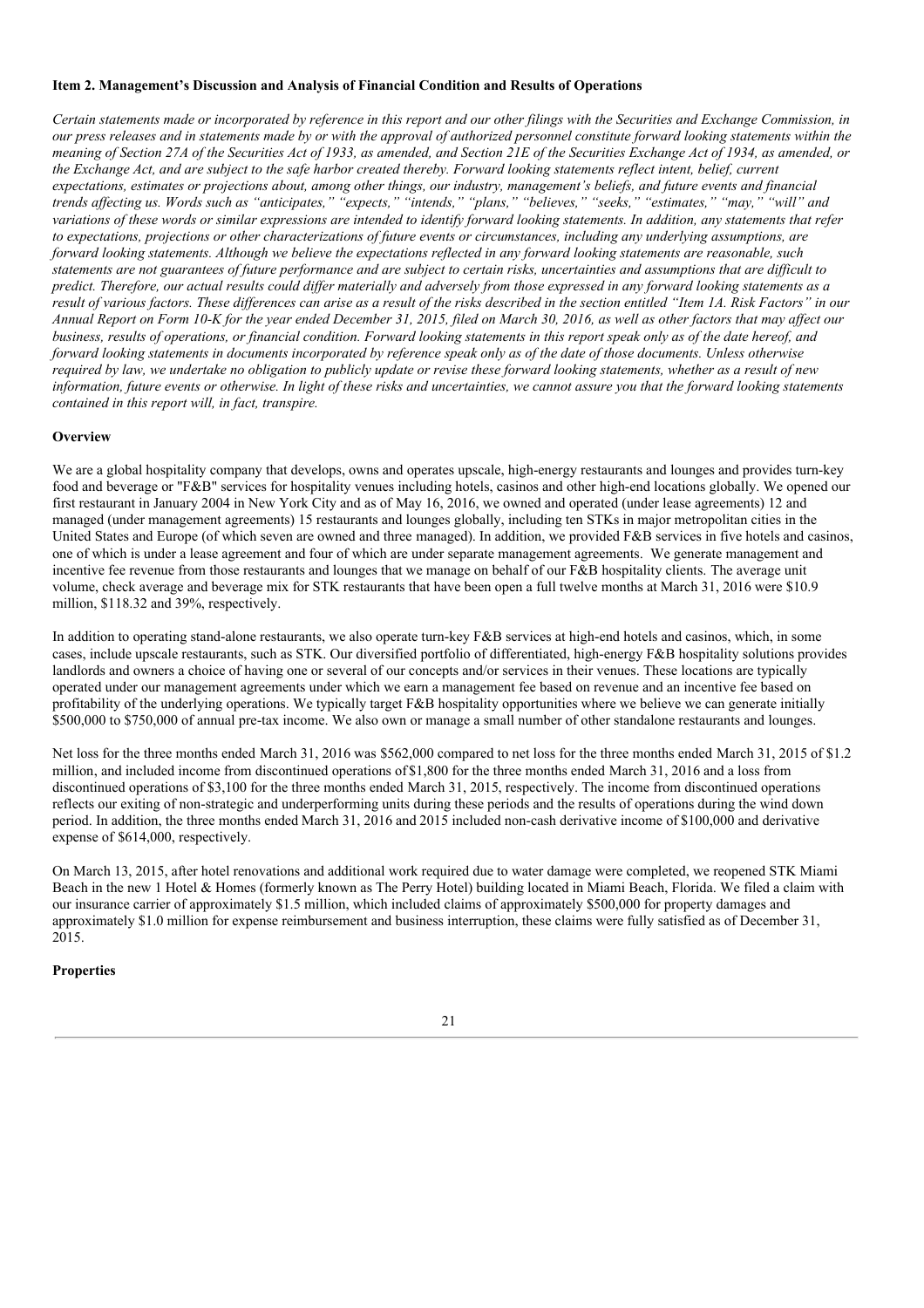Each of our locations as of May 16, 2016 operates in premises leased by its operating subsidiary or function pursuant to a management agreement with one of our hospitality partners.

Each of our locations, and the term of their respective lease or management agreement is as follows:

|                      |                                            |                          |               | Management<br>Agreement (M) or | Approximate Expiration<br>of<br>Management Agreement<br>$\alpha$ |
|----------------------|--------------------------------------------|--------------------------|---------------|--------------------------------|------------------------------------------------------------------|
| Location             | <b>Address of Location</b>                 | Ownership                |               | Lease $(L)$                    | Lease                                                            |
| <b>STK Downtown</b>  | Meatpacking District,<br>New York City     | 61.22% %                 |               | L                              | Up to 4/30/2026                                                  |
| <b>STK Las Vegas</b> | The Cosmopolitan, Las<br>Vegas, NV         |                          | (1)%          | M                              | Up to 1/28/2030                                                  |
| <b>STK LA</b>        | West Hollywood, LA                         | 77.00%                   | $(4)\%$       | L                              | 1/31/2017                                                        |
| STK Miami Beach      | South Beach, Miami<br>Beach, FL            | $100.00\%$               | $\frac{0}{0}$ | L                              | 10/31/2032                                                       |
| <b>STK Atlanta</b>   | Midtown, Atlanta, GA                       | 100.00%                  | $\frac{0}{0}$ | L                              | 12/31/2031                                                       |
| <b>STK DC</b>        | Dupont Circle, DC                          | 93.50%                   | $\frac{0}{0}$ | L                              | 1/31/2029                                                        |
| <b>STK</b> London    | ME London - The<br>Strand, London, England |                          | (1)%          | M                              | Up to 9/3/2032                                                   |
| <b>STK Midtown</b>   | Midtown, New York<br>City                  | $100.00\%$               |               | L                              | 8/23/2031                                                        |
| <b>STK Westwood</b>  | Westwood, Los Angeles,<br>California       | $100.00\%$               |               | L                              | Up to 4/30/2035                                                  |
| <b>STK Orlando</b>   | Disney Springs,<br>Orlando, Florida        | 100.00%                  |               | L                              | Up to 2035                                                       |
| <b>STK Chicago</b>   | Chicago, Illinois                          | 100.00%                  |               | L                              | Up to 2035                                                       |
| <b>STK Milan</b>     | ME Milan, Milan, Italy                     | $\overline{\phantom{0}}$ | (1)           | M                              | Up to 2035                                                       |
| <b>STK Dallas</b>    | Dallas, Texas                              | 100.00%                  |               | L                              | Up to 2036                                                       |
| <b>STK</b> Toronto   | Toronto, Canada                            |                          | (1)           | M                              | Up to 2035                                                       |
| <b>STK Denver</b>    | Downtown, Denver,<br>Colorado              | $100.00\%$               |               | L                              | Up to 2036                                                       |
| <b>STK Miami</b>     | Downtown, Miami,<br>Florida                |                          | (1)           | M                              | Up to 20 years from<br>hotel opening date                        |
| <b>STK Austin</b>    | Austin, Texas                              | $100.00\%$               |               | L                              | Up to 2036                                                       |
| STK San Diego        | San Diego, California                      | 100.00%                  |               | L                              | Up to 2036                                                       |
| <b>STK Edinburgh</b> | Edinburgh, Scotland                        | 100.00%                  |               | L                              | Up to 25 years from<br>turnover                                  |
|                      |                                            | 22                       |               |                                |                                                                  |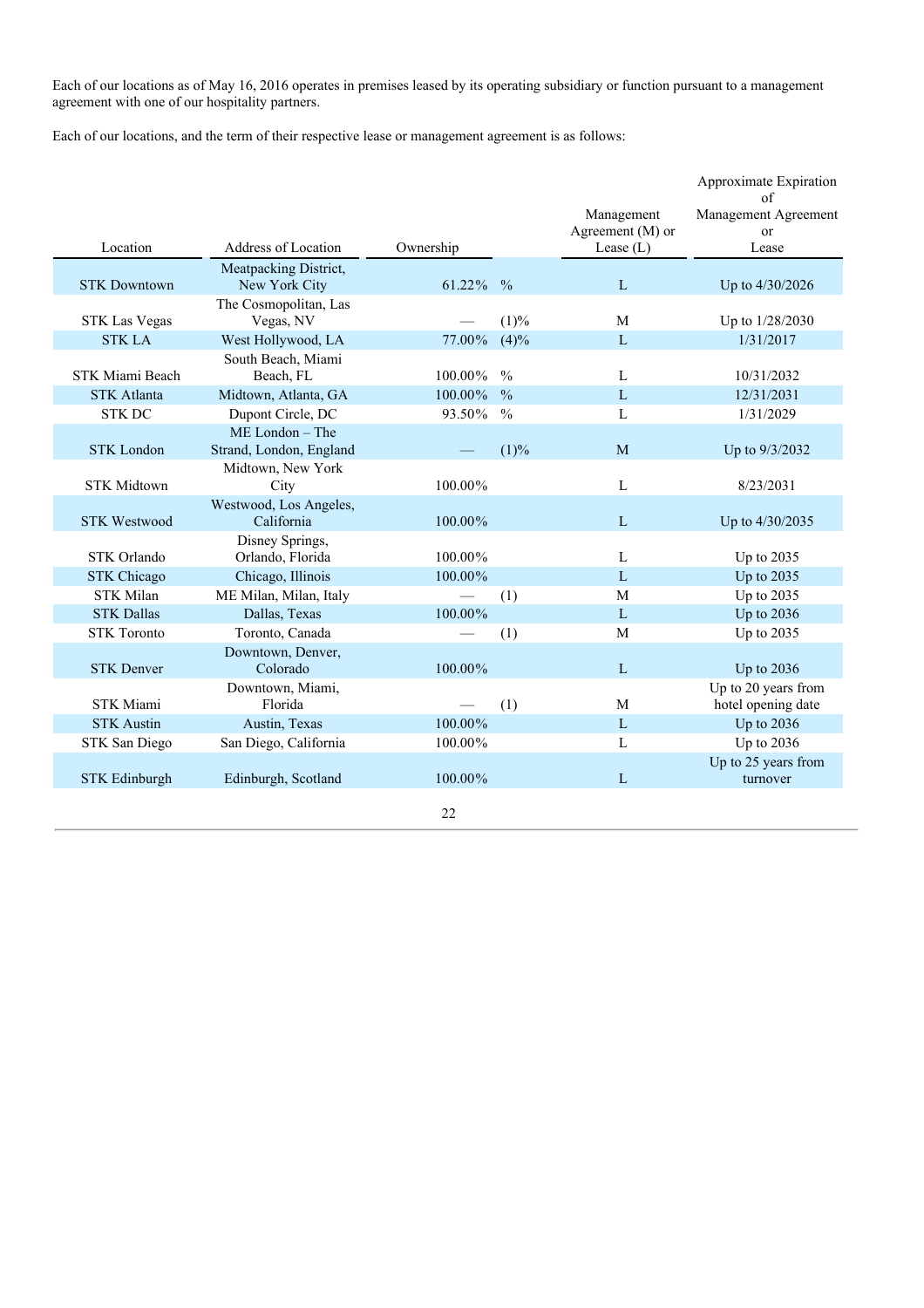| <b>STK Boston</b>                          | Boston, Massachusetts                                        | $100.00\%$     | L | Up to 20 years from<br><b>Commencement Date</b> |
|--------------------------------------------|--------------------------------------------------------------|----------------|---|-------------------------------------------------|
|                                            | <b>Gansevoort Park Avenue</b><br>- Midtown, New York         |                |   |                                                 |
| Ristorante Asellina                        | City                                                         | $10.00\%$      | L | Up to $4/30/2025$                               |
| Cucina Asellina                            | Midtown, Atlanta, GA                                         | $100.00\%$ (3) | L | 12/31/2031                                      |
| Cucina Asellina                            | $ME$ London – The<br>Strand, London, England                 | (1)            | M | Up to 9/3/2032                                  |
| Heliot                                     | Hippodrome Casino -<br>Leicester Square,<br>London, England  | (1)            | M | 7/13/2022                                       |
| <b>Gansevoort Park Rooftop</b><br>(Lounge) | <b>Gansevoort Park Avenue</b><br>- Midtown, New York<br>City | $10.00\%$      | M | Up to $4/30/2025$                               |
| Radio Rooftop Bar<br>(Lounge)              | $ME$ London – The<br>Strand, London, England                 | (1)            | M | Up to 9/3/2032                                  |
| <b>STK Rooftop San Diego</b>               | San Diego, California                                        | (1)            | M | Up to $2036$                                    |
| Marconi                                    | $ME$ London $-$ The<br>Strand, London, England               | (1)            | М | 9/3/2032                                        |
| <b>Bagatelle New York</b>                  | Meatpacking District,<br>New York City                       | $51.13\%$ (2)  | L | 11/30/2021                                      |
| Bagatelle LA                               | West Hollywood, Los<br>Angeles, California                   | 43.32% (2)     | L | 1/31/2017                                       |

(1) We own 100% of the entities which hold the management agreements for these operations, but have no direct ownership interest in these properties.

(2) This represents our effective ownership interest. Such ownership interest is held in one or more entities.

(3) Closed in December 2015 and will reopen in 2016 as a private dining room.

(4) STK LA ceased operations in June 2015 and moved to the W Hotel in Westwood, California.

In addition to the locations above, we lease approximately 13,800 square feet at 411 West 14th Street, New York, New York for our corporate headquarters and approximately 500 square feet for our London offices. These leases expire on September 1, 2019 and June 1, 2016, respectively.

Information with respect to minimum annual rental commitments under leases in which we are a lessee is included in Note 11 in the Notes to Consolidated Financial Statements included in Item 1 of this report.

# **Recent Developments**

# *Rights Of ering*

On January 19, 2016, we commenced a rights offering (the "Rights Offering") of non-transferable subscription rights to holders of record of our common stock as of January 15, 2016 to purchase up to 1,454,545 shares of our common stock. We granted holders of our common stock non-transferable subscription rights to purchase one share of our common stock at a subscription price of \$2.75 per share. Each holder received one subscription right for each 17.16861 shares of common stock owned on January 15, 2016. Each subscription right entitled its holder to purchase one share of our common stock at the subscription price. The Rights Offering which closed on February 9, 2016, generated approximately \$4 million in gross proceeds. We issued a total of 1,454,545 shares of common stock at \$2.75 per share, including 632,582 shares issued to holders upon exercise of their basic subscription rights. We received net proceeds of approximately \$3.8 million following the deduction of expenses. We expect to utilize the net proceeds of the Rights Offering to primarily fund the planned development of our future STK restaurants.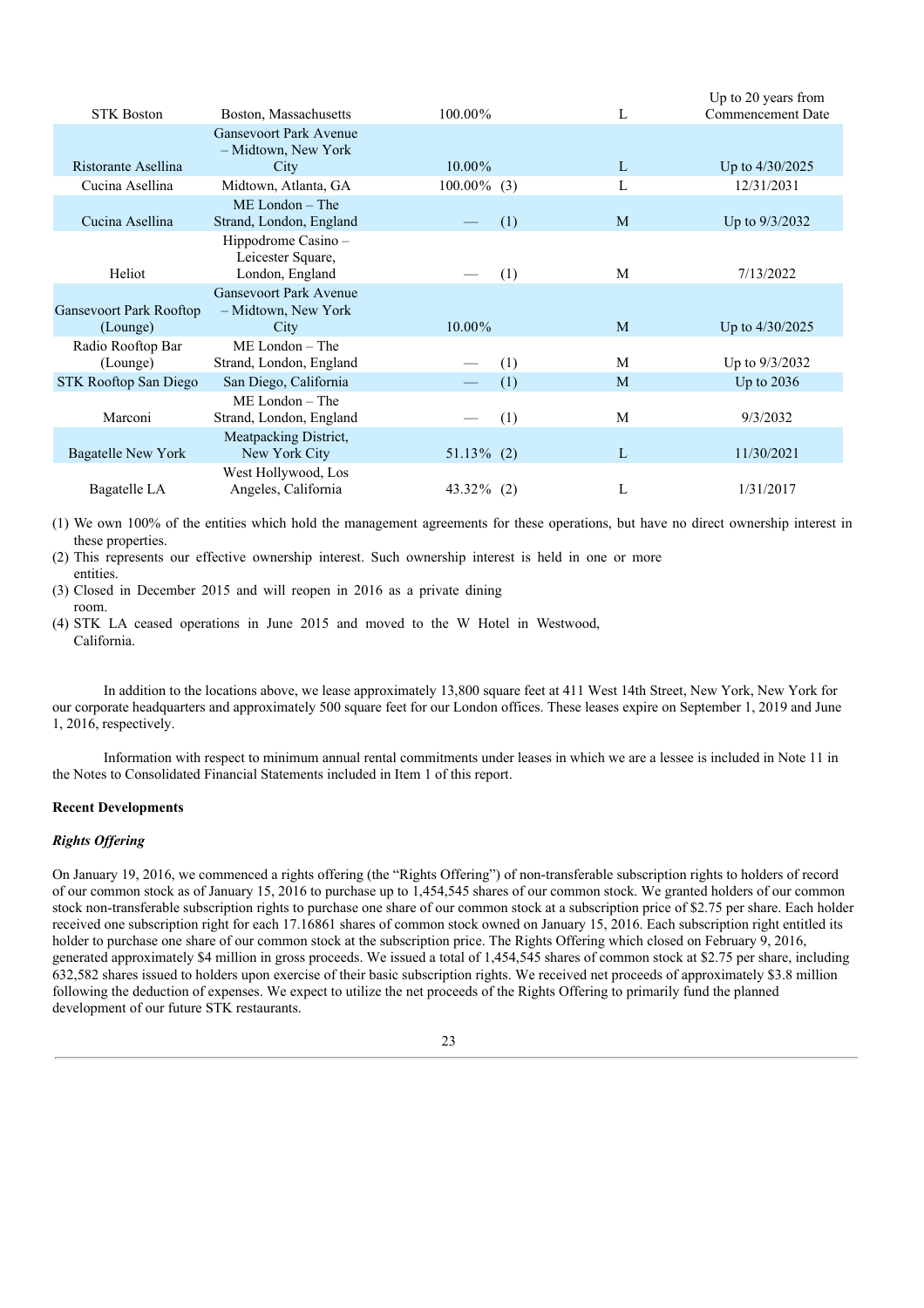# *Expiration of Public Warrants*

On February 27, 2016, our 5,750,000 Public Warrants expired. Each Public Warrant entitled the holder to purchase one share of our common stock at an exercise price of \$5.00 per share. Our Public Warrants traded on the OTCQB under the symbol "STKSW." As a result of the expiration of the Public Warrants, an aggregate of 1,437,500 shares of common stock were forfeited by our initial stockholders that held shares prior to our initial public offering and such shares were cancelled.

# **Our Growth Strategies and Outlook**

Our growth model is comprised of the following four primary drivers:

*Expansion of STK.* We have identified up to 50 additional major metropolitan markets globally where we could grow our STK brand over time. We expect to open as many as two to three STKs annually in the next three years and to target approximately 25% annual unit growth thereafter provided that we have enough capital, acceptable locations and quality restaurant managers available to support that pace of growth. However, there can be no assurance that we will be able to open new STKs at the rate we currently expect or that our pipeline of planned offerings will be fully realized.

*Expansion Through New F&B Hospitality Projects.* We believe we are well positioned to leverage the strength of our brands and the relationships we have developed with global hospitality providers to drive the continued growth of our F&B hospitality projects, which traditionally have provided fee income with minimal capital expenditures. We continue to receive significant inbound inquiries regarding new services in new hospitality opportunities globally and to work with existing hospitality clients to identify and develop additional opportunities in their venues. Going forward, we expect to target at least one to two new F&B hospitality projects every 12 months. However, we cannot control the timing and number of acceptable opportunities that will be offered to us for our consideration.

*Expand Our Non-STK Concepts and Services.* We believe our existing restaurant concepts and F&B hospitality services have significant room to grow and that our presence, brand recognition and operating performance from our continuing operations provide us with the ability to expand these concepts in the North American and international markets, with near term focus on Europe and in the longer term, Asia and the Middle East.

*Increase Our Operating Efficiency*. In addition to expanding into new cities and hospitality venues, we intend to increase revenue and profits in our existing operations. Our long term growth model targets store sales growth of approximately 0% to 1% annually, as a result of our renewed focus on this aspect of our growth plan. We also expect operating margin improvements as our restaurants and services mature. However, there can be no assurances that any increases in same store sales or operating margins will be achieved. Furthermore, as our footprint continues to increase in scale, we expect to benefit by leveraging system-wide operating efficiencies and best practices.

# **Key Performance Indicators**

We use the following key performance indicators in evaluating our restaurants and assessing our business:

*Number of Restaurant Openings.* Number of restaurant openings reflects the number of restaurants opened during a particular fiscal period. For each restaurant opening, we incur pre-opening costs, which are defined below. Typically, new restaurants open with an initial start-up period of higher than normalized sales volumes (also referred to in the restaurant industry as the "honeymoon" period), which decrease to a steady level approximately 18 months after opening. However, operating costs during this initial 18 month period are also higher than normal, resulting in restaurant operating margins that are generally lower during the start-up period of operation and increase to a steady level approximately 18 months after opening. Some new restaurants may experience a "honeymoon" period either shorter or longer than 18 months.

*Average Check.* Average check is calculated by dividing total restaurant sales by total entrees sold for a given time period. Our management team uses this indicator to analyze trends in customers' preferences, effectiveness of menu changes and price increases, and per customer expenditures.

*Average Comparable Unit Volume*. Average comparable unit volume consists of the average sales of our comparable restaurants over a certain period of time. This measure is calculated by dividing total comparable restaurant sales in a given period by the total number of comparable restaurants in that period. This indicator assists management in measuring changes in customer traffic, pricing and development of our brand.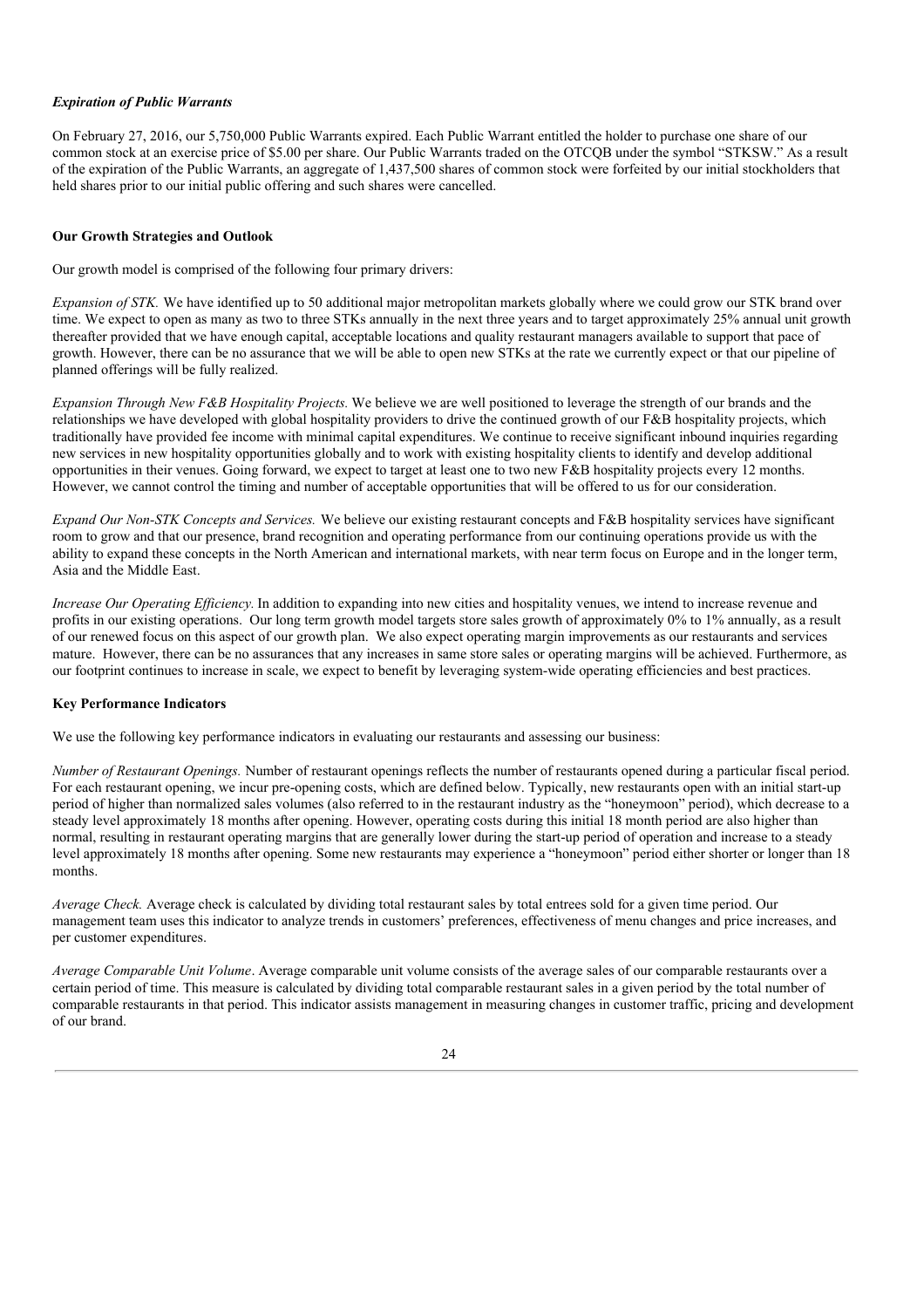*Comparable Unit Sales.* We consider a unit to be comparable, whether owned or managed, in the first full quarter following the 18th month of operations to remove the impact of new unit openings in comparing the operations of existing units. Changes in comparable unit sales reflect changes in sales for the comparable group of units over a specified period of time. Changes in comparable sales reflect changes in customer count trends as well as changes in average check, which reflects both menu mix shifts and menu pricing. Our comparable unit base consisted of five units for the three months ended March 31, 2016. We believe that certain of our restaurants operate at or near their effective productive capacities. As a result, we may be unable to grow comparable restaurant sales at those restaurants.

## **Key Financial Terms and Metrics**

We evaluate our business using a variety of key financial measures:

#### Segment reporting

We operate in three segments: owned STK units ("STKs"), food and beverage hospitality management agreements ("F&B") and Other concepts ("Other"). We believe STKs, F&B and Other to be our reportable segments as they do not have similar economic or other characteristics to be aggregated into a single reportable segment. Our STKs segment consists of leased restaurant locations and competes in the full service dining industry. Our F&B segment consists of management agreements in which we operate the F&B services in hotels, casinos and other high-end locations globally and includes an STK, which we refer to as managed STK units. We refer to owned STK units and managed STK units together as "STK units." These management agreements generate management and incentive fees on net revenue at each location. Our Other segment includes owned non-STK leased locations.

## Revenues

*Owned unit net revenue*. Owned unit net revenues, which includes STKs and Other segment brands, consists of food, beverage, and miscellaneous merchandise sales net of any discounts, such as management and employee meals, associated with each sale. As of March 31, 2016, beverage sales comprised 42% of STKs and Other food and beverage sales, before giving effect to any discounts, with food comprising the remaining 58%. This indicator assists management in understanding the trends in gross margins of the units.

*Management and incentive fee revenue.* Management and incentive fee revenue includes: (1) management fees received pursuant to management agreements with hospitality clients that are calculated based on a fixed percentage of revenues; and (2) incentive fees based on operating profitability, as defined by each agreement. We evaluate the performance of our managed properties based on sales growth, which drives our management fee, and on improvements in operating profitability margins, which along with sales growth, drives incentive fee growth.

Our primary restaurant brand is STK and we specifically look at comparable revenues from both owned and managed STKs in either a leased or F&B location in order to understand customer count trends and changes in average check as it relates to our primary restaurant brand.

# Cost and expenses

*Food and beverage costs.* Food and beverage costs include all unit-level food and beverage costs of STKs and Other units. We measure cost of goods as a percentage of owned unit net revenues. Food and beverage costs are generally influenced by the cost of food and beverage items, menu mix and discounting activity. Purchases of beef represent approximately 30% of our current food and beverage costs.

*Unit operating expenses.* We measure unit operating expenses for STKs and Other units as a percentage of owned unit net revenues. Unit operating expenses include the following:

*Payroll and related expenses*. Payroll and related expenses consists of manager salaries, hourly staff payroll and other payrollrelated items, including taxes and fringe benefits. We measure our labor cost efficiency by tracking total labor costs as a percentage of food and beverage revenues.

*Occupancy*. Occupancy comprises all occupancy costs, consisting of both fixed and variable portions of rent, deferred rent expense, which is a non-cash adjustment included in our Adjusted EBITDA calculation as defined below, common area maintenance charges, real estate property taxes, utilities and other related occupancy costs and is measured by tracking occupancy as a percentage of revenues.

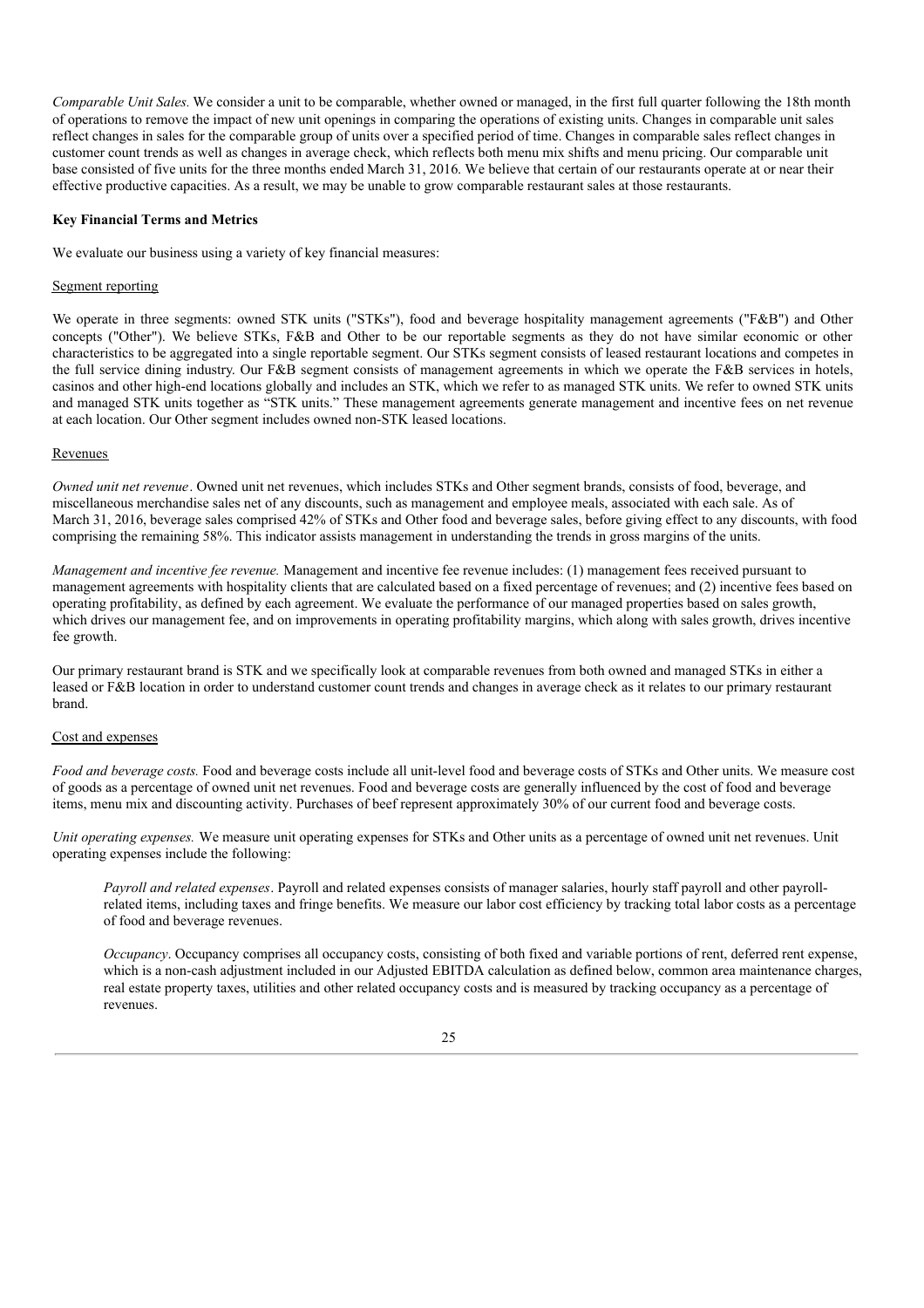*Direct operating expenses*. Direct operating expenses consists of supplies, such as paper, small wares, china, silverware and glassware, cleaning supplies and laundry and linen costs and typically tracks revenues.

*Outside services*. Outside services includes music and entertainment costs, such as the use of live DJ's, promoter costs, security services, outside cleaning services at certain locations and commissions paid to event staff for banquet sales.

*Repairs and maintenance*. Repairs and maintenance consists of facility and computer maintenance contracts as well as general repair work to maintain the facilities. These costs will typically increase as the facility gets older.

*Marketing.* Marketing includes the cost of goods used specifically for complimentary purposes as well as general public relation costs related to the specific unit, but excluding any discounts such as management and employee meals. Marketing costs will typically be higher during the first 18 months of a unit's operations.

*General and administrative.* General and administrative expenses are comprised of all corporate overhead expenses, including payroll and related benefits, professional fees, such as legal and accounting fees, insurance and travel expenses. Certain general and administrative expenses are allocated specifically to units and are credited and include shared services such as reservations, events and marketing. General and administrative expenses are expected to grow as we grow, including payroll needed to support our growth, legal, accounting and other professional fees incurred as a public company.

*Depreciation and amortization.* Depreciation and amortization consists principally of charges related to the depreciation of fixed assets including leasehold improvements, equipment and furniture and fixtures. As we accelerate our restaurant openings, depreciation and amortization is expected to increase as a result of our increased capital expenditures.

*Management and royalty fees.* In certain of our units, we pay outside third parties a management fee based on a percentage of sales or a fixed fee. Historically, a majority of management fees related to one property, Tenjune, and related to the use of an outside management company to operate this lounge concept. This management agreement was terminated in February 2013. Royalty fees are paid to the 50% owner of the trademark rights to the name "Asellina" and "Cucina Asellina."

*Pre-opening expenses.* Pre-opening expenses consist of costs incurred prior to opening an owned or managed STK unit in either a leased or F&B location which are comprised principally of non-cash deferred rent expense, manager salaries and relocation costs, employee payroll and related training costs for new employees and lease costs incurred prior to opening. We expect these costs to increase as we accelerate our company-owned restaurant openings, which may have a material impact on our operating results in future periods. Pre-opening expenses vary from location to location depending on a number of factors, including the proximity of our existing restaurants; the amount of rent expensed during the construction and in-restaurant training periods; the size and physical layout of each location; the number of management and hourly employees required to operate each restaurant; the relative difficulty of the restaurant staffing process; the cost of travel and lodging for different metropolitan areas; the timing of the restaurant opening; and the extent of unexpected delays, if any, in obtaining necessary licenses and permits to open the restaurant.

*Equity in (income) loss of subsidiaries.* This represents the income or loss that we record under the equity method for entities that are not consolidated. Included in this amount is our ownership in Bagatelle New York for which we have effective ownership of approximately 51% representing 5.23% ownership directly by us and 45.90% ownership through two of our subsidiaries.

*Provision for income taxes*. We account for income taxes in accordance with Financial Accounting Standards Board ("FASB") ASC 740 "Accounting for Income Taxes." Deferred tax assets and liabilities are recognized for the future tax consequences attributable to differences between financial statement carrying amounts of existing assets and liabilities and their respective tax basis and net operating losses and tax credit carryforwards. Deferred tax assets and liabilities are measured using enacted tax rates expected to apply to taxable income in the years in which those temporary differences are expected to be recovered or settled.

*Adjustments for noncontrolling interest.* This represents the allocation of net income or loss attributable to the minority interest in those of our subsidiaries which are not wholly-owned.

*EBITDA and Adjusted EBITDA.* We define EBITDA as net income before interest expense, provision for income taxes and depreciation and amortization. We define Adjusted EBITDA as net income before interest expense, provision for income taxes, depreciation and amortization, non-cash impairment loss, deferred rent, pre-opening expenses, non-recurring gains and losses, transaction costs, losses from discontinued operations, derivative income (expense) and stock based compensation. EBITDA and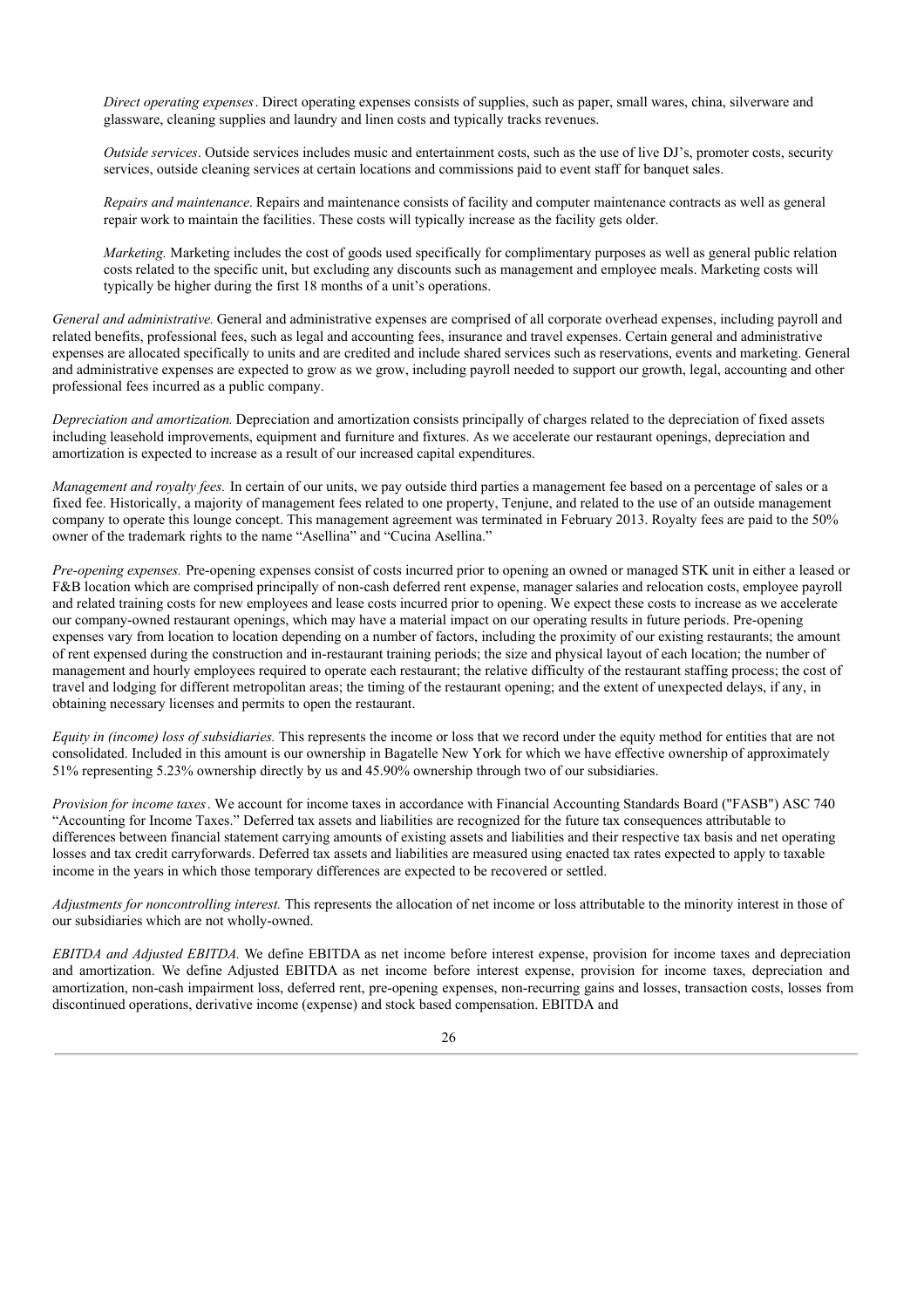Adjusted EBITDA have been presented in this Quarterly Report on Form 10-Q and are supplemental measures of financial performance that is not required by, or presented in accordance with, GAAP.

We believe that EBITDA and Adjusted EBITDA are more appropriate measures of operating performance, as they provide a clearer picture of our operating results by eliminating certain non-cash expenses that are not reflective of the underlying business performance. We use these metrics to facilitate a comparison of our operating performance on a consistent basis from period to period and to analyze the factors and trends affecting our business as well as evaluate the performance of our units. Adjusted EBITDA has limitations as an analytical tool and our calculation thereof may not be comparable to that reported by other companies; accordingly, you should not consider it in isolation or as a substitute for analysis of our results as reported under GAAP. Adjusted EBITDA is included in this Quarterly Report on Form 10-Q because it is a key metric used by management. Additionally, Adjusted EBITDA is frequently used by analysts, investors and other interested parties to evaluate companies in our industry. We use Adjusted EBITDA, alongside other GAAP measures such as net income (loss), to measure profitability, as a key profitability target in our annual and other budgets, and to compare our performance against that of peer companies. We believe that Adjusted EBITDA provides useful information facilitating operating performance comparisons from period to period and company to company.

The following table presents a reconciliation of Net income to EBITDA and Adjusted EBITDA for the periods indicated:

|                                                                 |                           | Three Months Ended March<br>31, |
|-----------------------------------------------------------------|---------------------------|---------------------------------|
|                                                                 | 2016                      | 2015                            |
| Net loss attributable to The ONE Group Hospitality, Inc.        | (456,903)<br>$\mathbb{S}$ | (1,090,620)                     |
| Net loss attributable to noncontrolling interest                | (104, 877)                | (106, 739)                      |
| Net loss                                                        | (561,780)                 | (1, 197, 359)                   |
| Interest expense, net of interest income                        | 98,169                    | (5,229)                         |
| Benefit for income taxes                                        | (65, 951)                 | (610, 495)                      |
| Depreciation and amortization                                   | 522,639                   | 420,123                         |
|                                                                 |                           |                                 |
| <b>EBITDA</b>                                                   | (6,923)                   | (1,392,960)                     |
|                                                                 |                           |                                 |
| Deferred rent (1)                                               | 60,215                    | 211,574                         |
| Pre-opening expenses                                            | 900,186                   | 1,074,713                       |
| (Income) loss from discontinued operations                      | (1,835)                   | 3,138                           |
| Derivative (income) expense                                     | (100,000)                 | 614,000                         |
| Stock based compensation                                        | 143,967                   | 178,000                         |
|                                                                 |                           |                                 |
| Adjusted EBITDA                                                 | 995,610                   | 688,465                         |
| Adjusted EBITDA attributable to noncontrolling interest         | (71, 552)                 | (73, 254)                       |
| Adjusted EBITDA attributable to The ONE Group Hospitality, Inc. | 1,067,162<br>\$           | 761,719<br>\$                   |

## (1) Deferred rent is included in unit operating expenses on the statement of income.

*Adjusted Net (Loss) income.* We define Adjusted Net (loss) income as Net (loss) income before discontinued operations, non-recurring gains, transaction costs, derivative expense, stock based compensation, non-cash impairment losses, and non-recurring acceleration of depreciation. Adjusted Net (loss) income has been presented in this Quarterly Report on Form 10-Q and is a supplemental measure of financial performance that is not required by, or presented in accordance with, GAAP. Adjusted Net (loss) income has limitations as an analytical tool and our calculation thereof may not be comparable to that reported by other companies; accordingly, you should not consider it in isolation or as a substitute for analysis of our results as reported under GAAP.

We believe that Adjusted Net (loss) income provides a clearer picture of our operating results by eliminating certain non-cash expenses that are not reflective of the underlying business performance. We use this metric to facilitate a comparison of our operating performance on a consistent basis from period to period and to analyze the factors and trends affecting our business.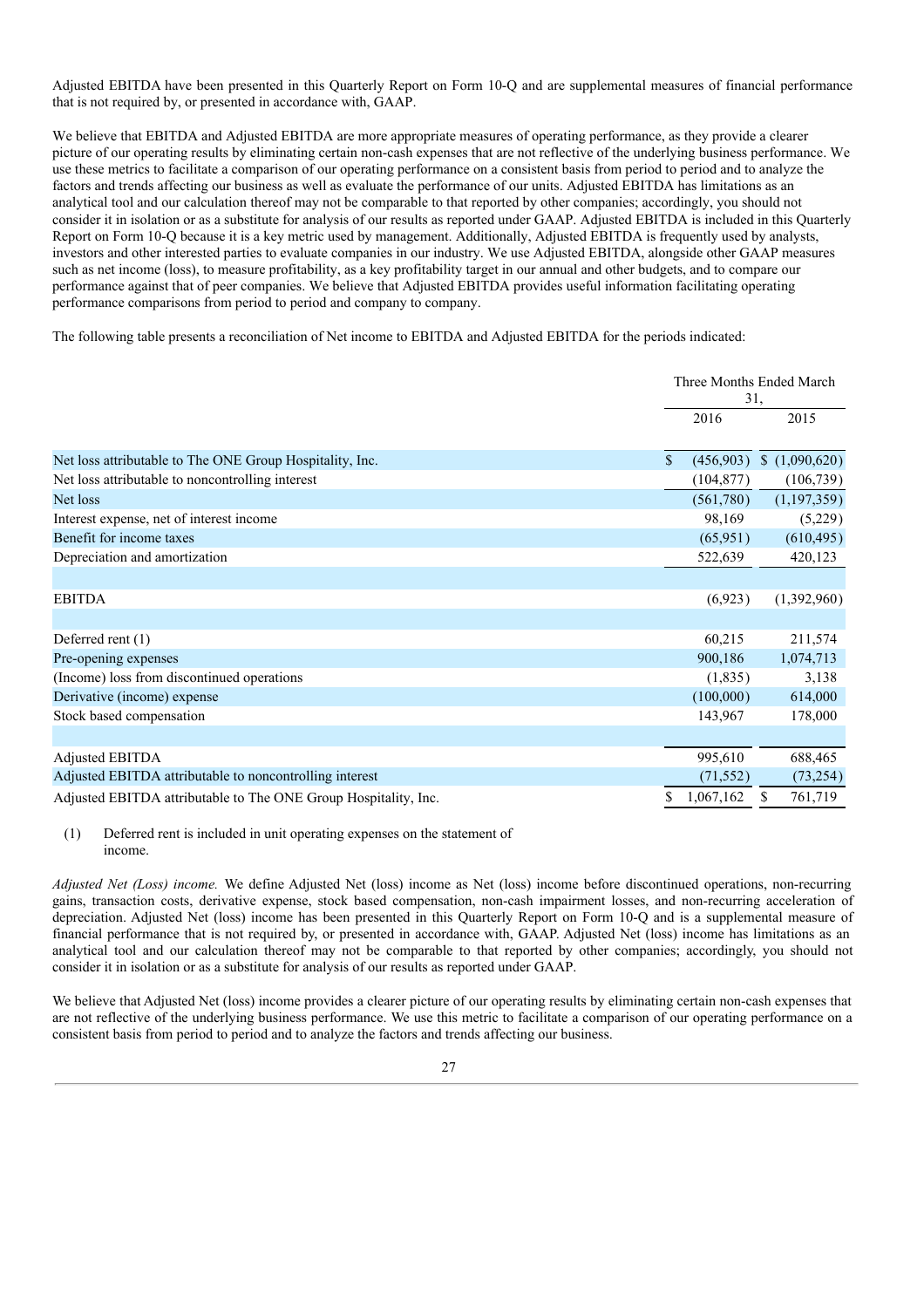The following table presents a reconciliation of Net (loss) income to Adjusted Net (loss) income for the periods indicated:

|                                                                   |    | Three Months Ended March<br>31, |             |  |
|-------------------------------------------------------------------|----|---------------------------------|-------------|--|
|                                                                   |    | 2016<br>2015                    |             |  |
|                                                                   |    |                                 |             |  |
| Net loss attributable to The ONE Group Hospitality, Inc.          | S. | (456,903)                       | (1,090,620) |  |
| Net loss attributable to noncontrolling interest                  |    | (104, 877)                      | (106, 739)  |  |
|                                                                   |    |                                 |             |  |
| Net loss                                                          |    | (561,780)                       | (1,197,359) |  |
|                                                                   |    |                                 |             |  |
| (Income) loss from discontinued operations, net of taxes          |    | (1,835)                         | 3,138       |  |
| Derivative (income) expense                                       |    | (100,000)                       | 614,000     |  |
| Stock based compensation                                          |    | 143,967                         | 178,000     |  |
| Adjusted net loss                                                 |    | (519, 648)                      | (402, 221)  |  |
| Adjusted net income attributable to noncontrolling interest       |    | (104, 877)                      | (106, 739)  |  |
| Adjusted net loss attributable to The ONE Group Hospitality, Inc. |    | (414,771)                       | (295, 482)  |  |

# **Results of Operations**

The following table sets forth certain statements of income data for the periods indicated: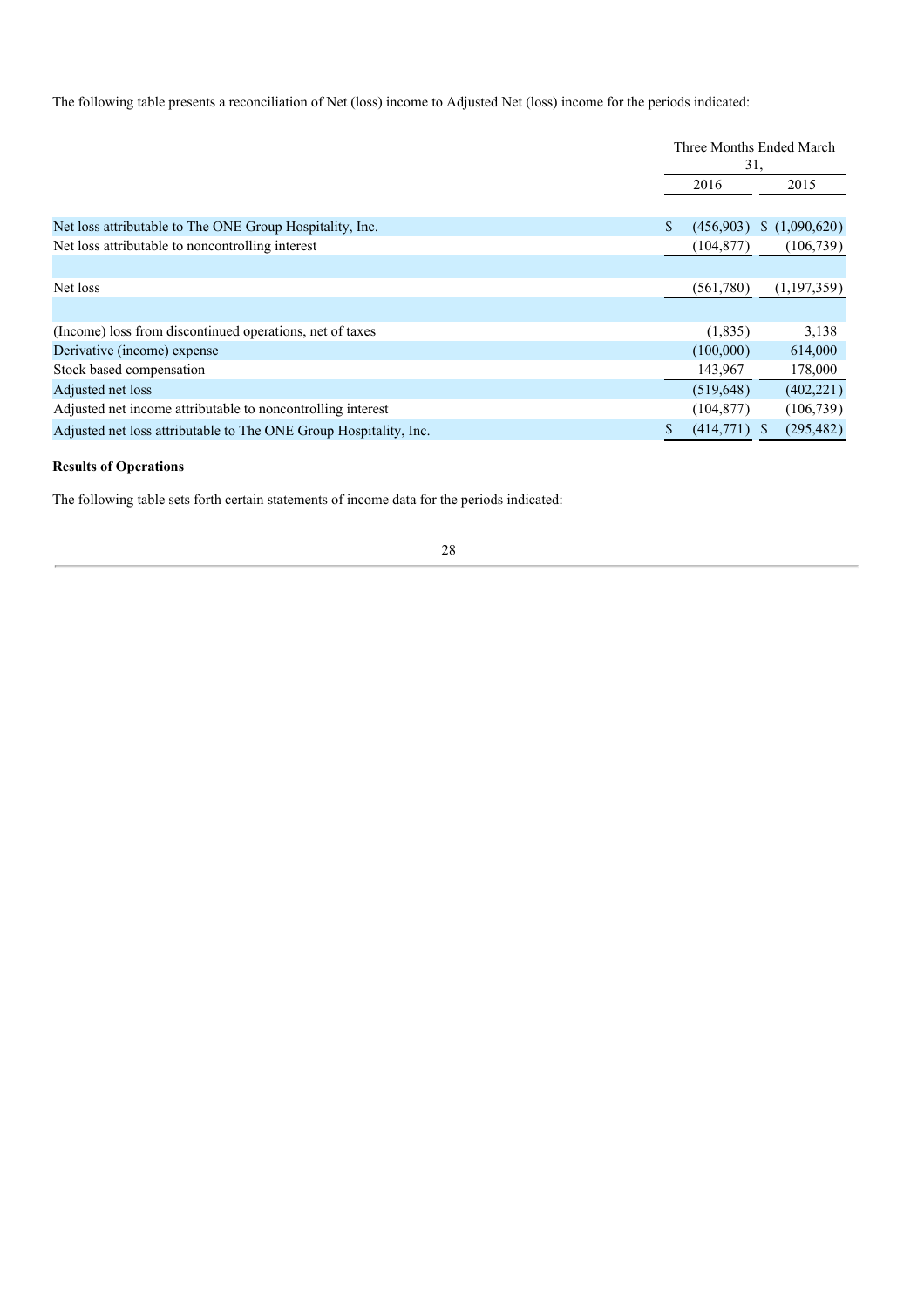|                                                                                      |                               | Three Months Ended March 31, |  |  |
|--------------------------------------------------------------------------------------|-------------------------------|------------------------------|--|--|
|                                                                                      | 2016                          | 2015                         |  |  |
| Revenues:                                                                            |                               |                              |  |  |
| Owned unit net revenues                                                              | 14,379,930<br>S.              | 9,725,301<br>\$              |  |  |
| Management and incentive fee revenue (1)                                             | 2,014,051                     | 2,051,276                    |  |  |
| Total revenue                                                                        | 16,393,981                    | 11,776,577                   |  |  |
|                                                                                      |                               |                              |  |  |
| Cost and expenses:                                                                   |                               |                              |  |  |
| Owned operating expenses:                                                            |                               |                              |  |  |
| Food and beverage costs                                                              | 3,528,753                     | 2,497,215                    |  |  |
| Unit operating expenses                                                              | 9,247,655                     | 7,009,164                    |  |  |
| General and administrative                                                           | 2,683,696                     | 2,444,526                    |  |  |
| Depreciation and amortization                                                        | 522,639                       | 420,123                      |  |  |
| Management and royalty fees                                                          |                               | 24,754                       |  |  |
| Pre-opening expenses                                                                 | 900,186                       | 1,074,713                    |  |  |
| Equity in income of investee companies                                               | (82, 585)                     | (168,970)                    |  |  |
| Derivative (income) expense                                                          | (100,000)                     | 614,000                      |  |  |
| Interest expense, net of interest income                                             | 98,169                        | (5,229)                      |  |  |
| Other (income) expense                                                               | 225,034                       | (329,003)                    |  |  |
|                                                                                      |                               |                              |  |  |
| Total cost and expenses                                                              | 17,023,547                    | 13,581,293                   |  |  |
|                                                                                      |                               |                              |  |  |
|                                                                                      |                               |                              |  |  |
| Loss from continuing operations before benefit for income taxes                      | (629, 566)                    | (1,804,716)                  |  |  |
|                                                                                      |                               |                              |  |  |
| Benefit for income taxes                                                             | (65,951)                      | (610, 495)                   |  |  |
|                                                                                      |                               |                              |  |  |
| Loss from continuing operations                                                      | (563, 615)                    | (1,194,221)                  |  |  |
|                                                                                      |                               |                              |  |  |
| Loss (income) from discontinued operations, net of taxes                             | (1,835)                       | 3,138                        |  |  |
|                                                                                      |                               |                              |  |  |
|                                                                                      |                               |                              |  |  |
| Net loss                                                                             | (561,780)                     | (1, 197, 359)                |  |  |
| Less: net loss attributable to noncontrolling interest                               | (104, 877)                    | (106, 739)                   |  |  |
|                                                                                      |                               |                              |  |  |
| Net loss attributable to The ONE Group Hospitality, Inc.                             | \$<br>(456,903)               | \$<br>(1,090,620)            |  |  |
|                                                                                      |                               |                              |  |  |
| Amounts attributable to The ONE Group Hospitality, Inc.:                             |                               |                              |  |  |
| Loss from continuing operations                                                      | \$<br>$(458, 738)$ \$         | (1,087,482)                  |  |  |
| Loss (income) from discontinued operations, net of taxes                             | (1, 835)                      | 3,138                        |  |  |
| Net loss attributable to The ONE Group Hospitality, Inc.                             | $\sqrt{\ }$<br>$(456,903)$ \$ | (1,090,620)                  |  |  |
|                                                                                      |                               |                              |  |  |
|                                                                                      |                               |                              |  |  |
| Net loss attributable to The ONE Group Hospitality, Inc.<br>Other comprehensive loss | \$<br>(456,903)               | (1,090,620)<br>- \$          |  |  |
|                                                                                      |                               |                              |  |  |
| Currency translation adjustment                                                      | (21, 405)                     | (128, 820)                   |  |  |
|                                                                                      |                               |                              |  |  |
| Comprehensive loss                                                                   | \$<br>$(478,308)$ \$          | (1,219,440)                  |  |  |

(1) Such management and incentive fee revenue is based on a percentage of aggregate food and beverage sales at managed units which totaled \$20,846,217 and \$20,319,194 for the three months ended March 31, 2016 and 2015, respectively.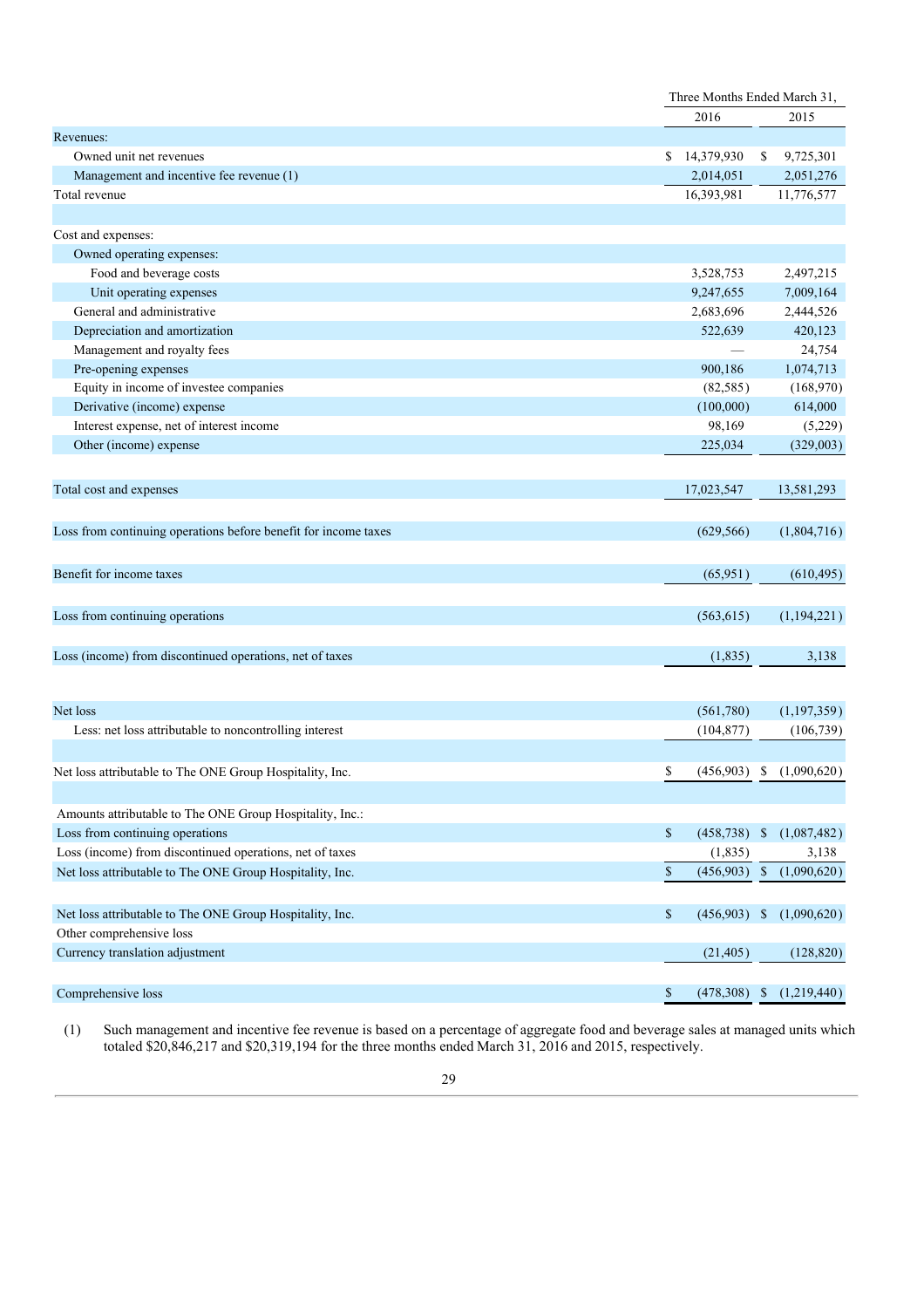The following table sets forth certain statements of income data as a percentage of revenues for the periods indicated:

|                                                                             |           | Three Months Ended March 31, |  |
|-----------------------------------------------------------------------------|-----------|------------------------------|--|
|                                                                             | 2016      | 2015                         |  |
| Revenues:                                                                   |           |                              |  |
| Owned unit net revenues                                                     | 87.7%     | 82.6 %                       |  |
| Management and incentive fee revenue                                        | 12.3 %    | 17.4 %                       |  |
| Total revenue                                                               | 100.0 %   | $100.0~\%$                   |  |
|                                                                             |           |                              |  |
| Cost and expenses:                                                          |           |                              |  |
| Owned operating expenses:                                                   |           |                              |  |
| Food and beverage costs (1)                                                 | $24.5\%$  | 25.7 %                       |  |
| Unit operating expenses (1)                                                 | 64.3 %    | 72.1 %                       |  |
| General and administrative                                                  | 16.4%     | 20.8 %                       |  |
| Depreciation and amortization                                               | $3.2 \%$  | 3.6 $%$                      |  |
| Management and royalty fees                                                 | $-$ %     | $0.2 \%$                     |  |
| Pre-opening expenses                                                        | 5.5 %     | $9.1\%$                      |  |
| <b>Transaction costs</b>                                                    | $-$ %     | $-$ %                        |  |
| Equity in income of investee companies                                      | $(0.5)\%$ | $(1.4)\%$                    |  |
| Derivative (income) expense                                                 | $(0.6)\%$ | 5.2 %                        |  |
| Interest expense, net of interest income                                    | $0.6\%$   | $-$ %                        |  |
| Other (income) expense                                                      | 1.4 $%$   | $(2.8)\%$                    |  |
|                                                                             |           |                              |  |
| Total cost and expenses                                                     | 103.8 %   | 115.3 %                      |  |
|                                                                             |           |                              |  |
| Loss from continuing operations before provision (benefit) for income taxes | $(3.8)\%$ | $(15.3)\%$                   |  |
| Benefit for income taxes                                                    | $(0.4)\%$ | $(5.2)\%$                    |  |
|                                                                             |           |                              |  |
| Loss from continuing operations                                             | $(3.4)\%$ | $(10.1)\%$                   |  |
| Loss (income) from discontinued operations, net of taxes                    | $-$ %     | $-$ %                        |  |
|                                                                             |           |                              |  |
| Net loss                                                                    | $(3.4)\%$ | (10.2)%                      |  |
| Less: net loss attributable to noncontrolling interest                      | $(0.6)\%$ | $(0.9)\%$                    |  |
|                                                                             |           |                              |  |
| Net loss attributable to The ONE Group Hospitality, Inc.                    | $(2.8)\%$ | $(9.3)\%$                    |  |
|                                                                             |           |                              |  |
| Amounts attributable to The ONE Group Hospitality, Inc.:                    |           |                              |  |
| Loss from continuing operations                                             | $(2.8)\%$ | $(9.2)\%$                    |  |
| Loss (income) from discontinued operations, net of taxes                    | $-$ %     | $(2.8)\%$                    |  |
| Net loss attributable to The ONE Group Hospitality, Inc.                    | $(2.8)\%$ | $(9.3)\%$                    |  |
|                                                                             |           |                              |  |
| Net loss attributable to The ONE Group Hospitality, Inc.                    | $(2.8)\%$ | $(9.3)\%$                    |  |
| Other comprehensive loss                                                    |           |                              |  |
| Currency translation adjustment                                             | (0.1)%    | $(1.1)\%$                    |  |
|                                                                             |           |                              |  |
| Comprehensive (loss) income                                                 | $(2.9)\%$ | $(10.4)\%$                   |  |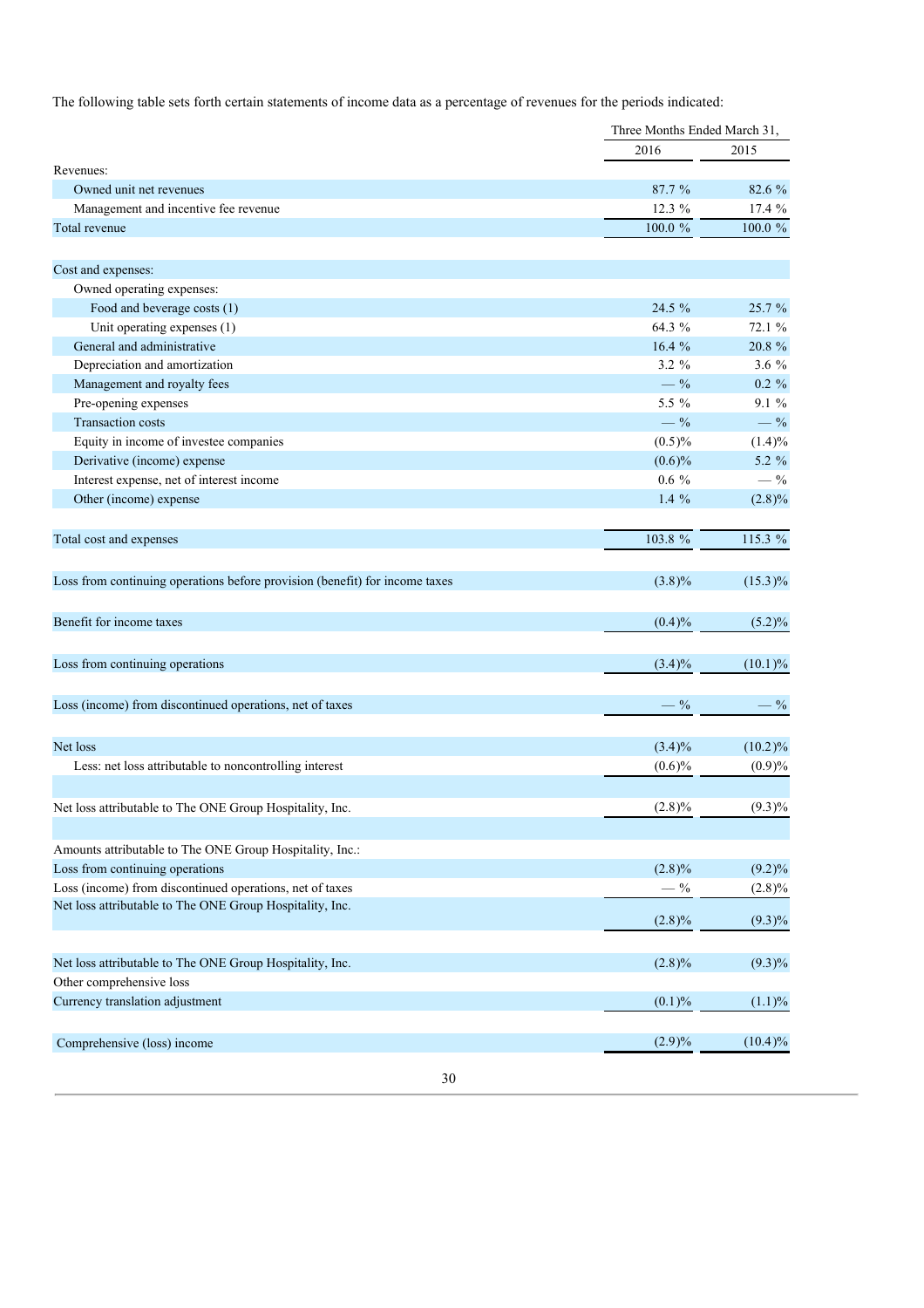# (1) These expenses are being shown as a percentage of owned unit net revenues.

The following tables show our operating results by segment for the three months ended March 31, 2016 and 2015.

|                                                                         | Three Months Ended March 31, 2016 |             |              | Three Months Ended March 31, 2015 |               |             |              |                |
|-------------------------------------------------------------------------|-----------------------------------|-------------|--------------|-----------------------------------|---------------|-------------|--------------|----------------|
|                                                                         | <b>STKS</b>                       | F&B         | <b>OTHER</b> | <b>TOTAL</b>                      | <b>STKS</b>   | F&B         | <b>OTHER</b> | <b>TOTAL</b>   |
|                                                                         |                                   |             |              |                                   |               |             |              |                |
| Revenues:                                                               |                                   |             |              |                                   |               |             |              |                |
| Owned unit net<br>revenues                                              | \$13,680,430                      |             | \$699,500    | \$14,379,930                      | \$8,535,358   |             | \$1,189,943  | 9,725,301<br>S |
| Management and<br>incentive fee revenue                                 |                                   | \$2,014,051 |              | 2,014,051                         |               | \$2,051,276 |              | 2,051,276      |
| Total revenue                                                           | 13,680,430                        | 2,014,051   | 699,500      | 16,393,981                        | 8,535,358     | 2,051,276   | 1,189,943    | 11,776,577     |
| Cost and expenses:<br>Owned operating<br>expenses:                      |                                   |             |              |                                   |               |             |              |                |
| Food and beverage<br>costs                                              | 3,388,853                         |             | 139,900      | 3,528,753                         | 2,216,347     |             | 280,868      | 2,497,215      |
| Unit operating<br>expenses                                              | 9,102,914                         |             | 144,741      | 9,247,655                         | 5,993,693     |             | 1,015,471    | 7,009,164      |
| Total cost and expenses                                                 | 12,491,767                        |             | 284,641      | 12,776,408                        | 8,210,040     |             | 1,296,339    | 9,506,379      |
|                                                                         |                                   |             |              |                                   |               |             |              |                |
| Income (loss) from<br>restaurant and hospitality<br>operations          | 1,188,663<br>\$                   | \$2,014,051 | \$414,859    | 3,617,573                         | 325,318<br>\$ | \$2,051,276 | \$(106,396)  | 2,270,198      |
|                                                                         |                                   |             |              |                                   |               |             |              |                |
| General and<br>administrative                                           |                                   |             |              | 2,683,696                         |               |             |              | 2,444,526      |
| <b>Transaction costs</b>                                                |                                   |             |              |                                   |               |             |              |                |
| Depreciation and<br>amortization                                        |                                   |             |              | 522,639                           |               |             |              | 420,123        |
| Management and<br>royalty fees                                          |                                   |             |              |                                   |               |             |              | 24,754         |
| Pre-opening expenses                                                    |                                   |             |              | 900,186                           |               |             |              | 1,074,713      |
| Equity in income (loss)<br>of subsidiaries                              |                                   |             |              | (82, 585)                         |               |             |              | (168,970)      |
| Derivative expense                                                      |                                   |             |              | (100,000)                         |               |             |              | 614,000        |
| Interest expense, net of<br>interest income                             |                                   |             |              | 98,169                            |               |             |              | (5,229)        |
| Other (income)                                                          |                                   |             |              |                                   |               |             |              |                |
| expense                                                                 |                                   |             |              | 225,034                           |               |             |              | (329,003)      |
| Total cost and expenses                                                 |                                   |             |              | 4,247,139                         |               |             |              | 4,074,914      |
|                                                                         |                                   |             |              |                                   |               |             |              |                |
| Loss from continuing<br>operations before<br>provision for income taxes |                                   |             |              | \$<br>(629, 566)                  |               |             |              | (1,804,716)    |

# **Three Months Ended March 31, 2016 Compared to the Three Months Ended March 31, 2015**

# *Revenues*

*Owned unit net revenues.* Owned unit net revenues for STKs increased \$5.1 million, or 60.3%, from \$8.5 million for the three months ended March 31, 2015 to \$13.7 million for the three months ended March 31, 2016. This increase was primarily due to the reopening of our STK in Miami and the opening of our STKs in Los Angeles, California, and Chicago, Illinois. Comparable owned STK unit sales increased \$174,000, or 2.4% from \$7.3 million for the three months ended March 31, 2015 to \$7.4 million for the three months ended March 31, 2016.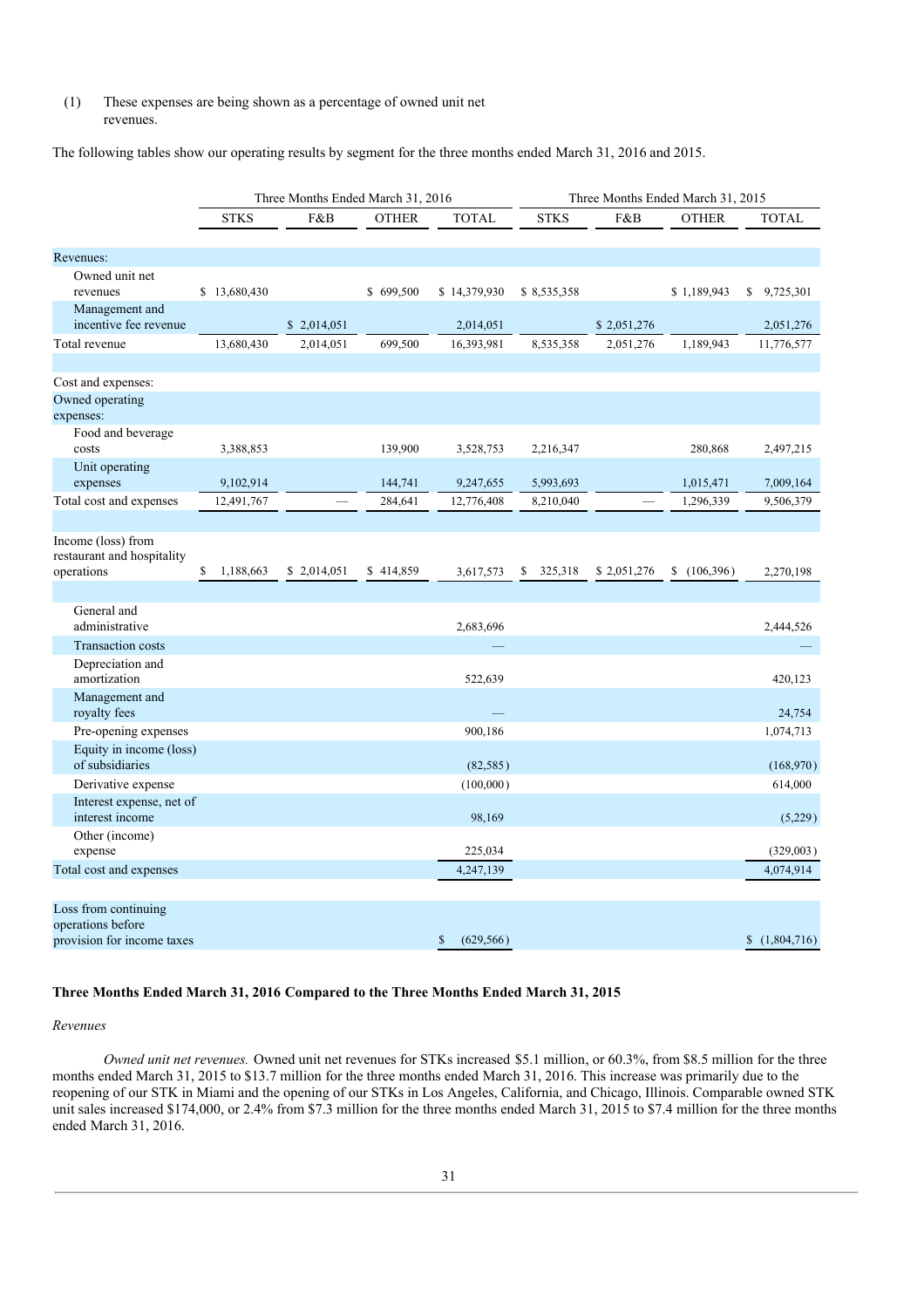Owned unit net revenues in our Other segment decreased \$490,000, or 41.2%, from \$1.2 million for the three months ended March 31, 2015 to \$700,000 for the three months ended March 31, 2016. This decrease was primarily due to a decrease in sales at Cucina Asellina in Atlanta and a decrease in revenue from off-site Super Bowl related catering events.

*Management and incentive fee revenue.* Management and incentive fee revenues decreased \$37,000, or 1.8%, from \$2.1 million during the three months ended March 31, 2015 to \$2.0 million for the three months ended March 31, 2016. The decrease was primarily due to a decline in revenues from our UK operations which included a decline in currency exchange rates compared to the same period in 2015 as well as a slight decline in our incentive fee revenue for our STK in Las Vegas. This was partially offset by an increase in our management fee revenue at TOG Milan which was not in operation at March 31, 2015. For the three months ended March 31, 2016 and March 31, 2015, there was no accrual for incentive fee income from our UK operations.

Revenue generated from these restaurants, lounges, and F&B services at hospitality venues impacts both our owned unit net revenues and the amount of management and incentive fees earned. For the three months ended March 31, 2016, comparable unit sales of owned or managed STK increased 2.8% as compared to the three months ended March 31, 2015.

## *Costs and Expenses*

*Food and beverage costs.* Food and beverage costs for STKs increased \$1.2 million, or 52.9%, from \$2.2 million or 26.0% of owned unit net revenues for the three months ended March 31, 2015 to \$3.4 million or 24.8% of owned unit net revenues for the three months ended March 31, 2016. The increase in food and beverage costs related primarily to the reopening of our STK in Miami and the opening of our STKs in Los Angeles, California, and Chicago, Illinois. Food revenues as a percentage of total food and beverage revenues for locations open for the entire period were approximately 59% for the three months ended March 31, 2016 and 2015, respectively. Food cost as a percentage of food revenues are typically higher than beverage cost as a percentage of beverage revenues.

Food and beverage costs in our Other segment decreased\$141,000, or 50.2%, from \$281,000 or 23.6% of other owned unit net revenues for the three months ended March 31, 2015 to \$140,000 or 20.0% of owned unit net revenues for the three months ended March 31, 2016.

*Unit operating expenses.* Unit operating expenses for STKs increased\$3.1 million, or 51.9%, from \$6.0 million or 70.2% of owned unit net revenues for the three months ended March 31, 2015 to \$9.1 million or 66.5% of owned unit net revenues for the three months ended March 31, 2016. The increase in operating expenses was primarily due to the reopening of our STK in Miami and the opening of our STKs in Los Angeles, California, and Chicago, Illinois. Unit operating costs in our Other segment decreased \$871,000, or 85.7%, from \$1.0 million at March 31, 2015 to \$145,000 at March 31, 2016.

*General and administrative.* General and administrative costs increased \$239,000 to \$2.7 million, or 9.8%, during the three months ended March 31, 2016 from \$2.4 million for the three months ended March 31, 2015. This increase was due to additional payroll related to the expansion of our corporate infrastructure to help facilitate our long-term growth in the United States and internationally as well as an increase in professional fees. General and administrative costs as a percentage of total revenues decreased from 20.8% for the three months ended March 31, 2015 to 16.4% for the three months ended March 31, 2016. The year-over-year decrease was largely attributable to the leverage in our sales increases slightly offset by an increase in payroll and professional fees.

*Depreciation and amortization.* Depreciation and amortization expense increased \$102,000, or 24.4%, from \$420,000 in the three months ended March 31, 2015 to \$523,000 for the three months ended March 31, 2016. The increase is primarily due to the reopening of the STK in Miami and the opening of our STKs in Los Angeles, California, and Chicago, Illinois, partially offset by the impairment of the fixed assets at our STK in Washington, DC.

*Management and royalty fees.* Management and royalty fees decreased to \$0 for the three months ended March 31, 2016 from \$25,000 in fees for the three months ended March 31, 2015.

*Pre-opening expenses.* Restaurant pre-opening costs decreased \$175,000, or 16.2%, from \$1,075,000 or 9.1% of total revenues for the three months ended March 31, 2015 to \$900,000 or 5.5% of total revenues for the three months ended March 31, 2016. Pre-opening costs for the three months ended March 31, 2015 relate primarily to the reopening of STK Miami Beach in March 2015. There were no openings during the three months ended March 31, 2016. Pre-opening expenses during the three months ended March 31, 2016 related primarily to the STK that is projected to open in Orlando during the second quarter of 2016. Included in pre-opening expenses are deferred rent expense of approximately \$146,000 and \$574,000 at March 31, 2016 and March 31, 2015, respectively.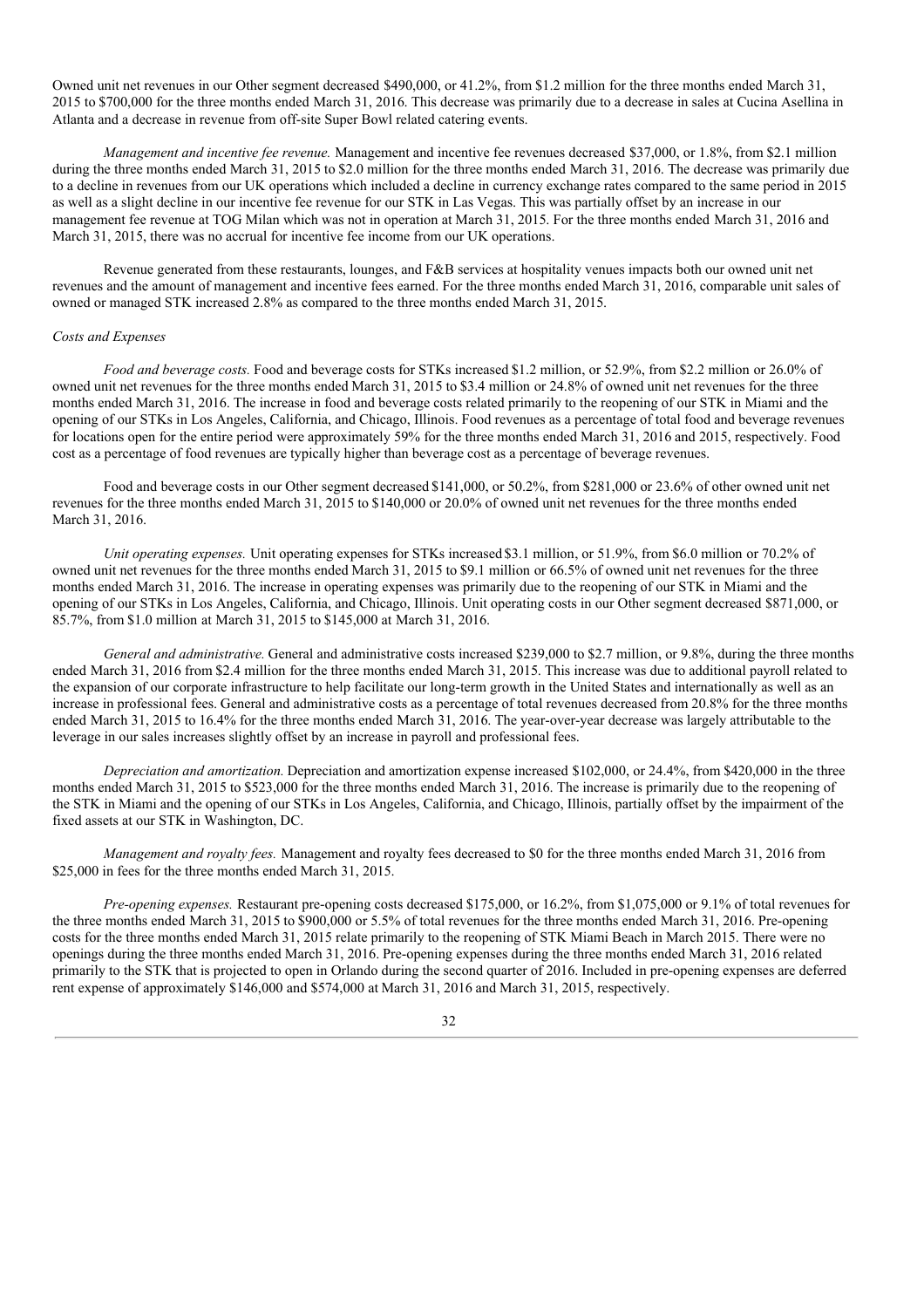*Equity in loss of investee companies.* Equity in loss of investee companies decreased by \$86,000 from \$169,000 for the three months ended March 31, 2015 to \$83,000 for the three months ended March 31, 2016. The decrease is primarily related to a decrease in income from the ownership interest in the Bagatelle unit in New York City.

*Derivative income (expense).* Derivative income was \$100,000 for the three months ended March 31, 2016, compared to an expense of 614,000 for the three months ended March 31, 2015. Derivative expense represents the increase in the total fair value of the derivative liability that was related to the potential exercise of the publicly traded warrants. These warrants expired on February 27, 2016 and the remaining balance was written off.

*Interest income, net of interest expense.* Interest expense, net of interest income was \$98,000 for the three months ended March 31, 2016, compared to interest income, net interest expense of \$5,000 for the three months ended March 31, 2015.

*Other (income) expense.* Other (income) expense was \$225,000 of other expense, or 1.4% of total revenues for the three months ended March 31, 2016, compared to \$329,000 of other income, or 2.8% of total revenues, for the three months ended March 31, 2015. The difference is primarily due to the recording at March 31, 2015 of an initial estimate of business interruption income of \$200,000 related to water damage at STK Miami Beach incurred in December 2014.

*Benefit for income taxes.* Income tax benefit decreased by \$545,000 to a \$65,000 tax benefit during the three months ended March 31, 2016 from an income tax benefit of \$611,000 during the three months ended March 31, 2015. The tax expense decreased due to the change in the valuation allowance on deferred taxes at March 31, 2015, the valuation allowance was released on June 30, 2015.

*Income (loss) from discontinued operations, net of taxes*. No operations were closed during the three months ended March 31, 2016 and 2015. Income from discontinued operations increased by \$5,000 from a loss of \$3,000 during the three months ended March 31, 2015 to income of \$2,000 during the three months ended March 31, 2016.

*Net loss attributable to noncontrolling interes*t. Net loss attributable to noncontrolling interest decreased \$2,000 to \$105,000 for the three months ended March 31, 2016 from \$107,000 during the three months ended March 31, 2015.

## **Potential Fluctuations in Quarterly Results and Seasonality**

Our quarterly operating results may fluctuate significantly as a result of a variety of factors, including the timing of new restaurant openings and related expenses, profitability of new restaurants compared with more mature units, increases or decreases in comparable restaurant sales, general economic conditions, changes in consumer preferences, competitive factors and changes in food costs (especially beef). In the past, we have experienced significant variability in restaurant pre-opening costs from quarter to quarter primarily due to the timing of restaurant openings. We typically incur restaurant pre-opening costs in the five months preceding a new restaurant opening. In addition, our experience to date has been that labor and direct operating and occupancy costs associated with a newly opened restaurant during the first five to nine months of operation are often materially greater than what will be expected after that time, both in aggregate dollars and as a percentage of restaurant sales. Accordingly, the number and timing of new restaurant openings in any quarter has had, and is expected to continue to have, a significant impact on quarterly restaurant pre-opening costs, labor and direct operating and occupancy costs. Our business also is subject to fluctuations due to season and adverse weather. Our results of operations have historically been impacted by seasonality. Our second and fourth quarters have traditionally had higher sales volume than other periods of the year. Severe weather may impact restaurant unit volumes in some of the markets where we operate and may have a greater impact should they occur during our higher volume months, especially the second and fourth quarters. As a result of these and other factors, our financial results for any given quarter may not be indicative of the results that may be achieved for a full fiscal year.

# **Liquidity and Capital Resources**

Our principal liquidity requirements are to meet our lease obligations, our working capital and capital expenditure needs and to pay principal and interest on our outstanding indebtedness. Subject to our operating performance, which, if significantly adversely affected, would adversely affect the availability of funds, we expect to finance our operations for at least the next 12 months, including costs of opening currently planned new restaurants, through cash received by us in connection with the net proceeds from our Rights Offering completed in February 2016, as well as cash provided by operations, construction allowances provided by landlords of certain locations and borrowings under our term loan agreement and equipment financing. We cannot be sure that these sources will be sufficient to finance our operations beyond that period, however, and we may seek

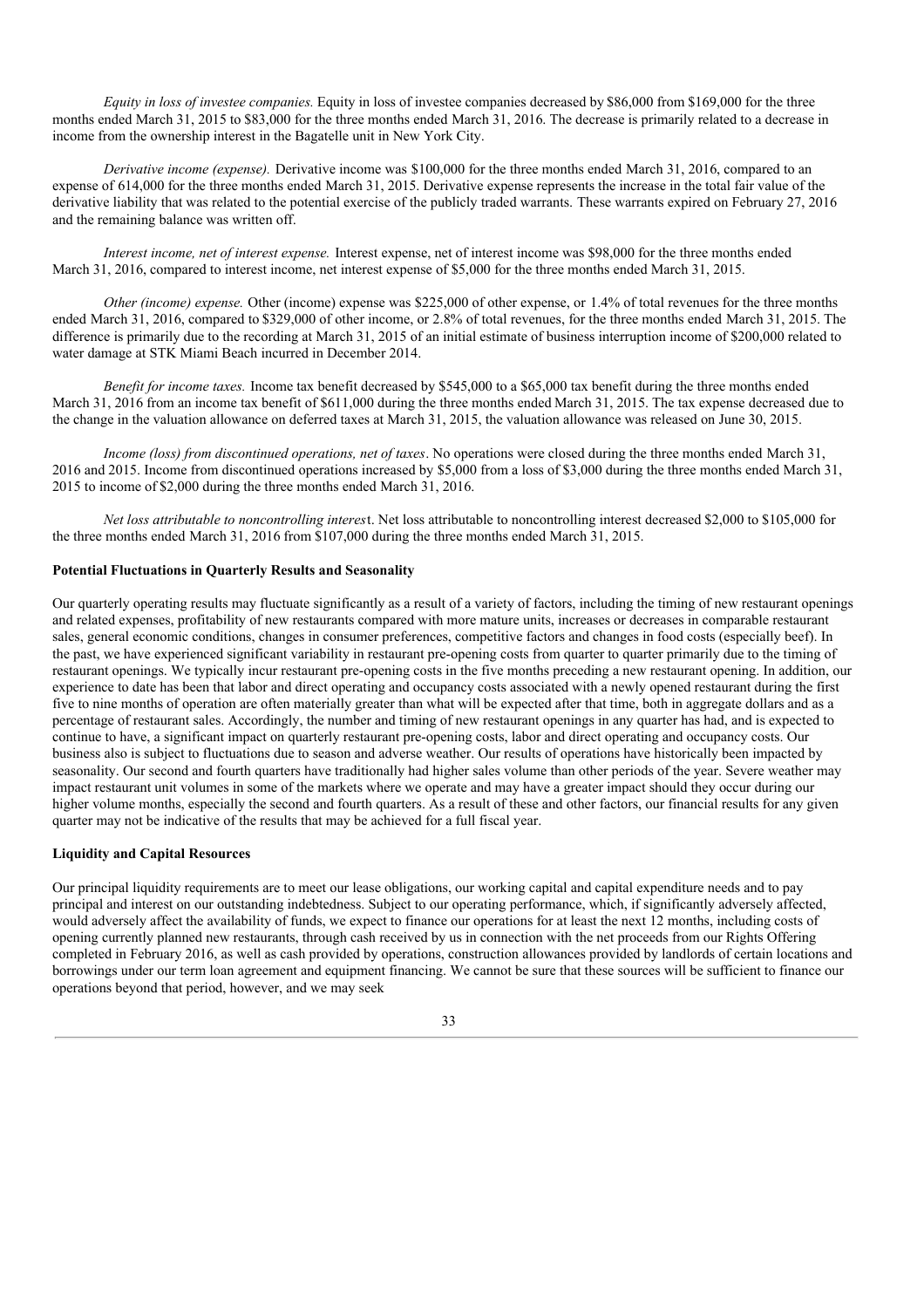additional financing in the future, which may or may not be available on terms and conditions satisfactory to us, or at all. As of March 31, 2016, we had cash and cash equivalents of approximately\$1.2 million.

## *Cash Flows*

The following table summarizes the statement of cash flows for the three months ended March 31, 2016 and March 31, 2015:

|                                                      | Three months ended March 31, |  |         |
|------------------------------------------------------|------------------------------|--|---------|
|                                                      | 2016<br>2015                 |  |         |
|                                                      | (in thousands)               |  |         |
| Net cash (used in) provided by:                      |                              |  |         |
| Operating activities                                 | $(380)$ \$                   |  | (940)   |
| Investing activities                                 | (3,598)                      |  | (2,228) |
| Financing activities                                 | 3,373                        |  | (80)    |
| Effect of exchange rate changes on cash              | (23)                         |  | (137)   |
| Net (decrease) increase in cash and cash equivalents | (628)                        |  | (3,385) |

#### *Operating Activities*

For the three months ended March 31, 2016, cash flows used in operating activities were\$380,000, consisting of net income of \$562,000, which included income from discontinued operations of \$2,000 and adjustments for depreciation, amortization, deferred rent and other noncash charges totaling \$1.0 million, including a non-cash derivative income of \$100,000 and a non-cash stock-based compensation of \$144,000. Net cash outflow of operating assets and liabilities totaled \$851,000 and included decreases in accounts payable and accrued expenses of \$620,000, inventory of \$42,000, deferred revenue of \$129,000 and other current assets of \$104,000 and an increase in accounts receivable of \$11,000, due from related parties of \$105,000 and an increase in other assets of \$259,000.

For the three months ended March 31, 2015, cash flows used in operating activities were \$940,000, consisting of net loss of \$1.2 million, which included a loss from discontinued operations of \$3,000 and adjustments for depreciation, amortization, deferred rent and other noncash charges totaling \$2.2 million, including a non-cash derivative expense of \$614,000, and a non-cash stock-based compensation of \$178,000. Net cash outflow of operating assets and liabilities totaled \$1.7 million and included decreases in accounts receivable of \$263,000, in inventory of \$196,000 and in accounts payable and accrued expenses of \$755,000, and increases in prepaid expenses of \$1.5 million, due from related parties of \$210,000 and in other assets of \$40,000.

#### *Investing Activities*

Net cash used in investing activities for the three months ended March 31, 2016 was \$3.6 million, consisting primarily of purchases of property and equipment of \$3.7 million, primarily related to the construction of new restaurants and general capital expenditures of existing restaurants during the period.

Net cash used in investing activities for the three months ended March 31, 2015 was \$2.2 million, consisting primarily of purchases of property and equipment of \$2.4 million, primarily related to the construction of new restaurants and general capital expenditures of existing restaurants during the period and a decrease in investments in subsidiaries of \$174,000.

# *Financing Activities*

Net cash provided financing activities for the three months ended March 31, 2016 was \$3.4 million, consisting of contributions from members in conjunction with our rights offering of \$3.9 million. This was partially offset by principal payments made on our term loan of \$423,000 and distributions to non-controlling interest members of \$59,000.

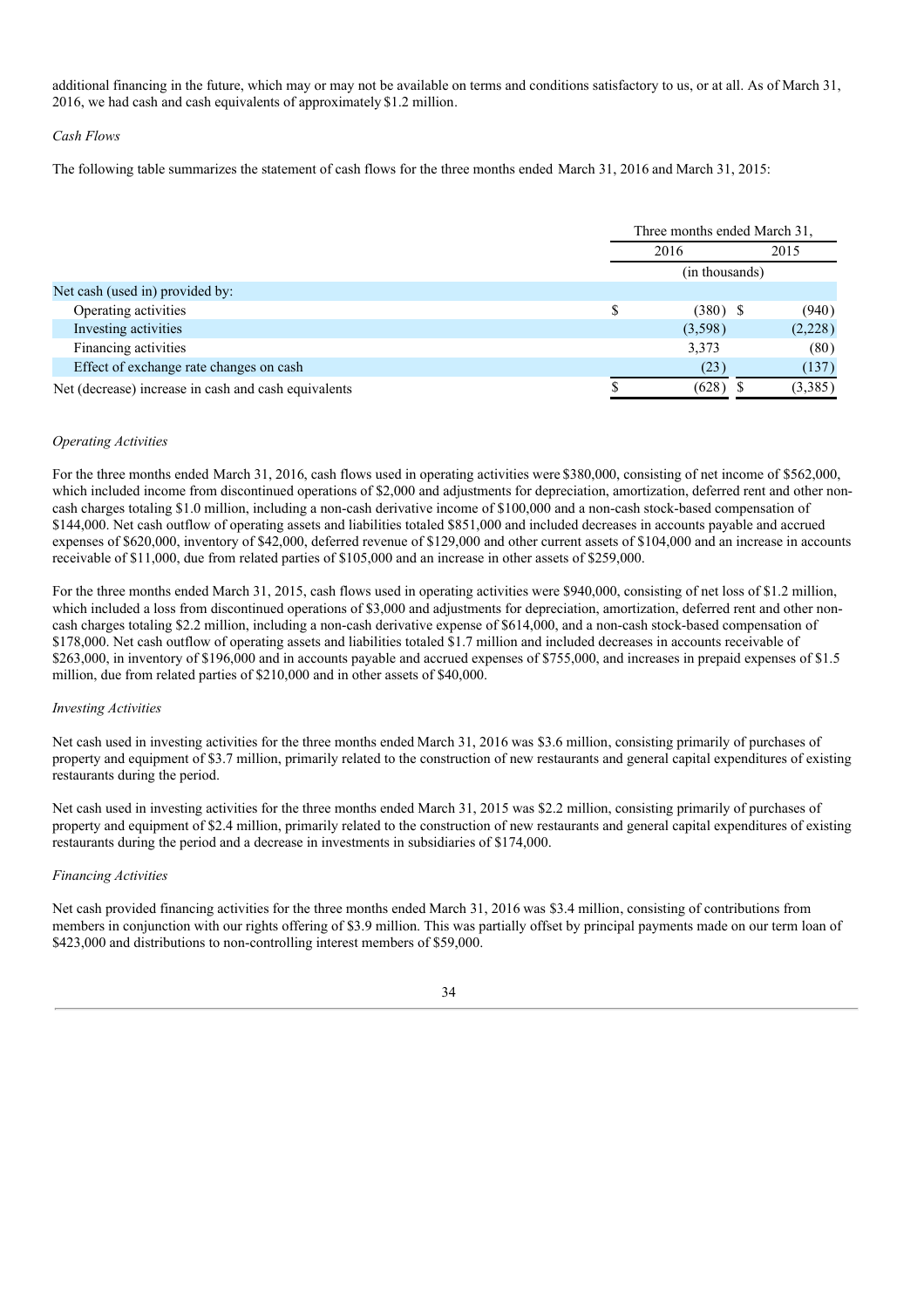Net cash used in financing activities for the three months ended March 31, 2015 was \$80,000, consisting of proceeds from our credit facility of \$1.9 million, offset by principal payments made on our credit facility of \$1.9 million and a repayment of notes payable of \$5,000. This was partially offset by distributions to non-controlling interest members of \$98,000.

## *Capital Expenditures and Lease Arrangements*

To the extent we open new restaurants, we anticipate capital expenditures in the future will increase from the amounts described in "Investing Activities" above. We typically target an average cash investment of approximately \$3.8 million on average for a 10,000 squarefoot STK restaurant, in each case net of landlord contributions and equipment financing and excluding pre-opening costs. In addition, some of our existing units will require some capital improvements in the future to either maintain or improve the facilities. We are also looking at opportunities to add seating or provide enclosures for outdoor space in the next 12 months for some of our units. In addition, our hospitality F&B services projects typically require limited capital investment from us. These capital expenditures will primarily be funded by cash flows from operations and equipment financing, depending upon the timing of expenditures. We typically seek to lease our restaurant locations for primary periods of 10 to 20 years under operating lease arrangements. Our rent structures vary from lease to lease, but generally provide for the payment of both minimum and contingent (percentage) rent based on sales, as well as other expenses related to the leases (for example, our pro-rata share of common area maintenance, property tax and insurance expenses). Many of our lease arrangements include the opportunity to secure tenant improvement allowances to partially offset the cost of developing and opening the related restaurants. Generally, landlords recover the cost of such allowances from increased minimum rents. However, there can be no assurance that such allowances will be available to us on each project that we select for development.

## *Term Loan Agreement*

On December 17, 2014, we and our affiliates (the "Borrowers") entered into a term loan agreement with BankUnited, N.A. (the "Term Loan Agreement") to terminate its existing revolving credit facility (the "2011 Credit Facility") and refinance the aggregate outstanding principal amount of the existing loans, which had a maturity date of October 31, 2015. In connection therewith, subject to certain terms and conditions, BankUnited, N.A. agreed to make a single term loan (the "Term Loan") to the Borrowers in the principal amount of approximately \$7.5 million, with a maturity date of December 1, 2019, a portion of which was used to pay the outstanding indebtedness under the 2011 Credit Facility. Our obligations under the Term Loan Agreement are secured by substantially all of our assets.

As of March 31, 2016, the issued letters of credit in the total amount of approximately \$1.5 million for our STK locations in Orlando, Florida, Chicago, Illinois and Westwood, California remain outstanding. We can also borrow up to \$1.0 million for equipment financing.

The Term Loan is being repaid in sixty (60) consecutive equal monthly installments which commenced on January 1, 2015, with each such installment to be in the principal amount of approximately \$125,000. The Term Loan bears interest at a rate per annum equal to 5.00%.

The Term Loan Agreement contains default provisions customary for loans of this type, including, among others, defaults related to payment failures, failure to comply with covenants, material misrepresentations, defaults under other material indebtedness, the occurrence of a "change in control," bankruptcy and related events, material judgments, a "material adverse change," the invalidity or revocation of any loan document or any lien on the collateral shall no longer be valid or perfected or have the same priority. If an event of default shall occur and be continuing under the Term Loan, the Term Loan may be terminated and the principal amount outstanding under the Term Loan, together with all accrued unpaid interest, may be declared immediately due and payable.

As of March 31, 2016, amounts borrowed under the Term Loan were approximately \$5.6 million.

On June 2, 2015, we and our affiliates (the "Borrowers") entered into a second term loan agreement (the "Second Term Loan Agreement") with BankUnited, N.A. wherein BankUnited, N.A. agreed to make multiple advances to the Borrowers in the aggregate principal amount of up to \$6,000,000. On April 1, 2016, we commenced payment of fifty-four (54) consecutive equal monthly installments of \$111,111.11 or such lesser amount as shall be equal to the quotient of (x) the outstanding principal amount of all advances on March 31, 2016, divided by (y) fifty-four (54); provided, however, that the final principal installment shall be in an amount equal to the aggregate principal amount of all advances outstanding on September 1, 2020, or such earlier date on which all outstanding advances shall become due and payable, whether by acceleration or otherwise. This second term loan bears interest at a rate per annum equal to 5.0%. Our obligations under the Second Term Loan Agreement are secured by substantially all of our assets. The outstanding balance under the Second Term Loan Agreement at March 31, 2016 was \$6.0 million. The Term Loan Agreement with BankUnited, N.A. remains outstanding.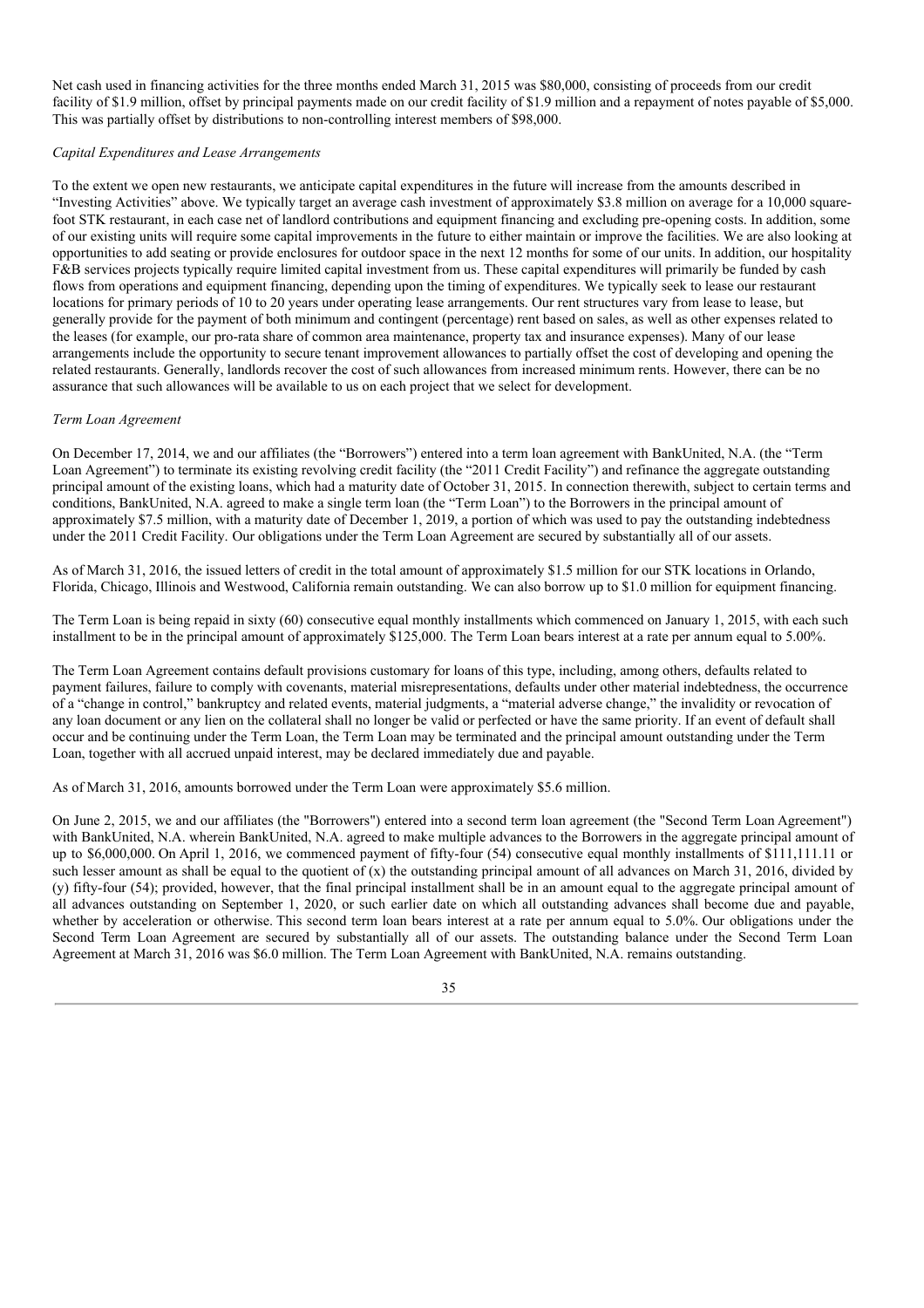The Term Loan Agreement and Second Term Loan Agreement contain certain affirmative and negative covenants, including negative covenants that limit or restrict, among other things, liens and encumbrances, indebtedness, mergers, asset sales, investments, assumptions and guaranties of indebtedness of other persons, change in nature of operations, changes in fiscal year and other matters customarily restricted in such agreements. The financial covenants contained in these agreements require the borrowers to maintain a certain adjusted tangible net worth and a debt service coverage ratio.

We were in compliance with all of our financial covenants under the Term Loan Agreement and the Second Term Loan Agreement as of March 31, 2016 and the we believe based on current projections that the we will continue to comply with such covenants in 2016.

On June 5, 2015, we entered into a \$1,000,000 Equipment Finance Agreement (the "Agreement") with Sterling National Bank. The Agreement covers certain equipment in our STKs in Orlando and Chicago. The Agreement calls for 60 monthly payments of \$19,686 including interest commencing July 1, 2015.

At March 31, 2016, the amount outstanding under the Agreement was approximately \$886,000 and payments of \$45,000 were made for the year ended March 31, 2016.

We believe that net cash provided by anticipated operating activities, construction allowances provided by landlords of certain locations, net proceeds of the rights offering and existing available borrowings under our Term Loan Agreement and Second Term Loan Agreement will be sufficient to fund currently anticipated working capital, planned capital expenditures and debt service requirements for the next 12 to 18 months.

# *Of -Balance Sheet Arrangements*

We do not have any off-balance sheet arrangements as defined in Item 303(a)(4)(ii) of Regulation S-K.

## *Recent Accounting Pronouncements*

See Note 2, recent accounting pronouncements, to the consolidated financial statements included in Item 1 of Part I of this Quarterly Report on Form 10-Q for a detailed description of recent accounting pronouncements.

## *Contractual Obligations*

As a "smaller reporting company" as defined by Item 10 of Regulation S-K, we are not required to provide this information.

# **Item 3. Quantitative and Qualitative Disclosures About Market Risk.**

As a "smaller reporting company" as defined by Item 10 of Regulation S-K, we are not required to provide this information.

#### **Item 4. Controls and Procedures.**

# *Evaluation of Disclosure Controls and Procedures*

Our management, with the participation of our chief executive officer and chief financial officer, evaluated the effectiveness of our disclosure controls and procedures as of March 31, 2016. The term "disclosure controls and procedures," as defined in Rules 13a-15(e) and 15d-15(e) under the Securities Exchange Act of 1934, as amended, or the Exchange Act, means controls and other procedures of a company that are designed to ensure that information required to be disclosed by a company in the reports that it files or submits under the Exchange Act is recorded, processed, summarized and reported, within the time periods specified in the SEC's rules and forms. Disclosure controls and procedures include, without limitation, controls and procedures designed to ensure that information required to be disclosed by a company in the reports that it files or submits under the Exchange Act is accumulated and communicated to the company's management, including its principal executive and principal financial officers, as appropriate to allow timely decisions regarding required disclosure. Management recognizes that any controls and procedures, no matter how well designed and operated, can provide only reasonable assurance of achieving their objectives and management necessarily applies its judgment in evaluating the cost-benefit relationship of possible controls and procedures. Based on the evaluation of our disclosure controls and procedures as of March 30, 2016, our chief executive officer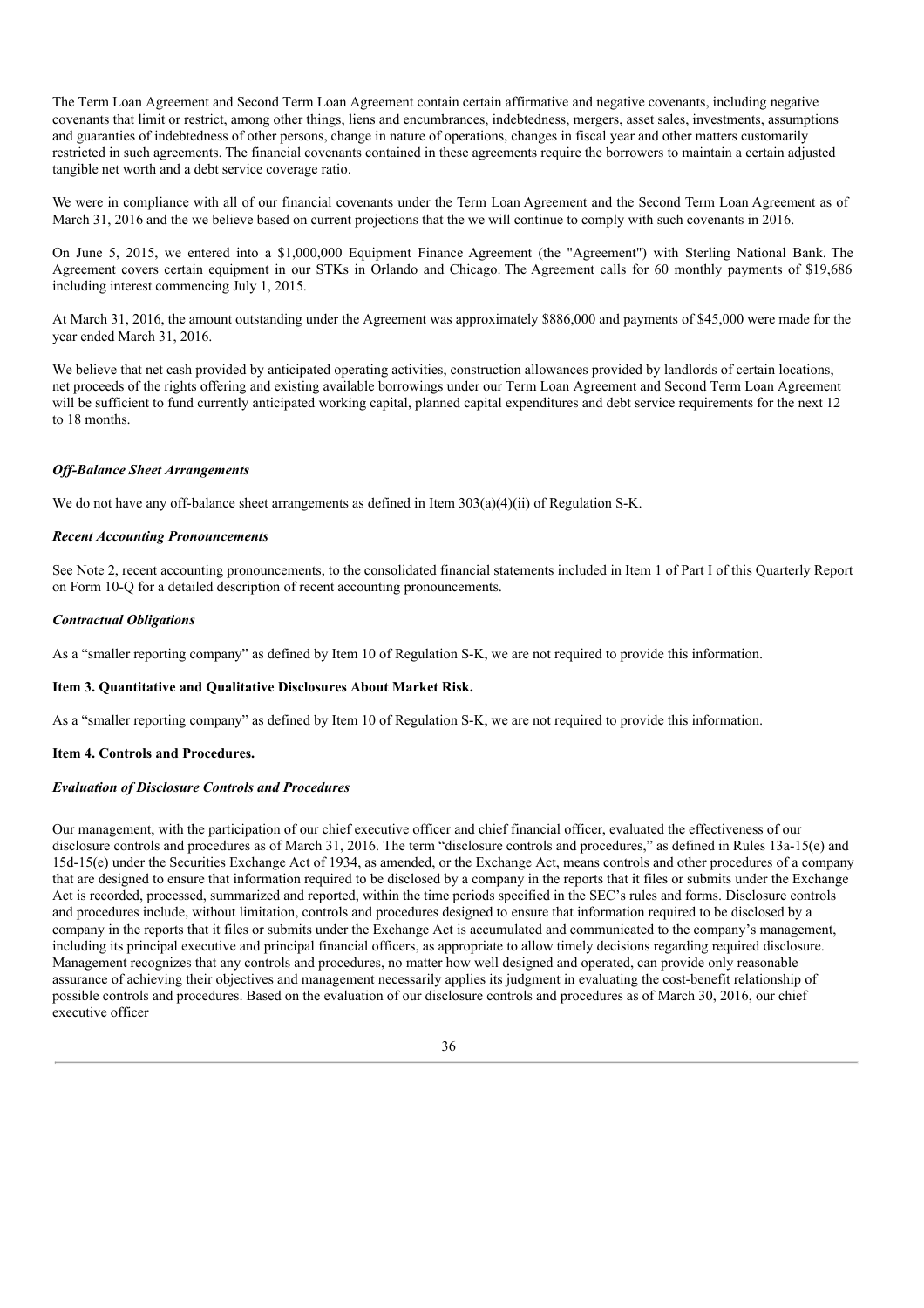and our chief financial officer concluded that, as of such date, our disclosure controls and procedures were not effective at the reasonable assurance level.

As disclosed in our Annual Report on Form 10-K for the year ended December 31, 2015 filed with the SEC on March 30, 2016, our management concluded that our internal control over financial reporting was not effective at December 31, 2015.

#### *Remedial Measures*

We are in the process of remediating the identified deficiencies in internal control over financial reporting. However, we have not completed all of the corrective remediation actions that we believe are necessary.

We are taking appropriate and reasonable steps to make necessary improvements to our internal controls over the financial statement close and reporting process. We expect that our remediation efforts, including design, implementation and testing will continue throughout fiscal year 2016, although the material weakness will not be considered remediated until our controls are operational for a period of time, tested, and management concludes that these controls are operating effectively.

## *Changes in Internal Controls*

No changes in our internal controls over the financial reporting (as defined in Rules 13a-15(f) and 15d-15(f) under the Exchange Act) occurred during the quarterly period ended March 31, 2016 that have materially affected, or are reasonably likely to materially affect our internal control over financial reporting, except for our remediation efforts described above.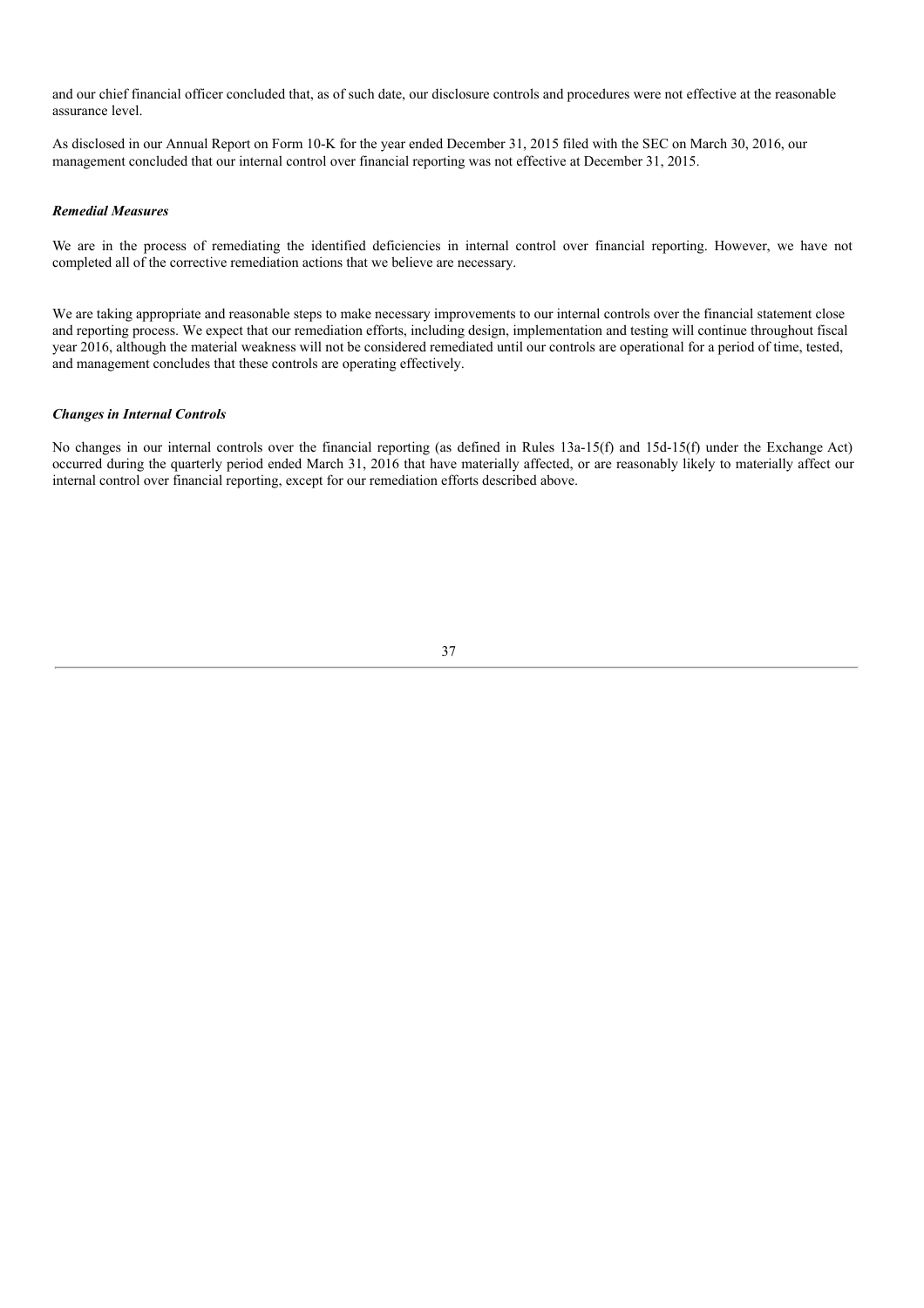# **PART II — OTHER INFORMATION**

# **Item 1. Legal Proceedings.**

We are subject to claims common to the restaurant and hospitality industry in the ordinary course of our business. We carry liability insurance of types and in amounts that we believe are commensurate with the nature and extent of our operations. In addition, companies in the restaurant and hospitality business, including us, have been and are subject to class action lawsuits, primarily regarding compliance with labor laws and regulations.

#### **Item 1A. Risk Factors.**

There have been no material changes to our risk factors contained in our Annual Report on Form 10-K for the year ended December 31, 2015. For a further discussion of our Risk Factors, refer to the "Risk Factors" discussion contained in our Annual Report on Form 10-K for the year ended December 31, 2015*.*

## **Item 2. Unregistered Sales of Equity Securities and Use of Proceeds.**

None.

# **Item 3. Defaults Upon Senior Securities.**

None.

# **Item 4. Mine Safety Disclosures.**

Not applicable.

# **Item 5. Other Information.**

None.

# **Item 6. Exhibits.**

(a) Exhibits required by Item 601 of Regulation S-K.

| Exhibit | Description                                                                                                                                                                                                                                                                                                                                                                                                                                                                                                                                                                  |
|---------|------------------------------------------------------------------------------------------------------------------------------------------------------------------------------------------------------------------------------------------------------------------------------------------------------------------------------------------------------------------------------------------------------------------------------------------------------------------------------------------------------------------------------------------------------------------------------|
| 31.1    | Certification of the Company's Principal Executive Officer pursuant to Section 302 of the Sarbanes-Oxley<br>Act of 2002, with respect to the registrant's Quarterly Report on Form 10-Q for the quarter ended March 31,<br>2016.                                                                                                                                                                                                                                                                                                                                             |
| 31.2    | Certification of the Company's Principal Financial Officer pursuant to Section 302 of the Sarbanes-Oxley Act<br>of 2002, with respect to the registrant's Quarterly Report on Form 10-Q for the quarter ended March 31,<br>2016.                                                                                                                                                                                                                                                                                                                                             |
| 32      | Certification of the Company's Principal Executive Officer and Principal Financial Officer pursuant to 18<br>U.S.C. Section 1350, as adopted pursuant to Section 906 of the Sarbanes-Oxley Act of 2002.                                                                                                                                                                                                                                                                                                                                                                      |
| 101.1   | The following information from the Company's Quarterly Report on Form 10-Q for the quarter ended March<br>31, 2016 formatted in XBRL: (i) Balance Sheets as of March 31, 2016 (unaudited) and December 31, 2015;<br>(ii) Statements of Operations for the Three Months Ended March 31, 2016 and 2015 (unaudited); (iii)<br>Statement of Stockholders' Equity (Deficit) for Three Months Ended March 31, 2016 and 2015; (iv)<br>Statements of Cash Flows for the Three Months Ended March 31, 2016 and 2015 (unaudited) and (v) Notes to<br>Financial Statements (unaudited). |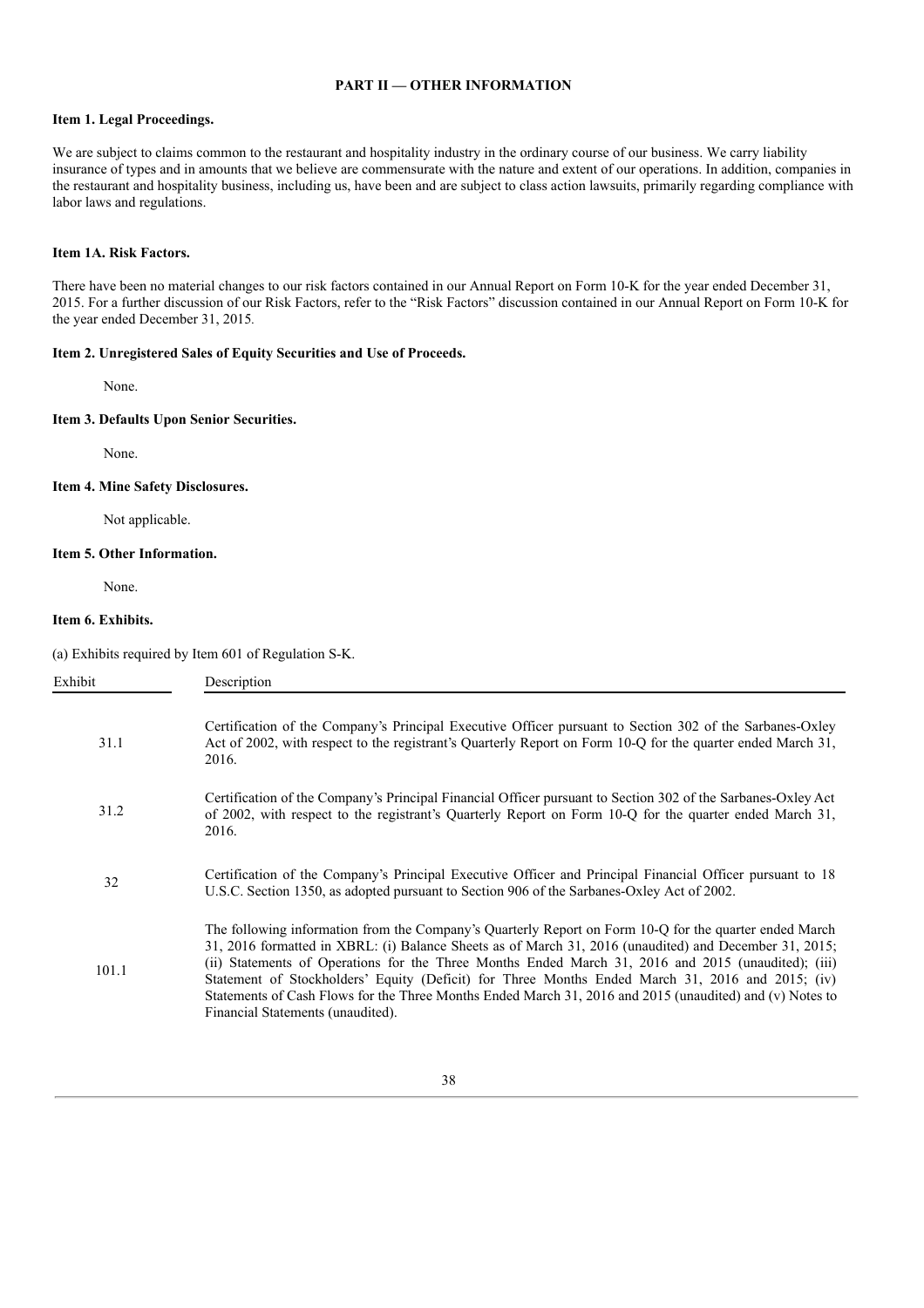# **SIGNATURES**

Pursuant to the requirements of the Securities Exchange Act of 1934, the registrant has duly caused this report to be signed on its behalf by the undersigned, thereunto duly authorized.

Dated: May 16, 2016

# THE ONE GROUP HOSPITALITY, INC.

By: /s/ SAMUEL GOLDFINGER

Samuel Goldfinger Chief Financial Officer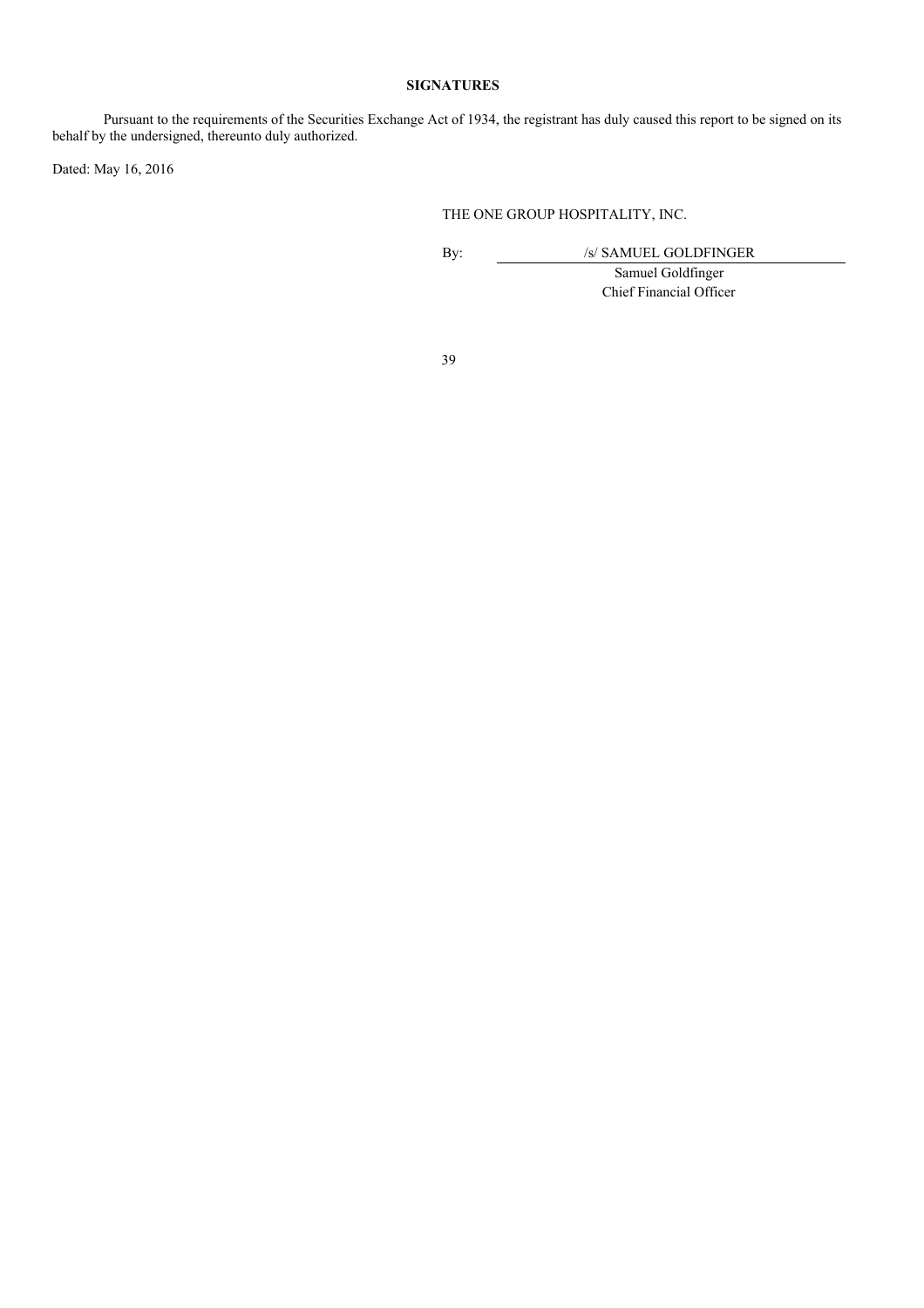# CERTIFICATIONS UNDER SECTION 302

I, Jonathan Segal, certify that:

1. I have reviewed this quarterly report on Form 10-Q of The ONE Group Hospitality, Inc.;

2. Based on my knowledge, this report does not contain any untrue statement of a material fact or omit to state a material fact necessary to make the statements made, in light of the circumstances under which such statements were made, not misleading with respect to the period covered by this report;

3. Based on my knowledge, the financial statements, and other financial information included in this report, fairly present in all material respects the financial condition, results of operations and cash flows of the registrant as of, and for, the periods presented in this report;

4. The registrant's other certifying officer(s) and I are responsible for establishing and maintaining disclosure controls and procedures (as defined in Exchange Act Rules 13a-15(e) and 15d-15(e)) and internal control over financial reporting (as defined in Exchange Act Rules  $13a-15(f)$  and  $15d-15(f)$  for the registrant and have:

a) designed such disclosure controls and procedures, or caused such disclosure controls and procedures to be designed under our supervision, to ensure that material information relating to the registrant, including its consolidated subsidiaries, is made known to us by others within those entities, particularly during the period in which this report is being prepared;

b) designed such internal control over financial reporting, or caused such internal control over financial reporting to be designed under our supervision, to provide reasonable assurance regarding the reliability of financial reporting and the preparation of financial statements for external purposes in accordance with generally accepted accounting principles;

c) evaluated the effectiveness of the registrant's disclosure controls and procedures and presented in this report our conclusions about the effectiveness of the disclosure controls and procedures, as of the end of the period covered by this report based on such evaluation; and

d) disclosed in this report any change in the registrant's internal control over financial reporting that occurred during the registrant's most recent fiscal quarter (the registrant's fourth fiscal quarter in the case of an annual report) that has materially affected, or is reasonably likely to materially affect, the registrant's internal control over financial reporting; and

5. The registrant's other certifying officer(s) and I have disclosed, based on our most recent evaluation of internal control over financial reporting, to the registrant's auditors and the audit committee of the registrant's board of directors (or persons performing the equivalent functions):

a) all significant deficiencies and material weaknesses in the design or operation of internal control over financial reporting which are reasonably likely to adversely affect the registrant's ability to record, process, summarize and report financial information; and

b) any fraud, whether or not material, that involves management or other employees who have a significant role in the registrant's internal control over financial reporting.

Date: May 16, 2016

/s/ Jonathan Segal

**Jonathan Segal Title: Chief Executive Officer**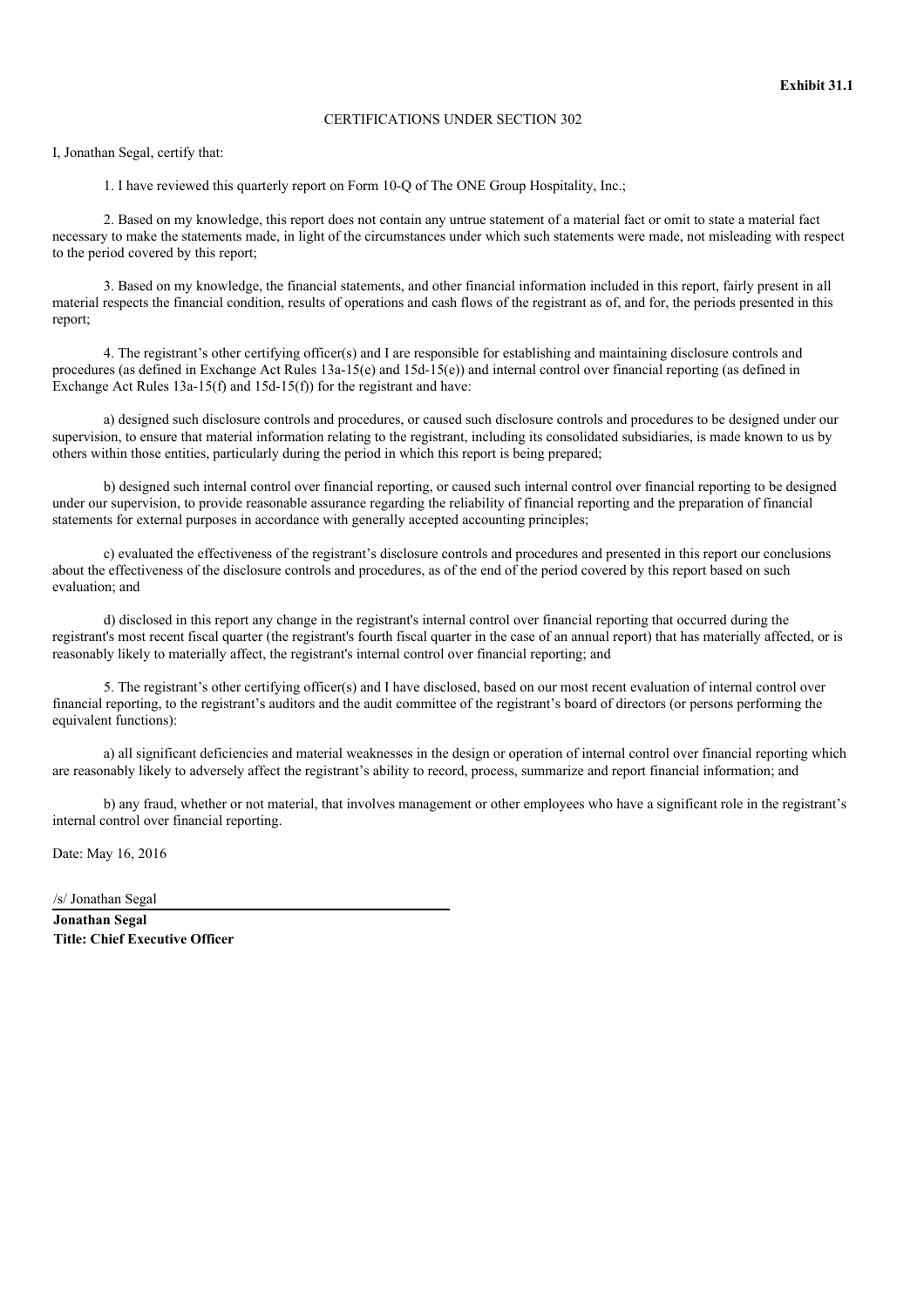# CERTIFICATIONS UNDER SECTION 302

I, Samuel Goldfinger, certify that:

1. I have reviewed this quarterly report on Form 10-Q of The ONE Group Hospitality, Inc.;

2. Based on my knowledge, this report does not contain any untrue statement of a material fact or omit to state a material fact necessary to make the statements made, in light of the circumstances under which such statements were made, not misleading with respect to the period covered by this report;

3. Based on my knowledge, the financial statements, and other financial information included in this report, fairly present in all material respects the financial condition, results of operations and cash flows of the registrant as of, and for, the periods presented in this report;

4. The registrant's other certifying officer(s) and I are responsible for establishing and maintaining disclosure controls and procedures (as defined in Exchange Act Rules 13a-15(e) and 15d-15(e)) and internal control over financial reporting (as defined in Exchange Act Rules  $13a-15(f)$  and  $15d-15(f)$  for the registrant and have:

a) designed such disclosure controls and procedures, or caused such disclosure controls and procedures to be designed under our supervision, to ensure that material information relating to the registrant, including its consolidated subsidiaries, is made known to us by others within those entities, particularly during the period in which this report is being prepared;

b) designed such internal control over financial reporting, or caused such internal control over financial reporting to be designed under our supervision, to provide reasonable assurance regarding the reliability of financial reporting and the preparation of financial statements for external purposes in accordance with generally accepted accounting principles;

c) evaluated the effectiveness of the registrant's disclosure controls and procedures and presented in this report our conclusions about the effectiveness of the disclosure controls and procedures, as of the end of the period covered by this report based on such evaluation; and

d) disclosed in this report any change in the registrant's internal control over financial reporting that occurred during the registrant's most recent fiscal quarter (the registrant's fourth fiscal quarter in the case of an annual report) that has materially affected, or is reasonably likely to materially affect, the registrant's internal control over financial reporting; and

5. The registrant's other certifying officer(s) and I have disclosed, based on our most recent evaluation of internal control over financial reporting, to the registrant's auditors and the audit committee of the registrant's board of directors (or persons performing the equivalent functions):

a) all significant deficiencies and material weaknesses in the design or operation of internal control over financial reporting which are reasonably likely to adversely affect the registrant's ability to record, process, summarize and report financial information; and

b) any fraud, whether or not material, that involves management or other employees who have a significant role in the registrant's internal control over financial reporting.

Date: May 16, 2016

/s/ Samuel Goldfinger

**Samuel Goldfinger Title: Chief Financial Officer**